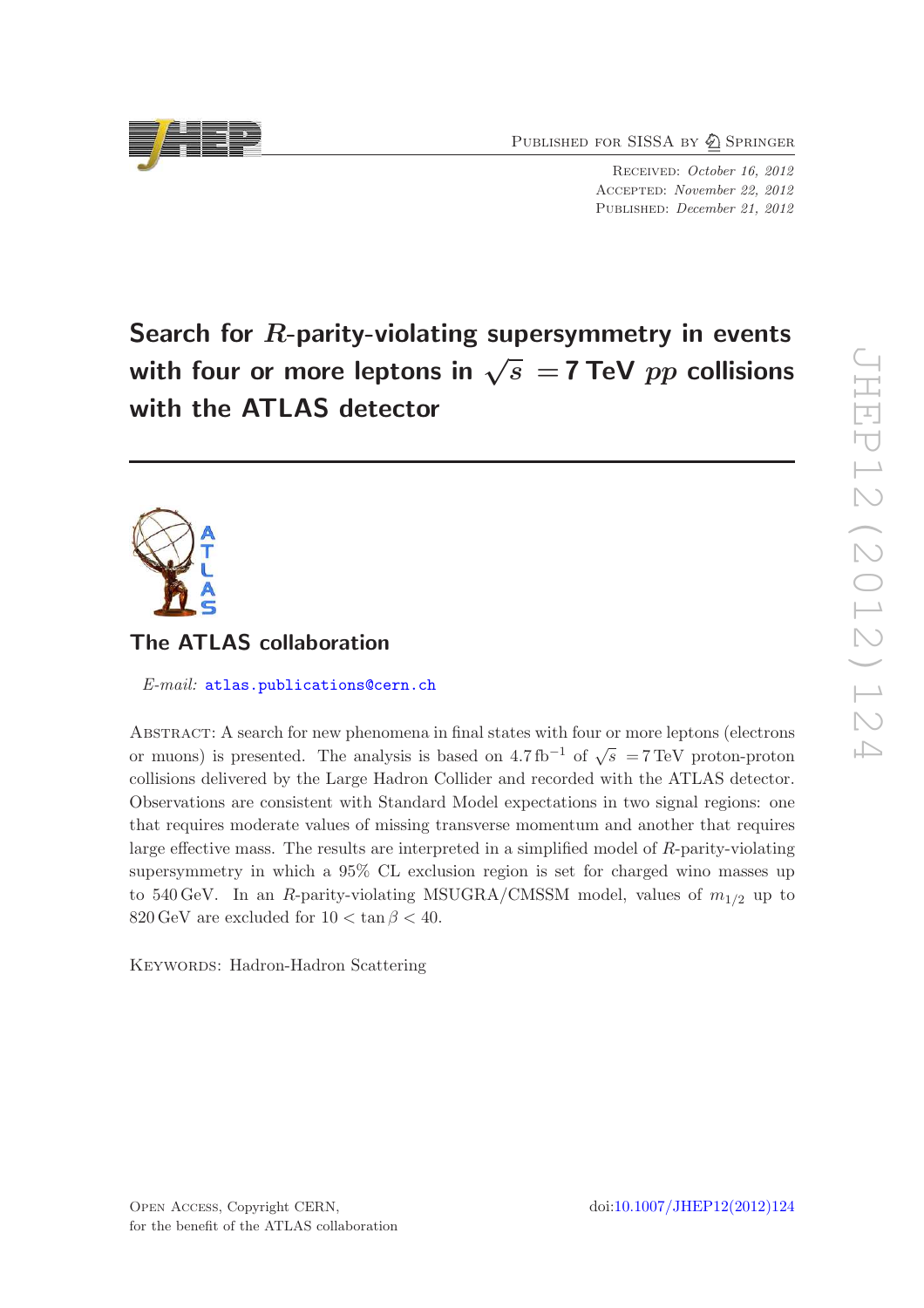# Contents

|                | 1 Introduction                                                                                                           | $\mathbf{1}$                                 |
|----------------|--------------------------------------------------------------------------------------------------------------------------|----------------------------------------------|
| $\bf{2}$       | R-parity-violating supersymmetry                                                                                         | $\overline{2}$                               |
| $\bf{3}$       | R-parity-violating models                                                                                                | $\overline{2}$                               |
|                | 4 Detector description                                                                                                   | 3                                            |
| 5 <sup>5</sup> | Monte Carlo simulation                                                                                                   | $\overline{\mathbf{4}}$                      |
| 6              | Event reconstruction and preselection                                                                                    | $\overline{\mathbf{4}}$                      |
|                | 7 Signal region selection                                                                                                | $\boldsymbol{6}$                             |
| 8              | Standard Model background estimation<br>Irreducible background processes<br>8.1<br>Reducible background processes<br>8.2 | $\bf{6}$<br>$\overline{7}$<br>$\overline{7}$ |
|                | 9 Systematic uncertainties                                                                                               | 8                                            |
|                | 10 Background model validation                                                                                           | 10                                           |
|                | 11 Results and interpretation                                                                                            | 10                                           |
|                | 12 Summary                                                                                                               | 14                                           |
|                | The ATLAS collaboration                                                                                                  | 20                                           |

# <span id="page-1-0"></span>1 Introduction

Events with four or more leptons are rarely produced in Standard Model (SM) processes while being predicted by a variety of theories for physics beyond the SM. These include supersymmetry (SUSY) [\[1](#page-15-0)[–9\]](#page-15-1), technicolour [\[10\]](#page-15-2), and models with extra bosons [\[11\]](#page-15-3) or heavy neutrinos [\[12](#page-15-4)]. This paper presents a search with the ATLAS detector for anomalous production of events with four or more leptons. "Leptons" refers to electrons or muons, including those from  $\tau$  decays, but does not include  $\tau$  leptons that decay hadronically. The analysis is based on  $4.7 \text{ fb}^{-1}$  of proton-proton collisions delivered by the Large Hadron Collider (LHC) at a centre-of-mass energy  $\sqrt{s} = 7 \,\text{TeV}$  between March and October 2011. The results are interpreted in the context of R-parity-violating (RPV) SUSY. Similar searches have been conducted at the Tevatron Collider [\[13](#page-15-5), [14\]](#page-15-6) and by CMS [\[15](#page-15-7)].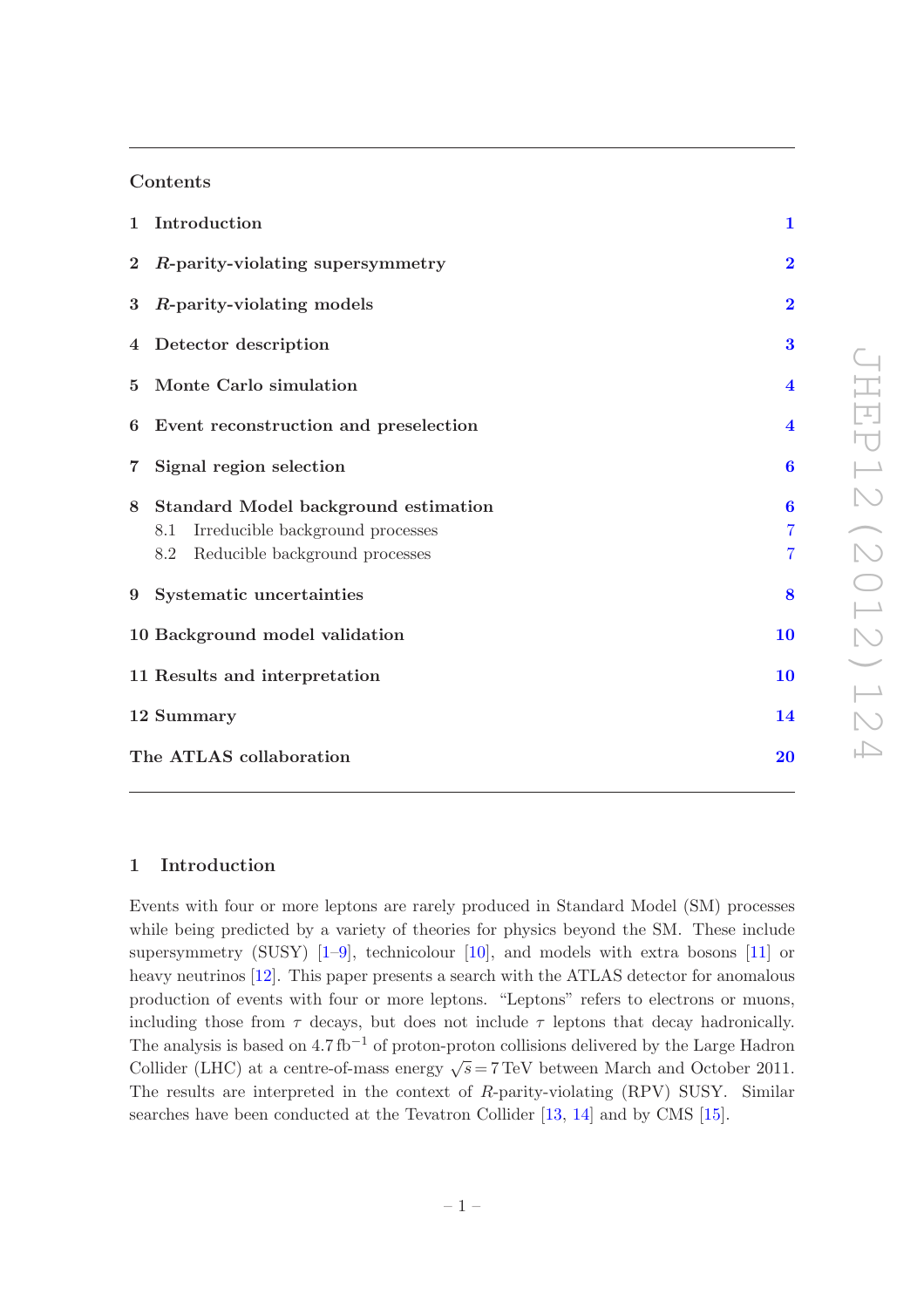## <span id="page-2-0"></span>2 R-parity-violating supersymmetry

SUSY postulates the existence of SUSY particles, or "sparticles", each with spin  $(S)$  differing by one-half unit from that of its SM partner. Gauge-invariant and renormalisable interactions introduced in SUSY models can violate the conservation of baryon  $(B)$  and lepton  $(L)$  number and lead to a proton lifetime shorter than current experimental lim-its [\[16\]](#page-15-8). This is usually solved by assuming that R-parity, defined by  $P_R = (-1)^{2S+3B+L}$ , is conserved [\[17](#page-16-0)[–21](#page-16-1)], which makes the lightest supersymmetric particle (LSP) stable. In  $P_R$ -conserving models where the LSP is neutral and weakly interacting, sparticle production is characterised by large missing transverse momentum  $(E_{\text{T}}^{\text{miss}})$  due to LSPs escaping detection. Many SUSY searches at hadron colliders rely on this large  $E_{\rm T}^{\rm miss}$  signature.

Alternatively, proton decay can be prevented by imposing other symmetries [\[22](#page-16-2)] that require the conservation of either lepton or baryon number, while allowing R-parity violation. Such models can accommodate non-zero neutrino masses and neutrino-mixing angles consistent with the observation of neutrino oscillations [\[23](#page-16-3)]. If R-parity is violated, the LSP decays into SM particles and the signature of large  $E_{\rm T}^{\rm miss}$  may be lost. Trilinear lepton-number-violating RPV interactions can generate both charged leptons and neutrinos during the LSP decay, and therefore lead to a characteristic signature with high lepton multiplicity and moderate values of  $E_{\rm T}^{\rm miss}$  compared to R-parity-conserving models.

# <span id="page-2-1"></span>3 R-parity-violating models

The results of this analysis are interpreted in two Minimal Supersymmetric Standard Model (MSSM) scenarios with an RPV superpotential term given by  $W_{RPV} = \lambda_{ijk} L_i L_j \overline{E}_k$ . The  $i, j, k$  indices of the  $\lambda_{ijk}$  Yukawa couplings refer to the lepton generations. The lepton  $SU(2)$  doublet superfields are denoted by  $L_i$ , while the corresponding singlet superfields are given by  $E_k$ . Single coupling dominance is assumed with  $\lambda_{121}$  as the only non-zero coupling. The  $\lambda_{121}$  coupling is chosen as a representative model with multiple electrons and muons in the final state. Comparable signal yields are expected with a choice of  $\lambda_{122}$ single coupling dominance.

The first scenario is a simplified model [\[24](#page-16-4)] where the lightest chargino and neutralino are the only sparticles with masses below the TeV scale. Charginos  $(\tilde{\chi}_i^{\pm}, i = 1, 2)$  and neutralinos  $(\tilde{\chi}_j^0, j = 1, 2, 3, 4)$  are the mass eigenstates formed from the linear superposition of the SUSY partners of the Higgs and electroweak gauge bosons. These are the Higgsinos, winos and bino. Wino-like charginos are pair-produced and each decays into a W boson and a bino-like  $\tilde{\chi}_1^0$ , which is the LSP. The LSP then undergoes the three-body decay  $\tilde{\chi}_1^0 \to e \mu \nu_e$ or  $\tilde{\chi}^0_1 \to ee\nu_\mu$  through a virtual slepton or sneutrino, with a branching fraction of 50% each, as shown in figure [1\(](#page-3-1)a-c). The width of the  $\tilde{\chi}_1^0$  is fixed at a value of 100 MeV resulting in prompt decays.

The second scenario is taken from ref. [\[25](#page-16-5)] and is the  $(m_{1/2}, \tan \beta)$  slice of the minimal SUper GRAvity/Constrained MSSM (MSUGRA/CMSSM) containing the BC1 point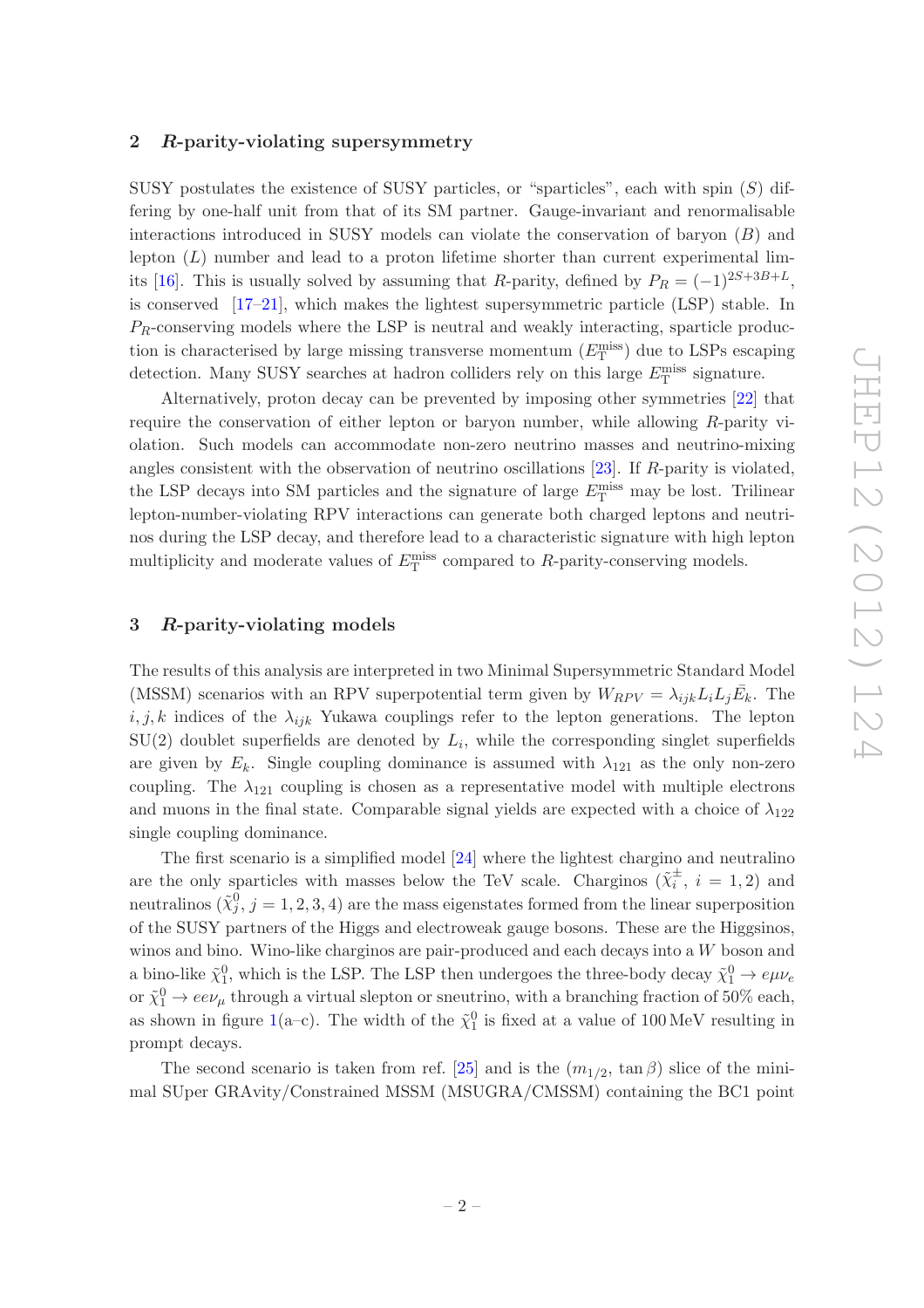<span id="page-3-1"></span>



<span id="page-3-3"></span>**Figure 1.** Illustration of the  $\tilde{\chi}_1^0$  decay in the chosen simplified model (a–c), and the four-body  $\tilde{\tau}_1$ decay in the MSUGRA/CMSSM model (d). The charge conjugate decay of the  $\tilde{\chi}_1^0$  decay is implied.

of ref. [\[26](#page-16-6)]. The unification parameters  $m_0$  and  $A_0$  are zero and  $\mu$  is positive.<sup>[1](#page-3-2)</sup> The RPV coupling  $\lambda_{121}$  is set to 0.032 at the unification scale [\[27\]](#page-16-7). Both strong and weak processes contribute to SUSY pair production, where weak processes are dominant above  $m_{1/2} \sim 600 \,\text{GeV}$ . The lighter stau,  $\tilde{\tau}_1$ , is the LSP over most of the parameter-space, and decays with equal probability through the four-body decays  $\tilde{\tau}_1 \to \tau e \mu \nu_e$  or  $\tilde{\tau}_1 \to \tau e \nu_\mu$ , via a virtual neutralino and sneutrino or slepton, as shown in figure [1d.](#page-3-3) While the Higgs mass values in this model are lower than those of the recently observed Higgs-like resonance [\[28,](#page-16-8) [29](#page-16-9)], the MSUGRA/CMSSM scenario considered nevertheless remains an instructive benchmark model.

#### <span id="page-3-0"></span>4 Detector description

ATLAS [\[30\]](#page-16-10) is a multipurpose particle detector with forward-backward symmetric cylindrical geometry. It includes an inner tracker (ID) immersed in a 2 T axial magnetic field providing precision tracking of charged particles for pseudorapidities<sup>[2](#page-3-4)</sup>  $|\eta|$  < 2.5. Sampling

<span id="page-3-2"></span><sup>&</sup>lt;sup>1</sup>The parameter  $m_0$  is the universal scalar mass,  $m_{1/2}$  is the universal gaugino mass, tan  $\beta$  is the ratio of the two Higgs vacuum expectation values in the MSSM,  $A_0$  is the trilinear coupling and  $\mu$  is the Higgs mixing parameter, all defined at the unification scale.

<span id="page-3-4"></span><sup>2</sup>ATLAS uses a right-handed coordinate system with its origin at the nominal interaction point (IP) in the centre of the detector and the  $z$ -axis along the beam pipe. The  $x$ -axis points from the IP to the centre of the LHC ring, and the y-axis points upward. Cylindrical coordinates  $(r, \phi)$  are used in the transverse plane,  $\phi$  being the azimuthal angle around the beam pipe. The pseudorapidity is defined in terms of the polar angle  $\theta$  as  $\eta = -\ln \tan(\theta/2)$ .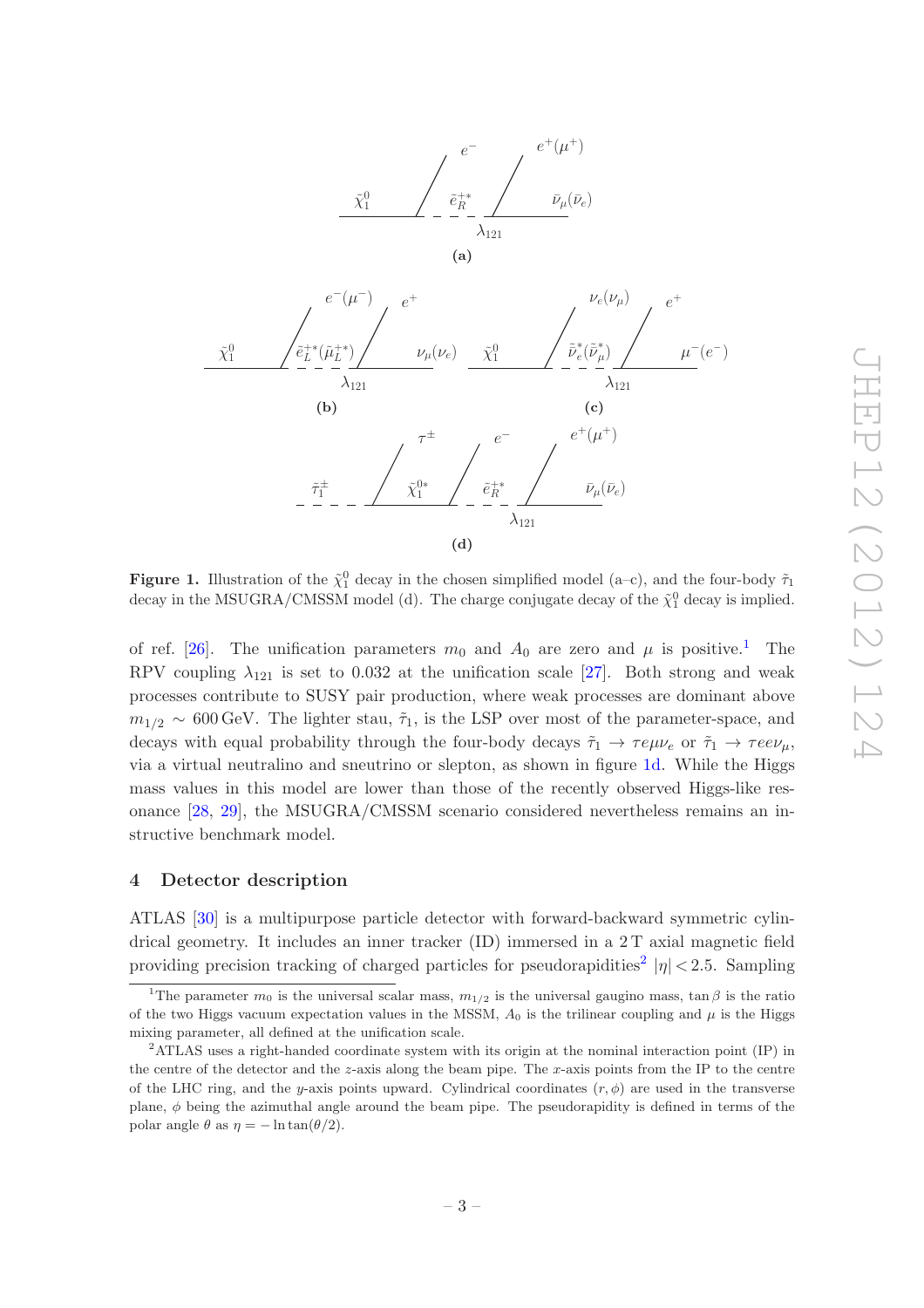calorimeter systems with either liquid argon or scintillator tiles as the active media provide energy measurements over the range  $|\eta| < 4.9$ . The muon detectors are positioned outside the calorimeters and are contained in an air-core toroidal magnetic field produced by superconducting magnets with field integrals varying from 1 T·m to 8 T·m. They provide trigger and high-precision tracking capabilities for  $|\eta| < 2.4$  and  $|\eta| < 2.7$ , respectively.

# <span id="page-4-0"></span>5 Monte Carlo simulation

Several Monte Carlo (MC) generators are used to simulate SM processes and new physics signals relevant for this analysis. SHERPA [\[31](#page-16-11)] is used to simulate the diboson processes  $WW, WZ$  and  $ZZ$ , where Z also includes virtual photons. These diboson samples correspond to all SM diagrams leading to the  $\ell\nu\ell'\nu'$ ,  $\ell\ell\ell'\nu'$ , and  $\ell\ell\ell'\ell'$  final states, where  $\ell, \ell' = e, \mu, \tau$  and  $\nu, \nu' = \nu_e, \nu_\mu, \nu_\tau$ . Interference between the diagrams is taken into ac-count. MadGraph [\[32\]](#page-16-12) is used for the  $t\bar{t}W$ ,  $t\bar{t}WW$ ,  $t\bar{t}Z$ ,  $W\gamma$  and  $Z\gamma$  processes. MC@NLO [\[33\]](#page-16-13) is chosen for the simulation of single and pair production of top quarks, and ALPGEN [\[34\]](#page-16-14) is used to simulate  $W +$ jets and  $Z +$ jets processes. Expected diboson yields are normalised using next-to-leading-order (NLO) QCD predictions obtained with MCFM [\[35,](#page-16-15) [36\]](#page-17-0). The topquark pair-production contribution is normalised to approximate next-to-next-to-leading-order calculations (NNLO) [\[37\]](#page-17-1) and the  $t\bar{t}W$ ,  $t\bar{t}WW$ ,  $t\bar{t}Z$  contributions are normalised to NLO predictions [\[38,](#page-17-2) [39](#page-17-3)]. The  $W\gamma$  and  $Z\gamma$  yields are normalised to be consistent with the ATLAS cross-section measurements  $[40]$ . The QCD NNLO FEWZ  $[41, 42]$  $[41, 42]$  $[41, 42]$  cross-sections are used for normalisation of the inclusive  $W+$ jets and  $Z+$ jets processes.

The choice of the parton distribution functions (PDFs) depends on the generator. The CTEQ6L1 [\[43](#page-17-7)] PDFs are used with MadGraph and ALPGEN, and the CT10 [\[44](#page-17-8)] PDFs with MC@NLO and SHERPA.

The simplified model samples are produced with Herwig++ [\[45\]](#page-17-9) and the MSUGRA/ CMSSM BC1-like samples are produced with HERWIG [\[46\]](#page-17-10). The yields of the SUSY samples are normalised to the NLO cross-sections obtained from PROSPINO [\[47](#page-17-11)] for weak processes, and to next-to-leading-logarithmic accuracy (NLL) for strong processes.

Fragmentation and hadronisation for the ALPGEN and MC@NLO samples are performed with HERWIG, while for MadGraph, PYTHIA  $[48]$  is used, and for SHERPA these are performed internally. JIMMY [\[49](#page-17-13)] is interfaced to HERWIG for simulation of the underlying event. For all MC samples, the propagation of particles through the ATLAS detector is modelled using GEANT4 [\[50](#page-17-14), [51\]](#page-17-15). The effect of multiple proton-proton collisions from the same or different bunch crossings is incorporated into the simulation by overlaying additional minimum-bias events generated by PYTHIA onto hard-scatter events. Simulated events are weighted to match the distribution of the number of interactions per bunch crossing observed in data. Simulated data are reconstructed in the same manner as the data.

#### <span id="page-4-1"></span>6 Event reconstruction and preselection

The data sample was collected with an inclusive selection of single-lepton and doublelepton triggers. For single-lepton triggers, at least one reconstructed muon (electron) is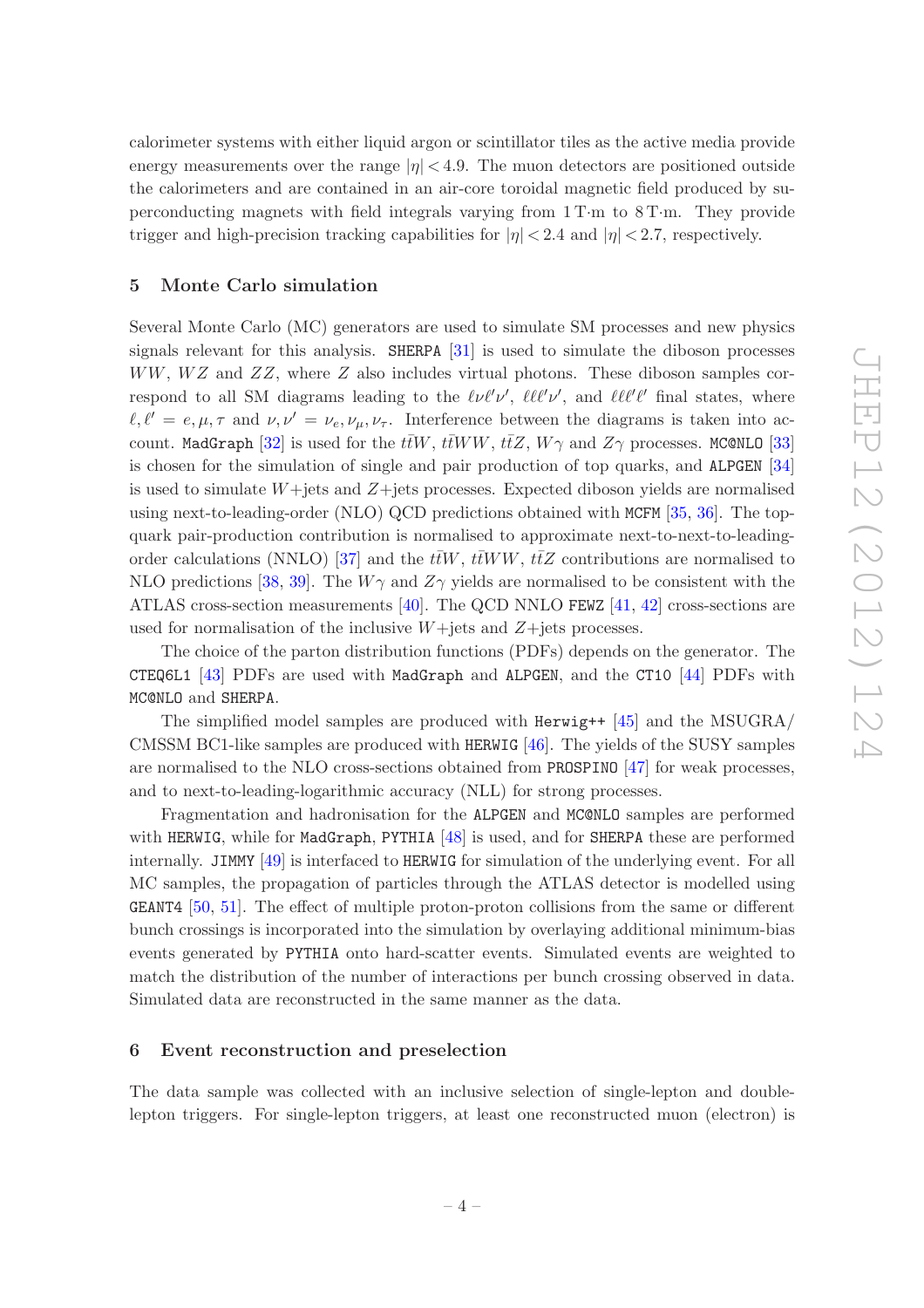required to have transverse momentum  $p_T^{\mu}$  (transverse energy  $E_T^e$ ) above 20 GeV (25 GeV). For dilepton triggers, at least two reconstructed leptons are required to have triggered the event, with transverse energy or momentum above threshold. The two muons are each required to have  $p_T^{\mu} > 12 \,\text{GeV}$  for dimuon triggers, and the two electrons to have  $E_T^e > 17 \,\text{GeV}$  for dielectron triggers, while the thresholds for electron-muon triggers are  $E_T^e > 15 \,\text{GeV}$  and  $p_T^{\mu} > 10 \,\text{GeV}$ . These thresholds are chosen such that the overall trigger efficiency is high, typically in excess of 90%, and independent of the transverse momentum of the triggerable objects within uncertainties.

Events recorded during normal running conditions are analysed if the primary vertex has five or more tracks associated to it. The primary vertex of an event is identified as the vertex with the highest  $\Sigma p_{\rm T}^2$  of associated tracks.

Electrons must satisfy "medium" identification criteria [\[52\]](#page-17-16) and fulfil  $|\eta| < 2.47$  and  $E_T > 10$  GeV, where  $E_T$  and  $|\eta|$  are determined from the calibrated clustered energy deposits in the electromagnetic calorimeter and the matched ID track, respectively. Muons are reconstructed by combining tracks in the ID and tracks in the muon spectrometer [\[53\]](#page-17-17). Reconstructed muons are considered as candidates if they have transverse momentum  $p_T > 10 \,\text{GeV}$  and  $|\eta| < 2.4$ .

Jets are reconstructed with the anti- $k_t$  algorithm [\[54](#page-18-0)] with a radius parameter of  $R = 0.4$  using clustered energy deposits calibrated at the electromagnetic scale.<sup>[3](#page-5-0)</sup> The jet energy is corrected to account for the non-compensating nature of the calorimeter using correction factors parameterised as a function of the jet  $E_T$  and  $\eta$  [\[55](#page-18-1)]. The correction factors were obtained from simulation and have been refined and validated using data. Jets considered in this analysis have  $E_T > 20 \,\text{GeV}$  and  $|\eta| < 2.5$ . The p<sub>T</sub>-weighted fraction of the tracks in the jet that are associated with the primary vertex is required to be larger than 0.75.

Events containing jets failing the quality criteria described in ref. [\[55\]](#page-18-1) are rejected to suppress both SM and beam-induced background. Jets are identified as containing b-hadron decays, and thus called "b-tagged", using a multivariate technique based on quantities such as the impact parameters of the tracks associated to a reconstructed secondary vertex. The chosen working point of the b-tagging algorithm [\[56](#page-18-2)] correctly identifies b-quark jets in simulated top-quark decays with an efficiency of 60% and misidentifies the jets initiated by light-flavour quarks or gluons with a rate of  $\langle 1\%,$  for jets with  $E_T > 20$  GeV and  $|\eta| < 2.5$ .

The missing transverse momentum,  $E_{\rm T}^{\rm miss}$ , is the magnitude of the vector sum of the transverse momentum or transverse energy of all  $p_T > 10 \text{ GeV}$  muons,  $E_T > 20 \text{ GeV}$  electrons,  $E_T > 20$  GeV jets, and calibrated calorimeter energy clusters with  $|\eta| < 4.9$  not associated to these objects [\[57](#page-18-3)].

In this analysis, "tagged" leptons are leptons separated from each other and from candidate jets as described below. If two candidate electrons are reconstructed with  $\Delta R \equiv$  $\sqrt{(\Delta\phi)^2 + (\Delta\eta)^2}$  < 0.1, the lower energy one is discarded. Candidate jets within  $\Delta R = 0.2$ 

<span id="page-5-0"></span><sup>&</sup>lt;sup>3</sup>The electromagnetic scale is the basic calorimeter signal scale for the ATLAS calorimeters. It has been established using test-beam measurements for electrons and muons to give the correct response for the energy deposited in electromagnetic showers, although it does not correct for the lower response of the calorimeter to hadrons.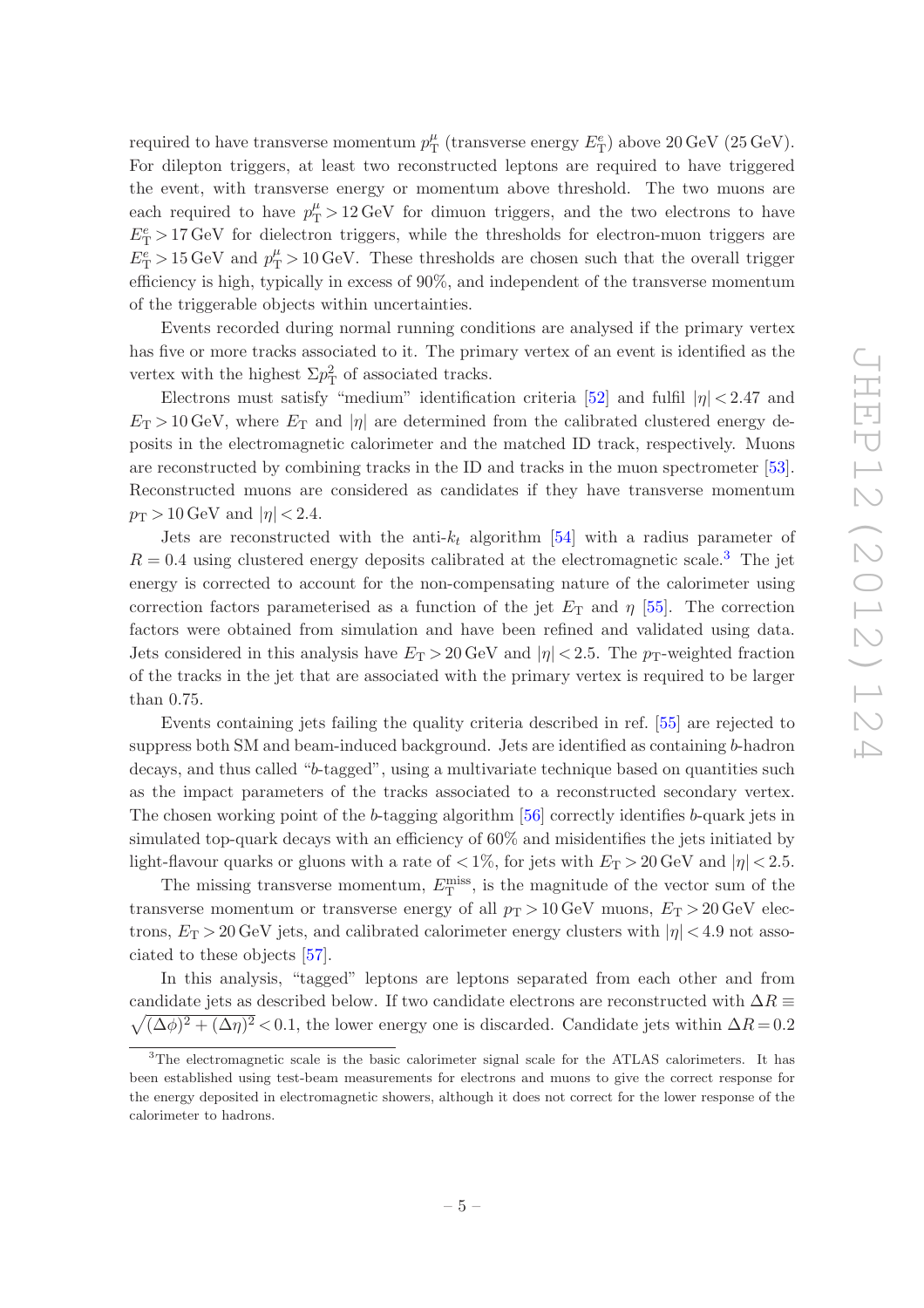of an electron candidate are rejected. To suppress leptons originating from semi-leptonic decays of c- and b-quarks, all lepton candidates within  $\Delta R = 0.4$  of any remaining jet candidates are removed. Muons undergoing bremsstrahlung can be reconstructed with an overlapping electron candidate. To reject these, tagged electrons and muons separated from jets and reconstructed within  $\Delta R = 0.1$  of each other are both discarded. Events containing one or more tagged muons that have transverse impact parameter with respect to the primary vertex  $|d_0| > 0.2$  mm or longitudinal impact parameter with respect to the primary vertex  $|z_0| > 1$  mm are rejected to suppress cosmic muon background.

"Signal" leptons are tagged leptons for which the scalar sum of the transverse momenta of tracks within a cone of  $\Delta R = 0.2$  around the lepton candidate, and excluding the lepton candidate track itself, is less than 10% of the lepton  $E<sub>T</sub>$  for electrons and less than 1.8 GeV for muons. Tracks selected for the electron and muon isolation requirement defined above are those which have  $p_T > 1$  GeV and are associated to the primary vertex of the event. Signal electrons must also pass "tight" identification criteria [\[52\]](#page-17-16).

## <span id="page-6-0"></span>7 Signal region selection

Selected events must contain four or more signal leptons. The invariant mass of any sameflavour opposite-sign (SFOS) lepton pair,  $m_{S\text{FOS}}$ , must be above 20 GeV, otherwise the lepton pair is discarded to suppress background from low-mass resonances. Events which contain a SFOS lepton pair inside the  $[81.2, 101.2]$  GeV interval are vetoed to reject Z-boson candidates (Z-veto).

Two signal regions are then defined: a signal region with  $E_{\rm T}^{\rm miss} > 50\,{\rm GeV}$  (SR1) and one with effective mass  $m_{\text{eff}} > 300 \,\text{GeV}$  (SR2). The effective mass is defined by the scalar sum shown in (eq. [\(7.1\)](#page-6-2)), where  $p_T^{\mu}$  ( $E_T^e$ ) is the transverse momentum of the signal muons (electrons) and  $E_{\rm T}^j$  is the transverse energy of jets with  $E_{\rm T} > 40\,{\rm GeV}$ :

<span id="page-6-2"></span>
$$
m_{\text{eff}} = E_{\text{T}}^{\text{miss}} + \sum_{\mu} p_{\text{T}}^{\mu} + \sum_{e} E_{\text{T}}^{e} + \sum_{j} E_{\text{T}}^{j}.
$$
 (7.1)

SR1 is optimised for regions of the parameter space with values of  $m_{1/2}$  below ~700 GeV or  $m_{\tilde{\chi}^\pm_1}$  below ~300 GeV. SR2 targets the production of heavier sparticles. In general, SR1 is sensitive to models with  $E_{\rm T}^{\rm miss}$  originating from neutrinos and SR2 to scenarios with a large multiplicity of high- $p<sub>T</sub>$  objects.

Three further regions are defined to validate the expected background against data. The validation regions are described in section [10.](#page-10-0) Table [1](#page-7-2) summarises the signal and validation region definitions.

## <span id="page-6-1"></span>8 Standard Model background estimation

Several SM processes, which are classified into irreducible and reducible components below, contribute to the background in the signal regions. The dominant sources are  $ZZ$ ,  $WZ$ , and  $t\bar{t}$  production in both SR1 and SR2.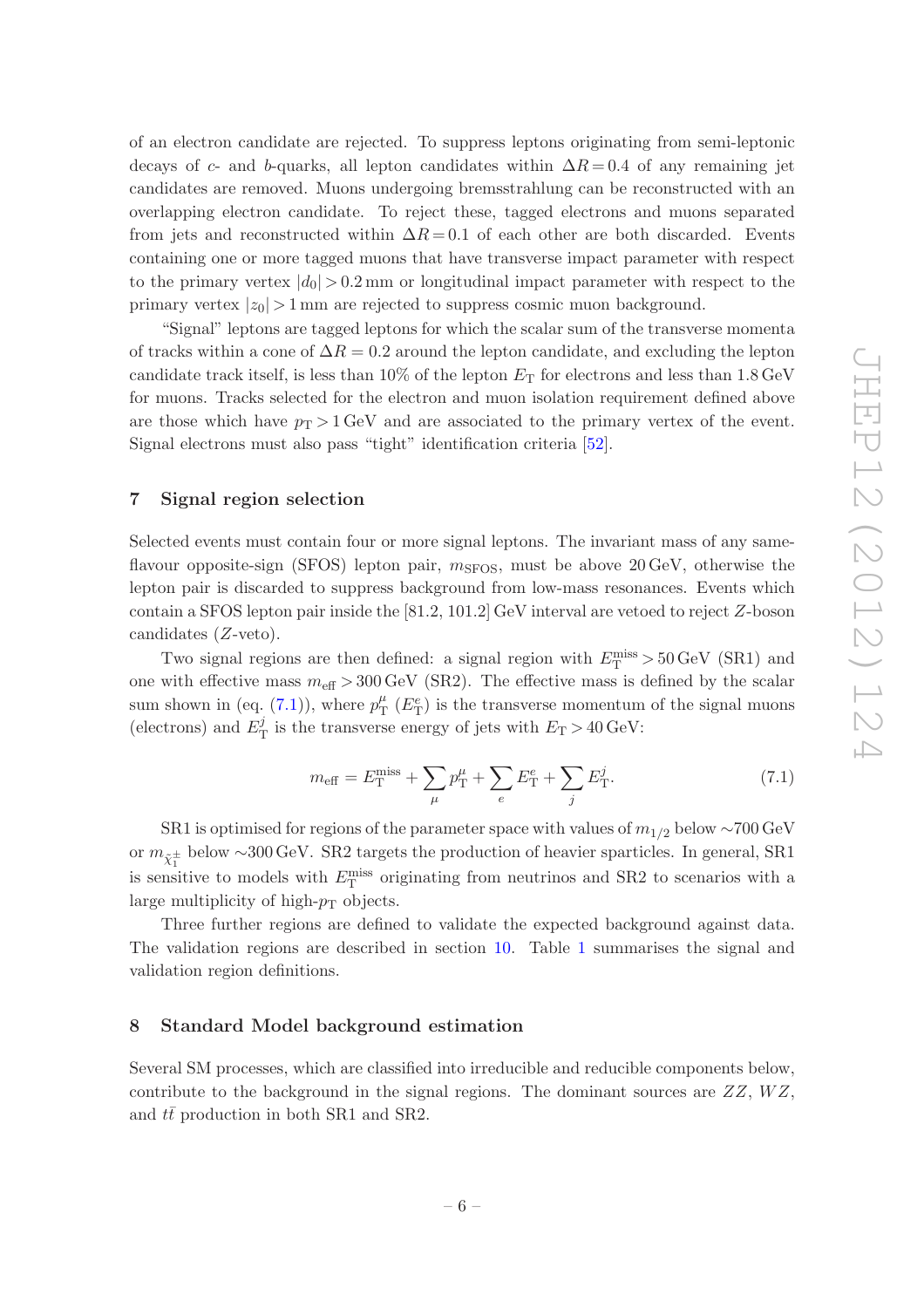<span id="page-7-2"></span>

| Selection                         | $\rm SR1$ | SR2                      | VR1    | VR2         | VR3   |
|-----------------------------------|-----------|--------------------------|--------|-------------|-------|
| Number of leptons                 | >4        | >4                       |        | >4          | >4    |
| Z-candidate                       | veto      | veto                     | veto   | requirement | veto  |
| $E_{\rm T}^{\rm miss}/\text{GeV}$ | >50       | $\overline{\phantom{a}}$ | > 50   |             | < 50  |
| $m_{\text{eff}}/\text{GeV}$       |           | > 300                    | $\sim$ |             | < 300 |

Table 1. The selection requirements for the two signal (SR) and three validation regions (VR). The Z-candidate veto (requirement) rejects (selects) events that have a same-flavour opposite-sign lepton pair with mass inside the [81.2, 101.2] GeV interval.

#### <span id="page-7-0"></span>8.1 Irreducible background processes

A background process is considered "irreducible" if it leads to events with four real, isolated leptons, referred to as "real" leptons below. These include  $ZZ$ ,  $t\bar{t}Z$  and  $t\bar{t}WW$  production, where a gauge boson may be produced off-mass-shell. These contributions are determined using the corresponding MC samples, for which lepton and jet selection efficiencies [\[55](#page-18-1), [58](#page-18-4)– [60](#page-18-5)], and trigger efficiencies are corrected to account for differences with respect to data.

## <span id="page-7-1"></span>8.2 Reducible background processes

A "reducible" process has at least one "fake" lepton, that is either a lepton from a semileptonic decay of a  $b$ - or c-quark, referred to as heavy-flavour, or an electron from an isolated single-track photon conversion. The contribution from misidentified light-flavour quark or gluon jets is found to be negligible based on studies in simulation. The reducible background includes  $WZ$ ,  $t\bar{t}$ ,  $t\bar{t}W$ ,  $WW$ , single t-quark, or single Z-boson production, in all cases produced in association with jets or photons. The yield of W bosons with three fake leptons is negligible. The  $t\bar{t}$  and the WZ backgrounds correspond respectively to 59% and 35% of the reducible background in SR1, and to 46% each in SR2. In both SR1 and SR2, fake leptons are predominantly fake electrons (99%), originating either from b-quarks in  $t\bar{t}$  candidate events or from conversions in WZ candidate events. Fake muons from b-quark decays in  $t\bar{t}$  events are suppressed by the object separation scheme described in section [6.](#page-4-1) Regardless of the origin, the misidentification probability decreases as the lepton  $p_T$  increases.

The reducible background is estimated using a weighting method applied to events containing signal leptons  $(\ell_S)$  and loose leptons  $(\ell_L)$ , which are tagged leptons failing the signal lepton requirements. Since the reducible background is dominated by events with at most two fake leptons, it is estimated as:

$$
[N_{\text{data}}(3\ell_S + \ell_L) - N_{\text{MCirr}}(3\ell_S + \ell_L)] \times F(\ell_L)
$$
  
- [N\_{\text{data}}(2\ell\_S + \ell\_{L\_1} + \ell\_{L\_2}) - N\_{\text{MCirr}}(2\ell\_S + \ell\_{L\_1} + \ell\_{L\_2})] \times F(\ell\_{L\_1}) \times F(\ell\_{L\_2}), (8.1)

where the second term corrects for the double counting of reducible-background events with two fake leptons in the first term. The term  $N_{data}(3\ell_S + \ell_L)$  is the total number of events with three signal and one loose lepton, while  $N_{\text{MCirr}}(3\ell_S + \ell_L)$  is the irreducible contribution of events obtained from simulation. The definitions of  $N_{data}(2\ell_S + \ell_{L_1} + \ell_{L_2})$ and  $N_{\text{MCirr}}(2\ell_S + \ell_{L_1} + \ell_{L_2})$  are analogous. As a conservative approach, the potential signal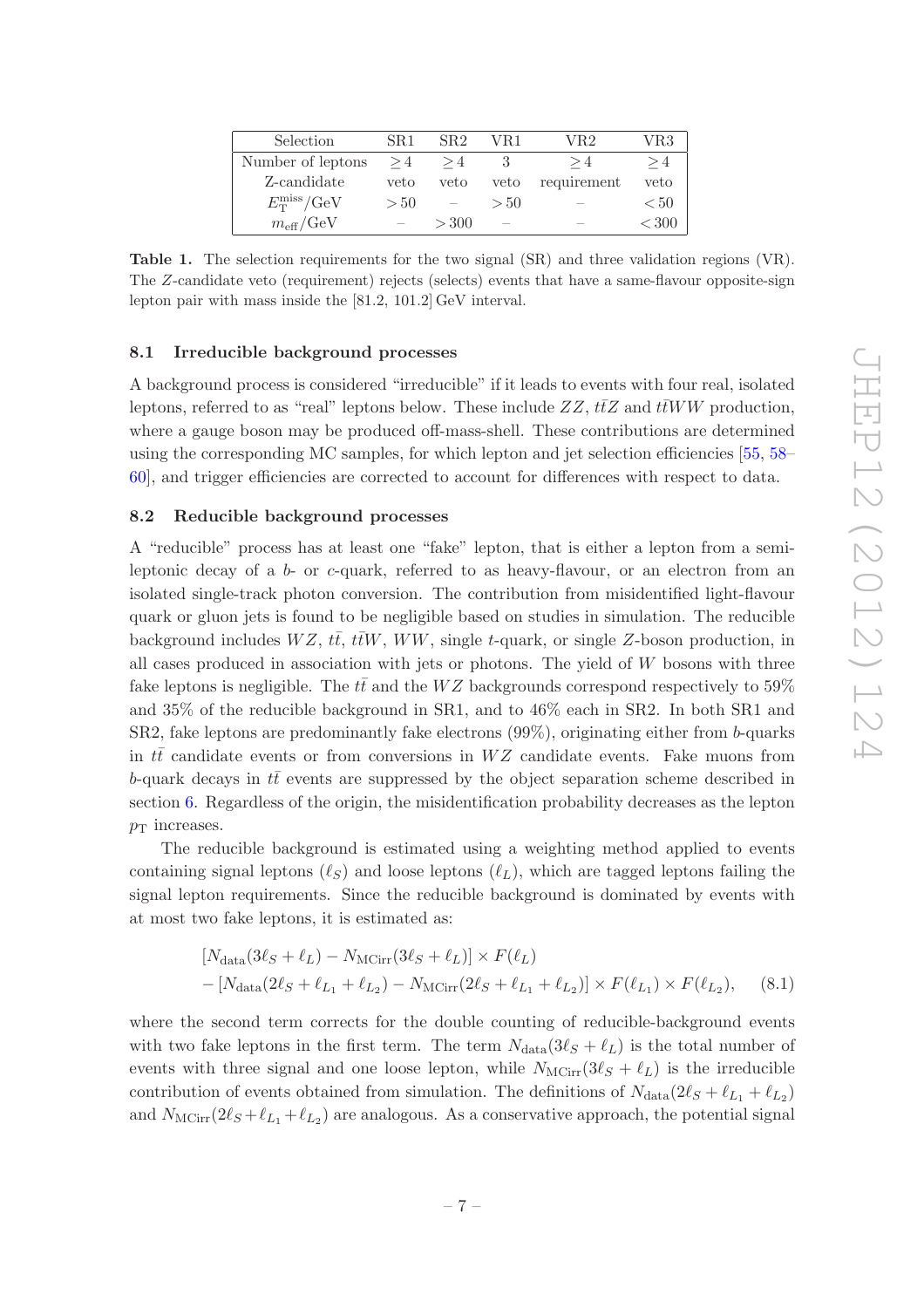contamination in the  $3\ell_s + \ell_L$  and  $2\ell_s + \ell_{L_1} + \ell_{L_2}$  loose lepton data samples is not taken into account. The average "fake ratio"  $F$  depends on the flavour and kinematics of the loose lepton  $\ell_L$  and it is defined as:

$$
F = \sum_{i,j} \left( \alpha^i \times R^{ij} \times f^{ij} \right),\tag{8.2}
$$

where i is the type of fake (heavy-flavour leptons or conversion electrons) and j is the process category the fake originates from (top quark or  $W/Z$  boson). The fake ratios  $f^{ij}$  are defined as the ratios of the probabilities that fake tagged leptons are identified as signal leptons to the probabilities that they are identified as loose leptons. The  $f^{ij}$  are determined for each relevant fake type and for each reducible-background process, and they are parameterised in muon (electron)  $p_T$  ( $E_T$ ) and  $\eta$ . The fake ratios are weighted according to the fractional contribution of the process they originate from through  $R^{ij}$ fractions. Both  $f^{ij}$  and  $R^{ij}$  are determined in simulation. Each correction factor  $\alpha^i$  is the fake ratio measured in data divided by that in simulation, in control samples described below. The fake ratios F are estimated to vary from 0.8 to 0.05 for muons when the  $p_T$ increases from 10 to 100 GeV. For electrons, there is little  $p_T$  dependence, and the F values are  $∼0.3$ .

The correction factor for heavy-flavour fakes is measured in a  $b\bar{b}$ -dominated control sample. This is defined by selecting events with only one b-tagged jet (containing a muon) and a tagged lepton. The non- $b\bar{b}$  contributions from the single and pair production of top quarks and  $W$  bosons produced in association with  $b$ -quarks are suppressed with  $E_{\rm T}^{\rm miss}$  < 40 GeV and transverse mass  $m_{\rm T} = \sqrt{2 \cdot E_{\rm T}^{\rm miss} \cdot p_{\rm T}^{\ell} \cdot (1-\cos\Delta\phi_{\ell,E_{\rm T}^{\rm miss}})}$  < 40 GeV requirements, where  $\Delta\phi_{\ell,E_{\rm T}^{\rm miss}}$  is the azimuthal angle between the tagged lepton  $\ell$  and the  $E_{\rm T}^{\rm miss}$ . The remaining non- $b\bar{b}$  background (∼1% level) is subtracted from the control sample in data using MC predictions. In this control sample, the fake ratio from heavy-flavour decays is calculated using the ratio of tagged leptons passing signal lepton requirements to those that fail. The correction factors are found to be  $0.97 \pm 0.13$  and  $0.86 \pm 0.13$  for electrons and muons respectively.

The correction factor for electron candidates originating from photon conversions is determined in a sample of photons radiated from a muon in  $Z \to \mu\mu$  decays. Events with two opposite-sign muons and one tagged electron are selected and the invariant mass of the  $\mu\mu e$  triplet is required to lie within 10 GeV of the nominal Z-boson mass value. In this control sample, the fake ratio for conversion electrons is calculated using the ratio of tagged electrons identified as signal electrons to those identified as loose electrons. The correction factor is found to be  $1.24 \pm 0.13$ .

#### <span id="page-8-0"></span>9 Systematic uncertainties

Several sources of systematic uncertainty are considered in the signal, control and validation regions. Correlations of systematic uncertainties between processes and regions are accounted for.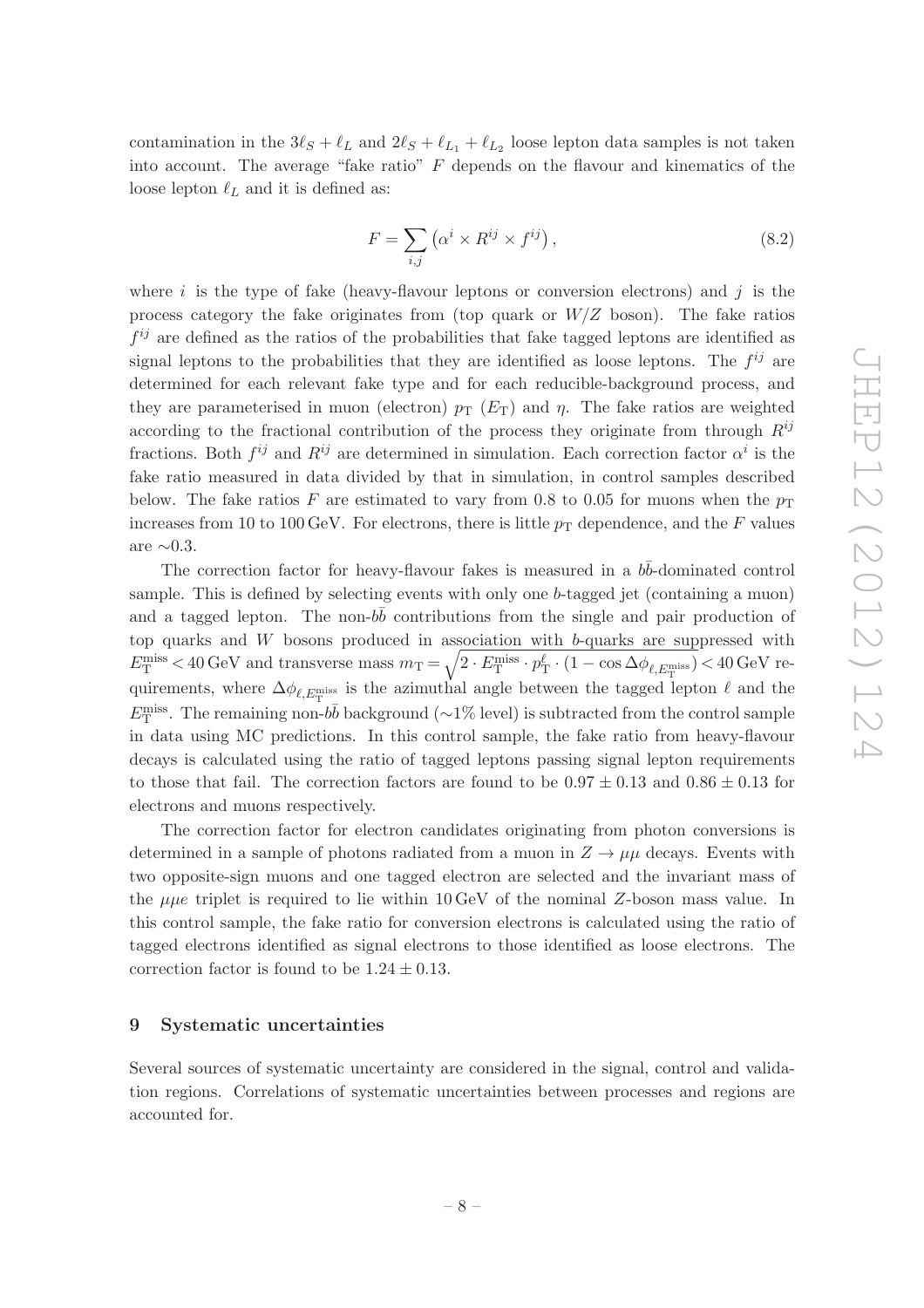MC-based sources of systematic uncertainty affect the irreducible background, the  $R^{ij}$ fractions of the average fake ratios, and the signal yields. The MC-based systematic sources include the acceptance uncertainty due to the PDFs and the theoretical cross-section uncertainties due to the renormalisation/factorisation scale and PDFs. The uncertainty due to the PDF set is determined using the error set of the original PDF and the scale uncertainties are calculated by varying the factorisation and renormalisation scales. Additional systematic uncertainties are those resulting from the jet energy scale [\[55](#page-18-1)] and resolution [\[58\]](#page-18-4), the lepton efficiencies  $[59, 60]$  $[59, 60]$ , energy scales and resolutions, and uncertainties in b-tagging rates [\[61](#page-18-7)[–64](#page-18-8)]. The choice of MC generator is also included for the irreducible background. The systematic uncertainty on the luminosity (3.9%) [\[65](#page-18-9), [66\]](#page-18-10) affects only the yields of the irreducible background and the signal yield.

In SR1, the total uncertainty on the irreducible background is 70%. This is dominated by the uncertainty on the efficiency times acceptance of the signal region selection for the ZZ MC event generator, determined by comparing the SHERPA and POWHEG [\[67](#page-18-11)[–70](#page-18-12)] generators and found to be 65% of the SHERPA ZZ yield. The next largest uncertainties on the irreducible background are due to the jet energy scale (53%) and that due to the limited number of MC events generated (34%). All the remaining uncertainties in this signal region lie in the range of 0.1–5%. In SR2, the uncertainties are similar, except for smaller uncertainties due to the jet energy scale (3%) and the limited number of generated events (17%).

For the average fake ratio F, the  $R^{ij}$  fractions are varied between 0% and 100% to account for the uncertainty on the  $R^{ij}$  fractions from the sources listed above. The fake ratios  $f^{ij}$  are generally found to be similar across processes and types of fakes in most of the kinematic regions. Also included in the uncertainty on the reducible background is the uncertainty from the dependence of the fake ratio on  $E_{\rm T}^{\rm miss}\ (10\%)$  and the uncertainty on the fake-ratio correction factors (15–34%). In SR1, the dominant uncertainty on the reducible background is that due to the  $R^{ij}$  fractions (75%). This relatively large uncertainty is due to the limited number of events in the loose lepton data sample, and the fact that those leptons fall in kinematic regions in which the fake ratio has larger variations between processes and types of fakes. The next to leading uncertainties are those from the statistical uncertainty on the data (60%) and the dependence of the fake ratio on  $E_{\rm T}^{\rm miss}$  (25%). In SR2, the uncertainty on the reducible background is dominated by that from the limited number of data events (140%), followed by that due to the  $R^{ij}$  fractions (6%) and the dependence of the fake ratio on  $E_{\rm T}^{\rm miss}$  (4%).

The total uncertainties on the signal yields are 10–20% and are calculated using the method described in ref. [\[71](#page-18-13)]. Signal cross-sections are calculated to NLO in the strong coupling constant using PROSPINO.<sup>[4](#page-9-0)</sup> An envelope of cross-section predictions is defined using the 68% CL intervals of the CTEQ6.6 [\[76](#page-19-0)] (including the  $\alpha_s$  uncertainty) and MSTW [\[77](#page-19-1)] PDF sets, together with variations of the factorisation and renormalisation scales by factors of two or one half. The nominal cross-section value is taken to be the midpoint of the envelope and the uncertainty assigned is half the full width of the envelope, closely following the PDF4LHC recommendations [\[78\]](#page-19-2).

<span id="page-9-0"></span><sup>&</sup>lt;sup>4</sup>The addition of the resummation of soft gluon emission at NLL  $[47, 72-75]$  $[47, 72-75]$  $[47, 72-75]$  $[47, 72-75]$  is performed in the case of strong SUSY pair-production.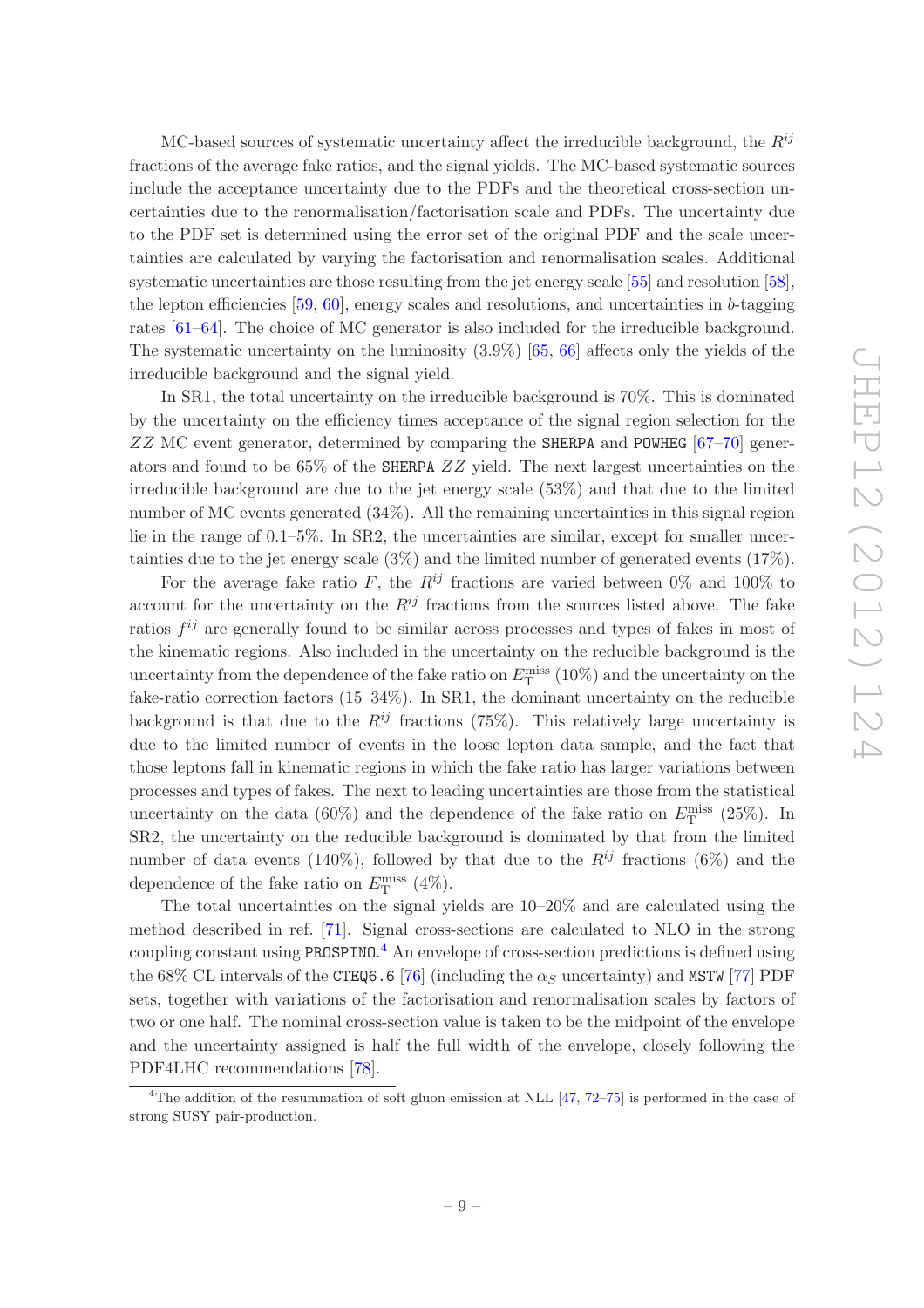<span id="page-10-2"></span>

| Selection               | VR1             | VR2                            | VR <sub>3</sub>                |
|-------------------------|-----------------|--------------------------------|--------------------------------|
| SUSY ref. point 1       | $4.6 \pm 0.5$   | $1.38 \pm 0.16$                | $0.004 \pm 0.006$              |
| SUSY ref. point 2       | $3.5 \pm 0.4$   | $2.32 \pm 0.34$                | $0.120 \pm 0.029$              |
| ZΖ                      | $3.2 \pm 1.9$   | $38 \pm 7$                     | $2.9 \pm 1.5$                  |
| $t\bar{t}Z$             | $0.70 \pm 0.35$ | $0.64 \pm 0.32$                | $(3.5 \pm 3.6) \times 10^{-3}$ |
| $t\bar{t}WW$            | $0.08 \pm 0.06$ | $(1.3 \pm 1.0) \times 10^{-3}$ | $(2.2 \pm 2.1) \times 10^{-4}$ |
| $WZ(\dagger)$           | $34.6 \pm 6$    |                                |                                |
| $t\bar{t}W(\dagger)$    | $2.6 \pm 0.8$   |                                |                                |
| $\Sigma$ Irreducible    | $41 \pm 8$      | $38 \pm 7$                     | $2.9 \pm 1.5$                  |
| Reducible               | $95 \pm 32$     | $-0.25 \pm 0.96$               | $1.3 \pm 1.3$                  |
| $\Sigma$ SM             | $136\pm33$      | $38 \pm 7$                     | $4.2 \pm 1.8$                  |
| Data.                   | 152             | 40                             | $\overline{2}$                 |
| $p_0$ -value $(\sigma)$ | 0.33(0.45)      | 0.42(0.21)                     | $0.80$ (-0.85)                 |

Table 2. Expected number of events from SUSY signals, SM backgrounds, and observed number of events in data in validation regions VR1, VR2 and VR3  $(4.7\,\text{fb}^{-1})$ . "SUSY ref. point 1" refers to a simplified model with  $m_{\tilde{\chi}^\pm_1} = 500\,\text{GeV}, m_{\tilde{\chi}^0_1} = 300\,\text{GeV},$  while "SUSY ref. point 2" refers to a MSUGRA model with  $m_{1/2} = 860$  GeV and tan  $\hat{\beta} = 37$ . The uncertainties quoted include statistical and systematic effects. The processes labelled with (†) are classified as irreducible background in the three-lepton validation regions. In the four-lepton validation regions they are included in the reducible background. The subtraction of the double-counted contributions can lead to negative central values for the reducible background.

# <span id="page-10-0"></span>10 Background model validation

The background predictions have been verified in three validation regions (VR). A region (VR1) selects events with three signal leptons,  $E_{\rm T}^{\rm miss} > 50\,{\rm GeV},$  and vetos events with Zboson candidates described in section [7.](#page-6-0) In VR1 the reducible background is dominated by  $t\bar{t}$  production. The contribution from ZZ production is validated in a region (VR2) defined by events with four leptons containing a Z-boson candidate. A region (VR3) containing events with  $E_{\rm T}^{\rm miss} < 50\,{\rm GeV},\,m_{\rm eff} < 300\,{\rm GeV},$  four signal leptons, and no Z-boson candidate is used to validate the sum of the reducible and irreducible backgrounds. The data and predictions are in agreement within the quoted statistical and systematic uncertainties, as shown in table [2.](#page-10-2) Reported are the probabilities that the background fluctuates to the observed number of events or higher  $(p_0$ -value) and the corresponding number of standard deviations  $(\sigma)$ .

## <span id="page-10-1"></span>11 Results and interpretation

The numbers of observed and predicted events in SR1 and SR2 are reported in table [3.](#page-12-0) Distributions of  $E_{\rm T}^{\rm miss}$  and  $m_{\rm eff}$  in events that have at least four leptons and no Z-boson candidates (before either the  $E_{\rm T}^{\rm miss}$  or  $m_{\rm eff}$  requirements) are presented in figure [2.](#page-11-0)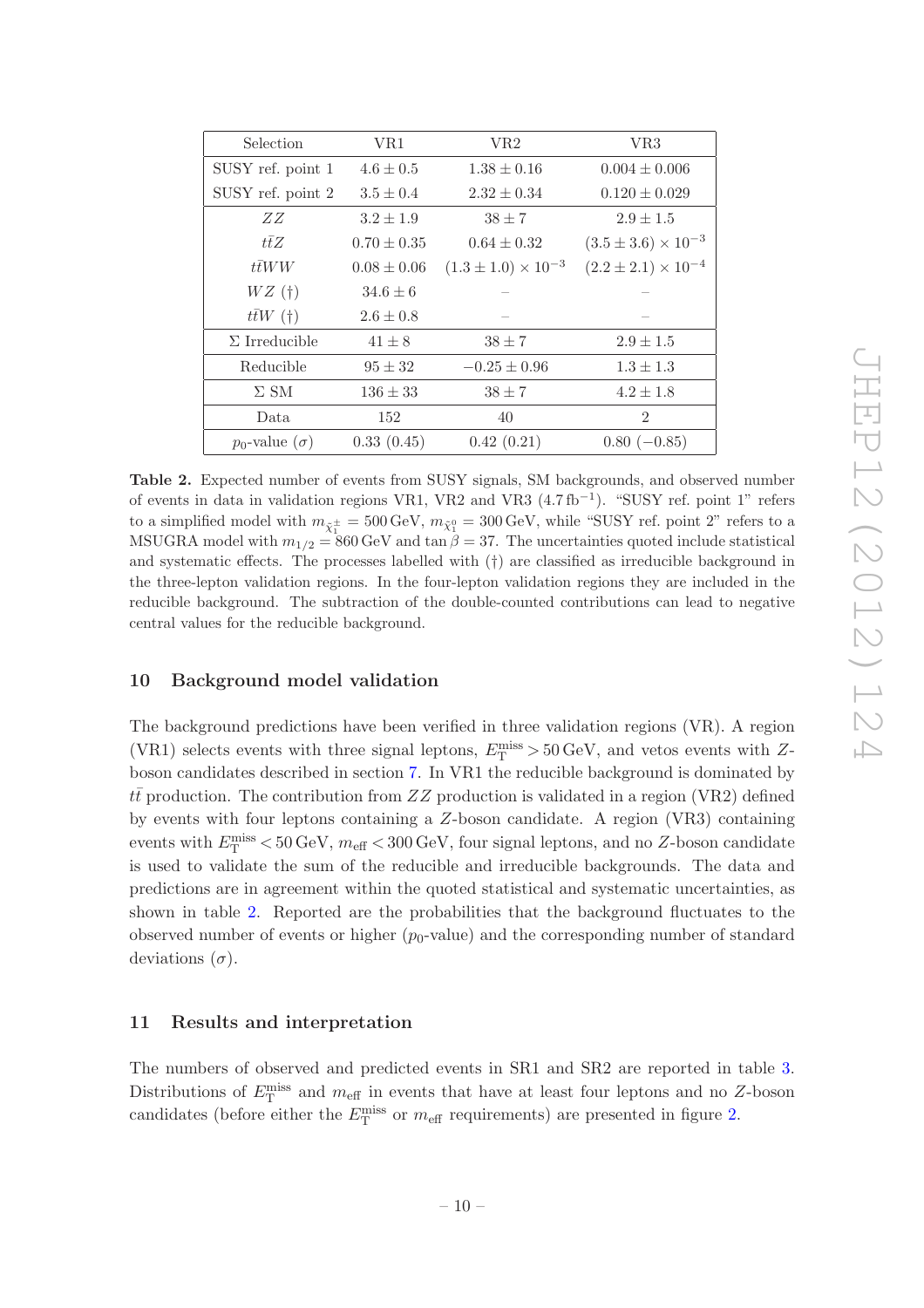<span id="page-11-0"></span>

JHEP12 (2012) 12 JHEP12(2012)124  $\overline{\phantom{a}}$ 

Figure 2. Distributions of (a)  $E_{\rm T}^{\rm miss}$  and (b)  $m_{\rm eff}$  for events with at least four leptons and no Z-boson candidates (before either the  $E_{\rm T}^{\rm miss}$  or  $m_{\rm eff}$  requirements). The uncertainty band includes both statistical and systematic uncertainty. The yields of two benchmark SUSY models are shown for illustration purposes. "SUSY ref. point 1" is a simplified model point defined by  $m_{\tilde{\chi}^\pm_1} =$ 500 GeV and  $m_{\tilde{\chi}_1^0} = 300 \,\text{GeV}$ , while "SUSY ref. point 2" is a MSUGRA model point defined by  $m_{1/2} = 860 \,\text{GeV}$  and tan  $\beta = 37$ . The signal distributions are not stacked on top of the expected background.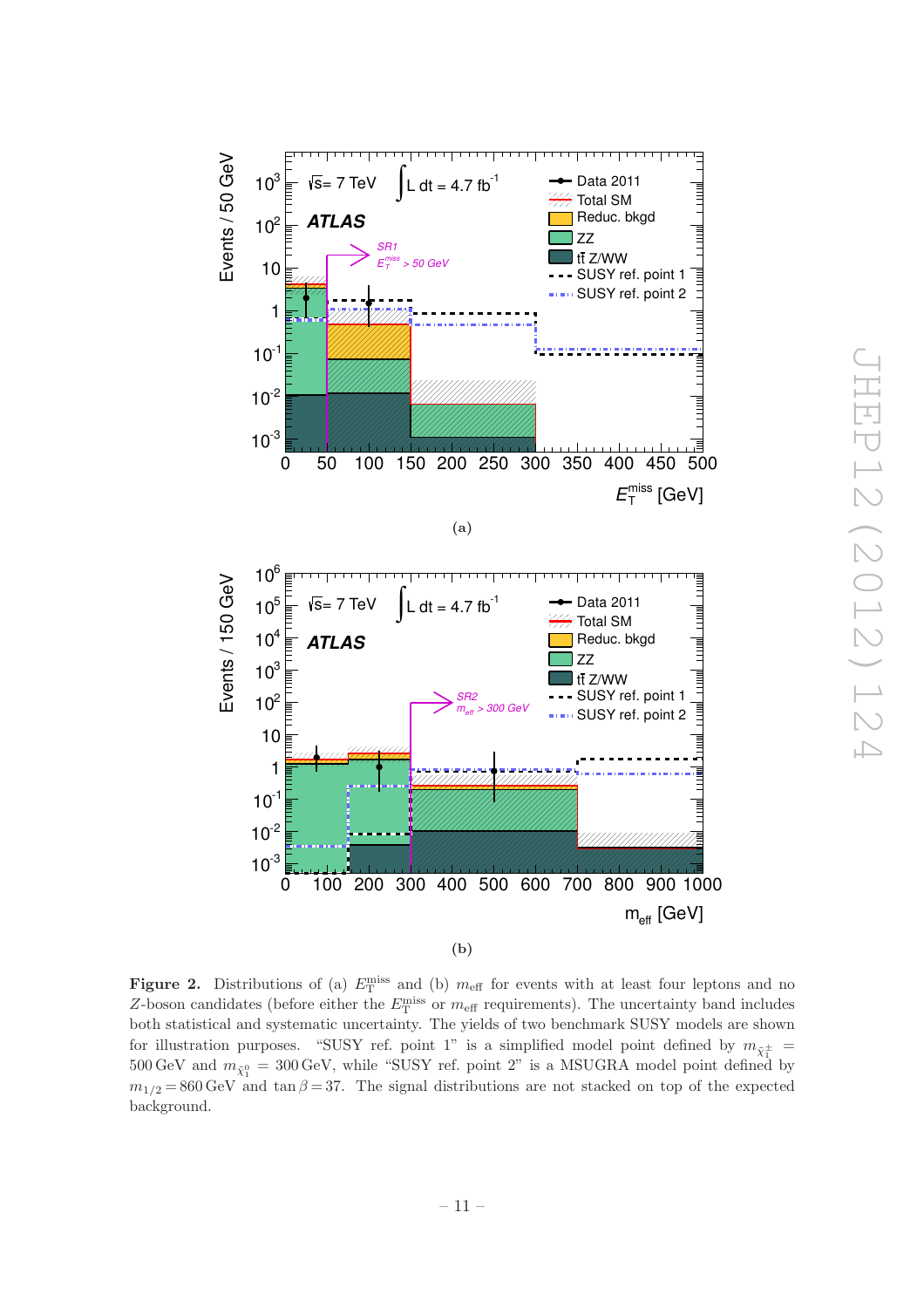<span id="page-12-0"></span>

| Selection                    | SR1                 | SR2               |
|------------------------------|---------------------|-------------------|
| SUSY ref. point 1            | $6.5 \pm 0.6$       | $7.1 \pm 0.7$     |
| SUSY ref. point 2            | $4.2 \pm 0.6$       | $4.5 \pm 0.6$     |
| ZZ                           | $0.14 \pm 0.11$     | $0.51 \pm 0.30$   |
| tŦZ                          | $0.023 \pm 0.014$   | $0.029 \pm 0.016$ |
| ttWW                         | $0.0044 \pm 0.0035$ | $0.005 \pm 0.004$ |
| $\Sigma$ Irreducible         | $0.17 \pm 0.12$     | $0.54 \pm 0.31$   |
| Reducible                    | $0.8 \pm 0.8$       | $0.18 \pm 0.26$   |
| $\Sigma$ SM                  | $1.0\pm0.8$         | $0.7 \pm 0.4$     |
| Data                         | 3                   | $\mathbf{2}$      |
| $p_0$ -value $(\sigma)$      | 0.05(1.7)           | 0.07(1.5)         |
| $\sigma_{\rm vis}$ obs (exp) | 1.3(0.8)            | 1.1(0.7)          |

Table 3. Expected number of events from SUSY signals, SM backgrounds, and observed number of events in data in signal regions SR1 and SR2 (4.7 fb<sup>-1</sup>). "SUSY ref. point 1" refers to a simplified model with  $m_{\tilde{\chi}^\pm_1} = 500\,\text{GeV}, m_{\tilde{\chi}^0_1} = 300\,\text{GeV},$  while "SUSY ref. point 2" refers to a MSUGRA model with  $m_{1/2} = 860 \,\text{GeV}$  and  $\tan \beta = 37$ . The uncertainties quoted include statistical and systematic effects. Upper limits on the observed (expected) visible production cross-section of new physics processes at 95% CL are also shown.

No significant excess of events is found in the signal regions. Upper limits on the visible cross-section of new physics processes are calculated, defined by the product of production cross-section, acceptance and efficiency, and placed at 95% CL with the modified frequentist  $CL<sub>s</sub>$  prescription [\[79\]](#page-19-4). All systematic uncertainties and their correlations are taken into account via nuisance parameters in a profile likelihood fit [\[80](#page-19-5)]. Observed 95% CL limits on the visible cross-section of new physics processes are placed at 1.3 fb in SR1 and 1.1 fb in SR2. The corresponding expected limits are 0.8 fb and 0.7 fb, respectively.

The results of the analysis are interpreted in two RPV SUSY scenarios and shown in figure [3,](#page-13-0) where the limits are calculated choosing the signal region with the best expected limit for each of the model points. The uncertainties on the signal cross-section are not included in the limit calculation but their impact on the observed limit is shown by the red dotted lines.

The main features of the exclusion limits can be explained in broad terms as follows. In the simplified model the sensitivity is governed by the production cross-section, which decreases at large  $m_{\tilde{\chi}^{\pm}_1}$  values, and by the efficiency of the signal region selection cuts. The requirements on the minimum value of the SFOS dilepton mass, and on the minimum lepton-lepton separation reduce the acceptance and selection efficiency for leptons from light  $\tilde{\chi}_1^0$ , hence only values of 10 GeV and above are considered. As the mass of the  $\tilde{\chi}_1^0$  approaches zero, the phase space for leptonic decays is greatly reduced, while values of  $m_{\tilde{\chi}^0_1}\!=\!0\,{\rm GeV}$  are not possible without the LSP becoming stable. In the MSUGRA/CMSSM model, the production cross-section decreases as  $m_{1/2}$  increases, leading to smaller sensitivities in the high-mass region. Due to lower values of the four-body decay branching ratio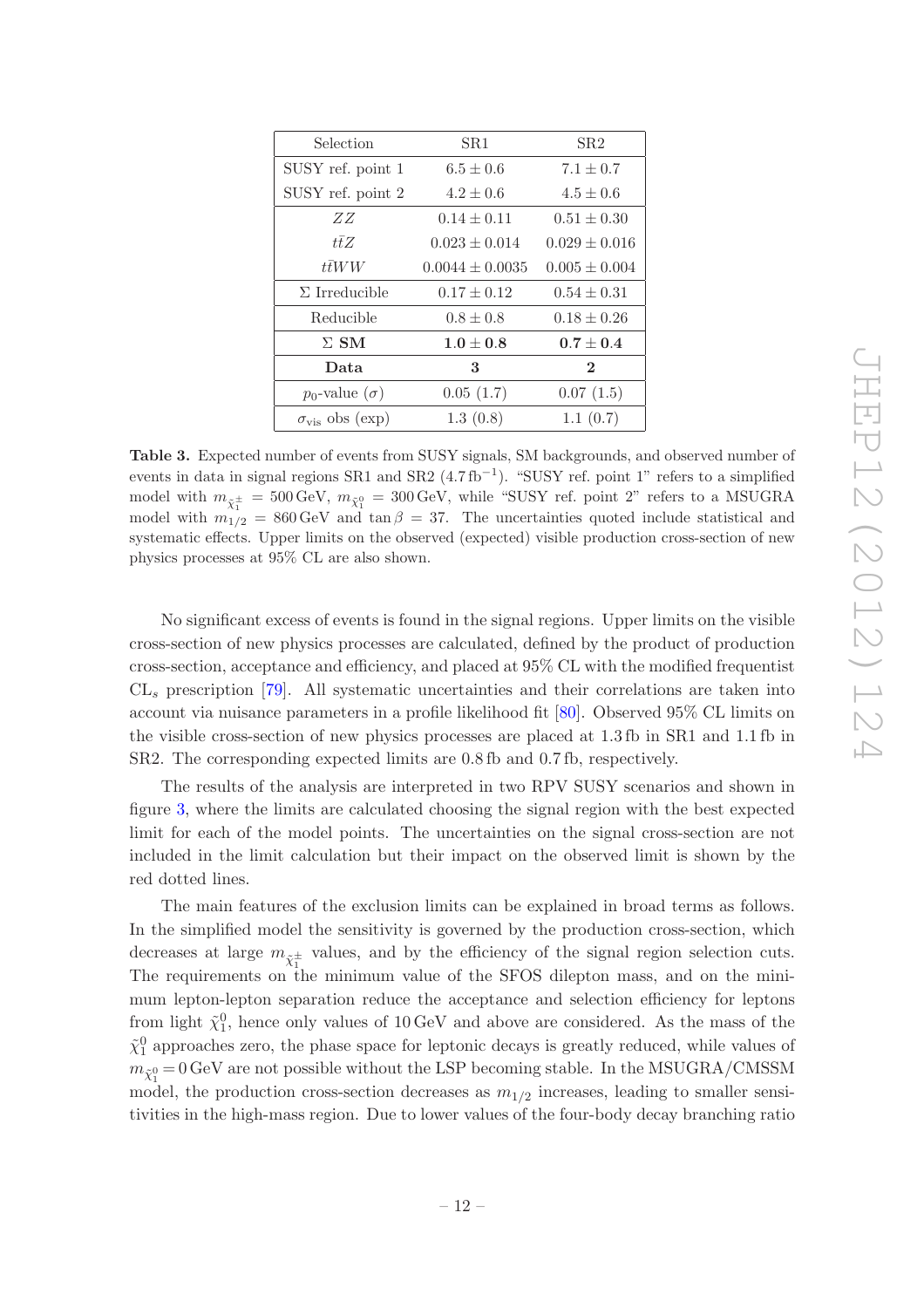<span id="page-13-0"></span>

Figure 3. Observed and expected 95% CL limit contours for (a) simplified model and (b) MSUGRA/CMSSM. The expected and observed limits are calculated without signal cross-section uncertainty taken into account. The yellow band is the  $\pm 1\sigma$  experimental uncertainty on the expected limit (black dashed line). The red dotted lines are the  $\pm 1\sigma$  signal theory uncertainty on the observed limit (red solid line). Linear interpolation is used to account for the discreteness of the signal grids. The exclusion contours are optimised by applying in each signal grid point the CL values from the more sensitive signal region (lowest expected CL). It should be noted that the y-axis does not start at zero for either plot. The LEP limit corresponds to the limit on the  $\tilde{\chi}^{\pm}_1$  mass in ref. [\[81\]](#page-19-6), while the D0 limit corresponds to the limit in the  $\tilde{\chi}_1^{\pm}, \tilde{\chi}_1^0$  mass plane in ref. [\[13\]](#page-15-5). The hard  $m_{\tilde{\tau}_1} < 40 \,\text{GeV}$  limit is from the LEP Z width measurement [\[82](#page-19-7)].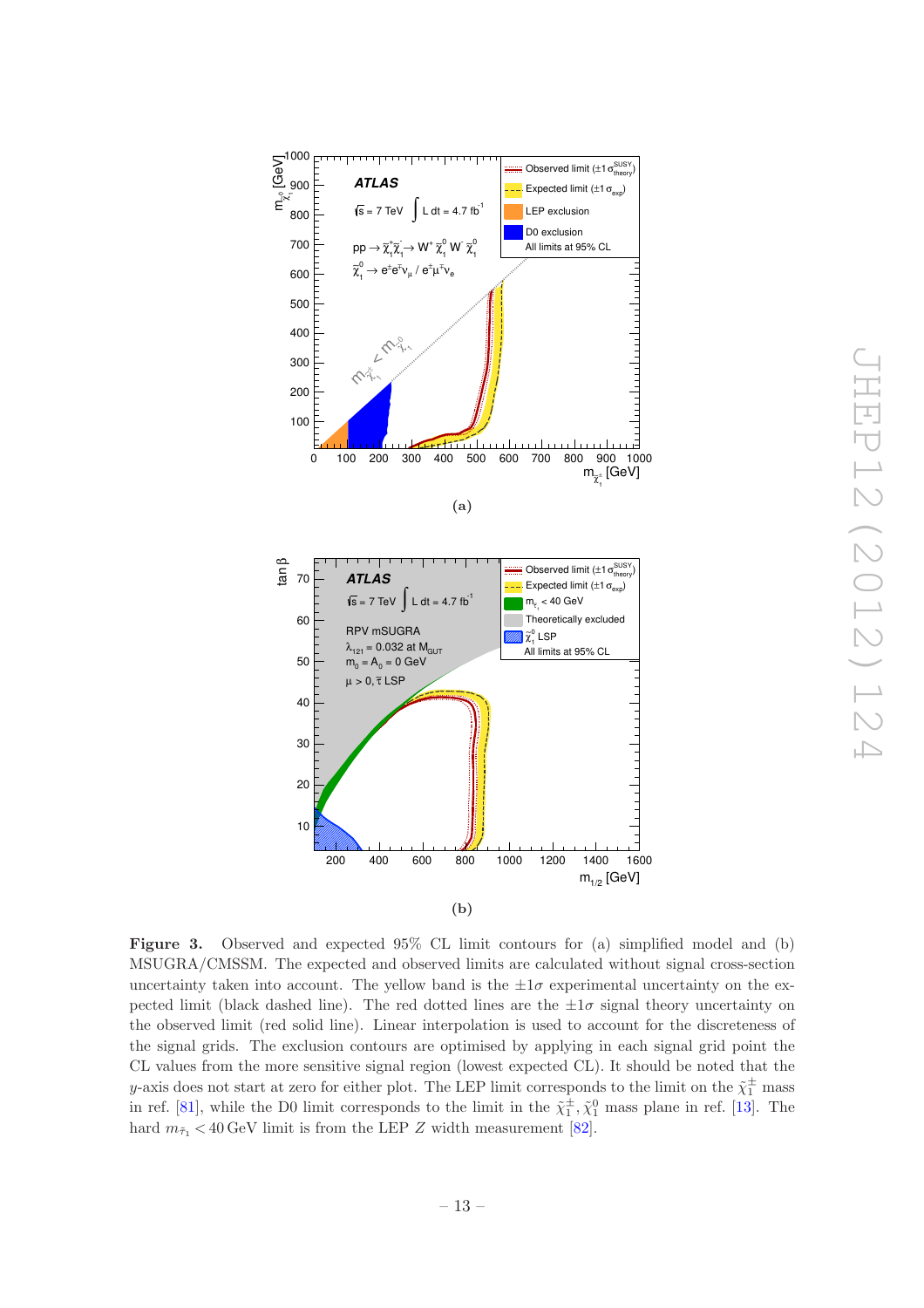and an increased  $\tilde{\tau}_1$  lifetime, the sensitivity drops for tan  $\beta$  values above 40. In the region of the parameter space with  $m_{1/2} \sim 800 \,\text{GeV}$ , weak gaugino production contributes 50% to the total SUSY production cross-section, while  $\tilde{e}/\tilde{\mu}/\tilde{\nu}(\tilde{\tau}_1)$  production contributes 10–20% (10–30%), and strong production 20%. Similar fractional contributions are also seen in the two signal regions.

# <span id="page-14-0"></span>12 Summary

Results from a search for new phenomena in the final state with four or more leptons (electrons or muons) and either moderate values of missing transverse momentum or large effective mass are reported. The analysis is based on  $4.7 \text{ fb}^{-1}$  of proton-proton collision data delivered by the LHC at  $\sqrt{s}$  = 7 TeV. No significant excess of events is found in data. Observed 95% CL limits on the visible cross-section are placed at 1.3 fb and 1.1 fb in the two signal regions, respectively. The null result is interpreted in a simplified model of chargino pair-production in which each chargino cascades to the lightest neutralino that decays into two charged leptons (ee or  $e\mu$ ) and a neutrino via an RPV coupling. In the simplified model of RPV supersymmetry, chargino masses up to 540 GeV are excluded for LSP masses above 300 GeV. Limits are also set in an RPV MSUGRA model with a  $\tilde{\tau}_1$  LSP that promptly decays into a  $\tau$  lepton, two charged leptons and a neutrino, where values of  $m_{1/2}$  below 820 GeV are excluded when  $10 < \tan \beta < 40$ .

#### Acknowledgments

We thank CERN for the very successful operation of the LHC, as well as the support staff from our institutions without whom ATLAS could not be operated efficiently.

We acknowledge the support of ANPCyT, Argentina; YerPhI, Armenia; ARC, Australia; BMWF and FWF, Austria; ANAS, Azerbaijan; SSTC, Belarus; CNPq and FAPESP, Brazil; NSERC, NRC and CFI, Canada; CERN; CONICYT, Chile; CAS, MOST and NSFC, China; COLCIENCIAS, Colombia; MSMT CR, MPO CR and VSC CR, Czech Republic; DNRF, DNSRC and Lundbeck Foundation, Denmark; EPLANET and ERC, European Union; IN2P3-CNRS, CEA-DSM/IRFU, France; GNSF, Georgia; BMBF, DFG, HGF, MPG and AvH Foundation, Germany; GSRT, Greece; ISF, MINERVA, GIF, DIP and Benoziyo Center, Israel; INFN, Italy; MEXT and JSPS, Japan; CNRST, Morocco; FOM and NWO, Netherlands; BRF and RCN, Norway; MNiSW, Poland; GRICES and FCT, Portugal; MERYS (MECTS), Romania; MES of Russia and ROSATOM, Russian Federation; JINR; MSTD, Serbia; MSSR, Slovakia; ARRS and MVZT, Slovenia; DST/NRF, South Africa; MICINN, Spain; SRC and Wallenberg Foundation, Sweden; SER, SNSF and Cantons of Bern and Geneva, Switzerland; NSC, Taiwan; TAEK, Turkey; STFC, the Royal Society and Leverhulme Trust, United Kingdom; DOE and NSF, United States of America.

The crucial computing support from all WLCG partners is acknowledged gratefully, in particular from CERN and the ATLAS Tier-1 facilities at TRIUMF (Canada), NDGF (Denmark, Norway, Sweden), CC-IN2P3 (France), KIT/GridKA (Germany), INFN-CNAF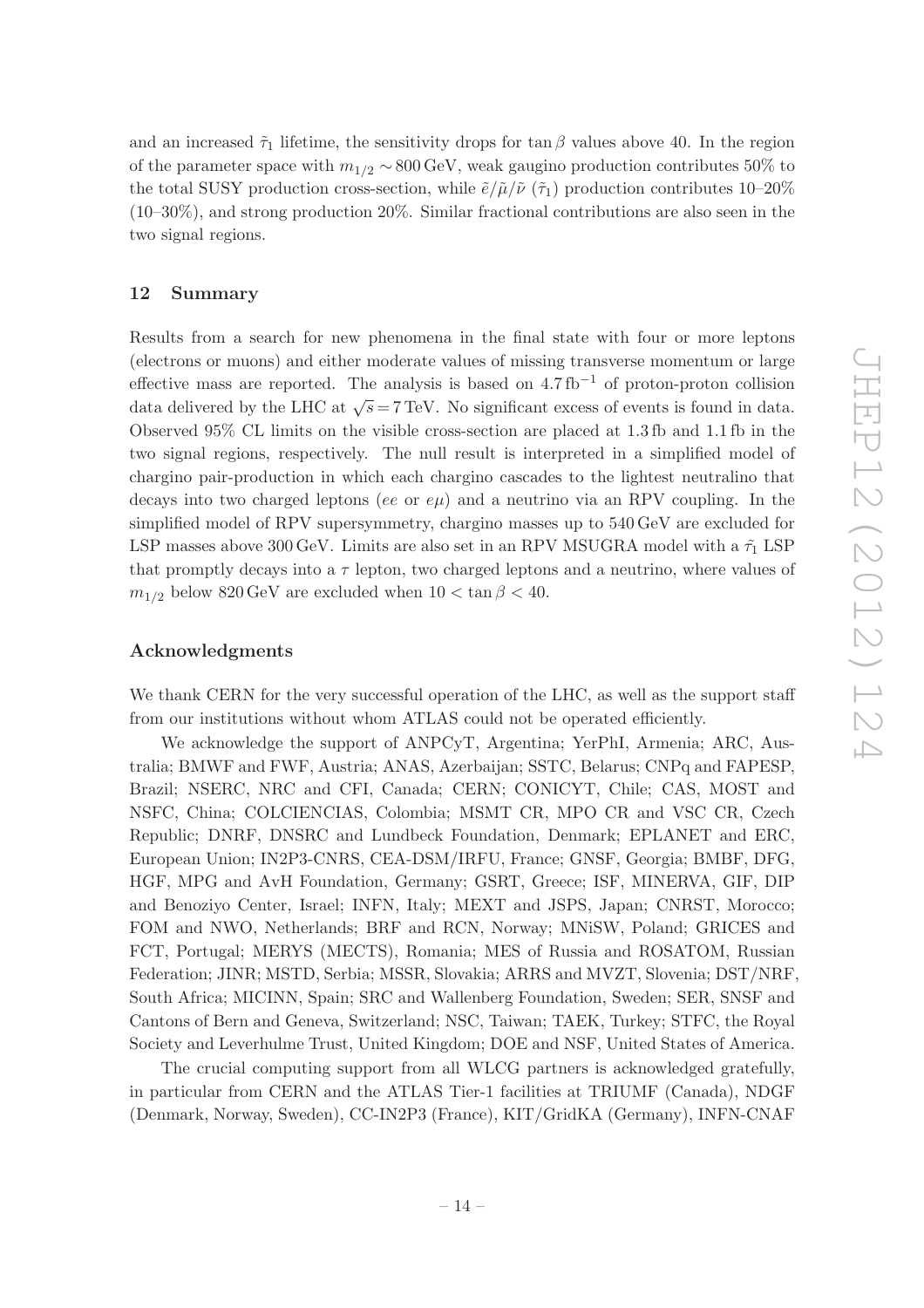(Italy), NL-T1 (Netherlands), PIC (Spain), ASGC (Taiwan), RAL (U.K.) and BNL (U.S.A.) and in the Tier-2 facilities worldwide.

Open Access. This article is distributed under the terms of the Creative Commons Attribution License which permits any use, distribution and reproduction in any medium, provided the original author(s) and source are credited.

# References

- <span id="page-15-0"></span>[1] H. Miyazawa, Baryon Number Changing Currents, [Prog. Theor. Phys.](http://dx.doi.org/10.1143/PTP.36.1266) 36 (1966) 1266.
- [2] P. Ramond, Dual Theory for Free Fermions, Phys. Rev. D 3 [\(1971\) 2415](http://dx.doi.org/10.1103/PhysRevD.3.2415) [IN[SPIRE](http://inspirehep.net/search?p=find+J+Phys.Rev.,D3,2415)].
- [3] Y. Golfand and E. Likhtman, Extension of the Algebra of Poincaré Group Generators and Violation of p Invariance, JETP Lett. **13** (1971) 323 [IN[SPIRE](http://inspirehep.net/search?p=find+J+JETPLett.,13,323)].
- [4] A. Neveu and J. Schwarz, Factorizable dual model of pions, [Nucl. Phys.](http://dx.doi.org/10.1016/0550-3213(71)90448-2) B 31 (1971) 86 [IN[SPIRE](http://inspirehep.net/search?p=find+J+Nucl.Phys.,B31,86)].
- [5] A. Neveu and J. Schwarz, Quark Model of Dual Pions, Phys. Rev. D 4 [\(1971\) 1109](http://dx.doi.org/10.1103/PhysRevD.4.1109) [IN[SPIRE](http://inspirehep.net/search?p=find+J+Phys.Rev.,D4,1109)].
- [6] J.-L. Gervais and B. Sakita, Field theory interpretation of supergauges in dual models, [Nucl. Phys.](http://dx.doi.org/10.1016/0550-3213(71)90351-8) **B 34** (1971) 632 [IN[SPIRE](http://inspirehep.net/search?p=find+J+Nucl.Phys.,B34,632)].
- [7] D. Volkov and V. Akulov, Is the Neutrino a Goldstone Particle?, [Phys. Lett.](http://dx.doi.org/10.1016/0370-2693(73)90490-5) **B 46** (1973) 109 [IN[SPIRE](http://inspirehep.net/search?p=find+J+Phys.Lett.,B46,109)].
- [8] J. Wess and B. Zumino, A Lagrangian Model Invariant Under Supergauge Transformations, [Phys. Lett.](http://dx.doi.org/10.1016/0370-2693(74)90578-4) **B 49** (1974) 52 [IN[SPIRE](http://inspirehep.net/search?p=find+J+Phys.Lett.,B49,52)].
- <span id="page-15-1"></span>[9] J. Wess and B. Zumino, Supergauge Transformations in Four-Dimensions, [Nucl. Phys.](http://dx.doi.org/10.1016/0550-3213(74)90355-1) **B 70** (1974) 39 [IN[SPIRE](http://inspirehep.net/search?p=find+J+Nucl.Phys.,B70,39)].
- <span id="page-15-2"></span>[10] E. Eichten and K.D. Lane, Dynamical Breaking of Weak Interaction Symmetries, [Phys. Lett.](http://dx.doi.org/10.1016/0370-2693(80)90065-9) **B 90** (1980) 125 [IN[SPIRE](http://inspirehep.net/search?p=find+J+Phys.Lett.,B90,125)].
- <span id="page-15-3"></span>[11] P. Langacker, The Physics of Heavy Z' Gauge Bosons, [Rev. Mod. Phys.](http://dx.doi.org/10.1103/RevModPhys.81.1199) 81 (2009) 1199 [[arXiv:0801.1345](http://arxiv.org/abs/0801.1345)] [IN[SPIRE](http://inspirehep.net/search?p=find+EPRINT+arXiv:0801.1345)].
- <span id="page-15-4"></span>[12] F. del Aguila and J. Aguilar-Saavedra, Distinguishing seesaw models at LHC with multi-lepton signals, [Nucl. Phys.](http://dx.doi.org/10.1016/j.nuclphysb.2008.12.029) **B 813** (2009) 22  $[\text{arXiv:0808.2468}]$  $[\text{arXiv:0808.2468}]$  $[\text{arXiv:0808.2468}]$   $[\text{nsPIRE}]$ .
- <span id="page-15-5"></span>[13] D0 collaboration, V. Abazov et al., Search for R-parity violating supersymmetry via the LLE couplings  $\lambda_{121}$ ,  $\lambda_{122}$  or  $\lambda_{133}$  in pp collisions at  $\sqrt{s} = 1.96$ -TeV, [Phys. Lett.](http://dx.doi.org/10.1016/j.physletb.2006.05.077) **B** 638 (2006) 441 [[hep-ex/0605005](http://arxiv.org/abs/hep-ex/0605005)] [IN[SPIRE](http://inspirehep.net/search?p=find+J+Phys.Lett.,B638,441)].
- <span id="page-15-6"></span>[14] CDF collaboration, A. Abulencia et al., Search for anomalous production of multi-lepton events in pp̄ collisions at  $\sqrt{s} = 1.96$ -TeV, [Phys. Rev. Lett.](http://dx.doi.org/10.1103/PhysRevLett.98.131804) **98** (2007) 131804 [[arXiv:0706.4448](http://arxiv.org/abs/0706.4448)] [IN[SPIRE](http://inspirehep.net/search?p=find+EPRINT+arXiv:0706.4448)].
- <span id="page-15-7"></span>[15] CMS collaboration, Search for anomalous production of multilepton events in pp collisions at  $\sqrt{s} = 7 \; TeV$ , JHEP 06 [\(2012\) 169](http://dx.doi.org/10.1007/JHEP06(2012)169) [[arXiv:1204.5341](http://arxiv.org/abs/1204.5341)] [IN[SPIRE](http://inspirehep.net/search?p=find+EPRINT+arXiv:1204.5341)].
- <span id="page-15-8"></span>[16] SUPER-KAMIOKANDE collaboration, C. Regis et al., Search for Proton Decay via  $p \to \mu^+ K^0$ in Super-Kamiokande I, II and III, Phys. Rev. D 86 [\(2012\) 012006](http://dx.doi.org/10.1103/PhysRevD.86.012006) [[arXiv:1205.6538](http://arxiv.org/abs/1205.6538)] [IN[SPIRE](http://inspirehep.net/search?p=find+J+Phys.Rev.,D86,012006)].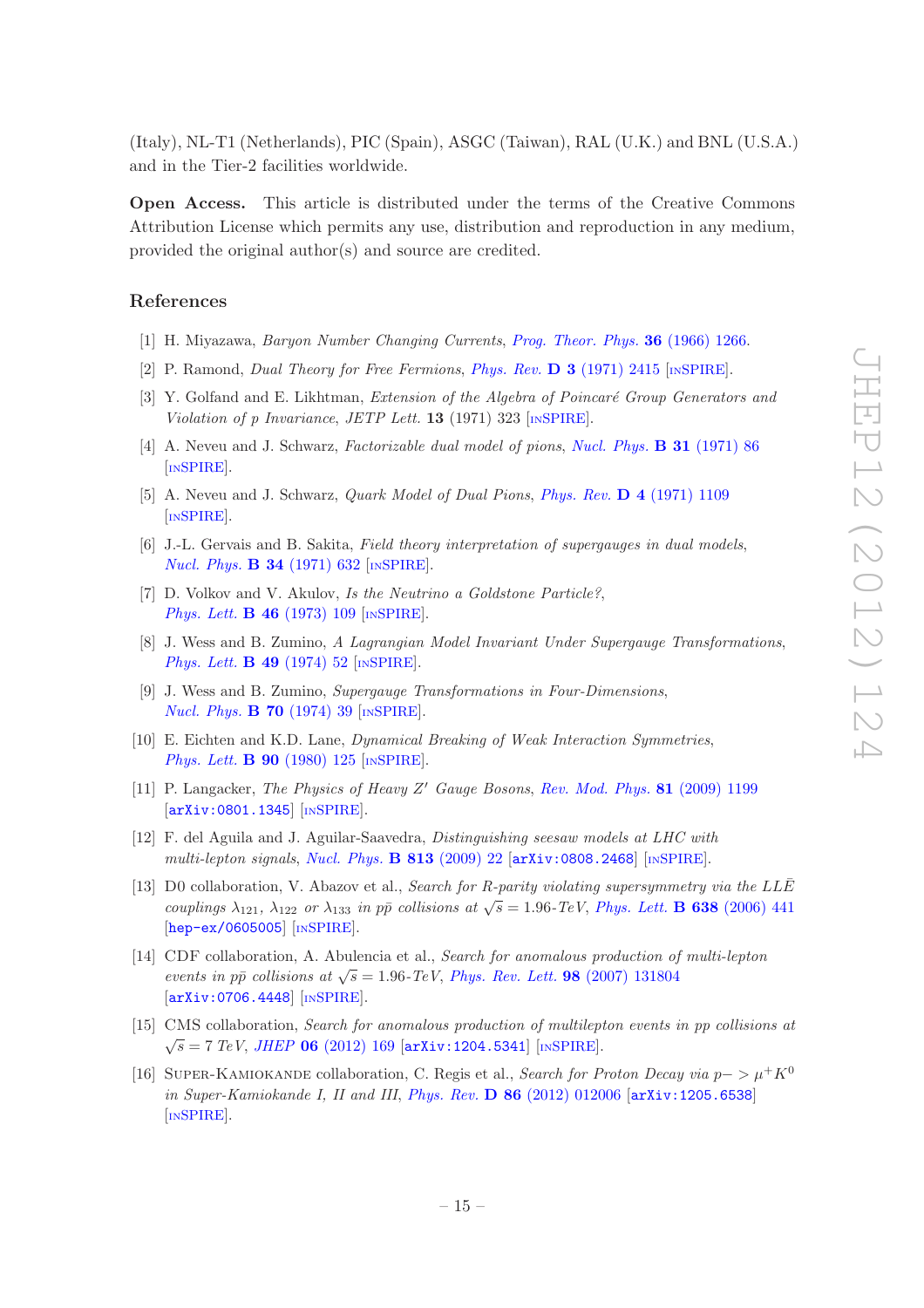- <span id="page-16-0"></span>[17] P. Fayet, Supersymmetry and Weak, Electromagnetic and Strong Interactions, [Phys. Lett.](http://dx.doi.org/10.1016/0370-2693(76)90319-1) **B 64** (1976) 159 [IN[SPIRE](http://inspirehep.net/search?p=find+J+Phys.Lett.,B64,159)].
- [18] P. Fayet, Spontaneously Broken Supersymmetric Theories of Weak, Electromagnetic and Strong Interactions, [Phys. Lett.](http://dx.doi.org/10.1016/0370-2693(77)90852-8) **B 69** (1977) 489 [IN[SPIRE](http://inspirehep.net/search?p=find+J+Phys.Lett.,B69,489)].
- [19] G.R. Farrar and P. Fayet, Phenomenology of the Production, Decay and Detection of New Hadronic States Associated with Supersymmetry, [Phys. Lett.](http://dx.doi.org/10.1016/0370-2693(78)90858-4) **B 76** (1978) 575 [IN[SPIRE](http://inspirehep.net/search?p=find+J+Phys.Lett.,B76,575)].
- [20] P. Fayet, Relations Between the Masses of the Superpartners of Leptons and Quarks, the Goldstino Couplings and the Neutral Currents, [Phys. Lett.](http://dx.doi.org/10.1016/0370-2693(79)91229-2) **B** 84 (1979) 416 [In [SPIRE](http://inspirehep.net/search?p=find+J+Phys.Lett.,B84,416)].
- <span id="page-16-1"></span>[21] S. Dimopoulos and H. Georgi, Softly Broken Supersymmetry and SU(5), [Nucl. Phys.](http://dx.doi.org/10.1016/0550-3213(81)90522-8) **B 193** (1981) 150 [IN[SPIRE](http://inspirehep.net/search?p=find+J+Nucl.Phys.,B193,150)].
- <span id="page-16-2"></span>[22] H.K. Dreiner, C. Luhn and M. Thormeier, What is the discrete gauge symmetry of the MSSM?, Phys. Rev. D 73 [\(2006\) 075007](http://dx.doi.org/10.1103/PhysRevD.73.075007) [[hep-ph/0512163](http://arxiv.org/abs/hep-ph/0512163)] [IN[SPIRE](http://inspirehep.net/search?p=find+J+Phys.Rev.,D73,075007)].
- <span id="page-16-3"></span>[23] B. Allanach and C. Kom, Lepton number violating mSUGRA and neutrino masses, JHEP 04 [\(2008\) 081](http://dx.doi.org/10.1088/1126-6708/2008/04/081) [[arXiv:0712.0852](http://arxiv.org/abs/0712.0852)] [IN[SPIRE](http://inspirehep.net/search?p=find+EPRINT+arXiv:0712.0852)].
- <span id="page-16-4"></span>[24] J. Alwall, P. Schuster and N. Toro, Simplified Models for a First Characterization of New *Physics at the LHC, Phys. Rev.* **D 79** [\(2009\) 075020](http://dx.doi.org/10.1103/PhysRevD.79.075020)  $\left[$ [arXiv:0810.3921](http://arxiv.org/abs/0810.3921) $\right]$   $\left[$ In[SPIRE](http://inspirehep.net/search?p=find+EPRINT+arXiv:0810.3921) $\right]$ .
- <span id="page-16-5"></span>[25] K. Desch, S. Fleischmann, P. Wienemann, H. Dreiner and S. Grab, Stau as the Lightest Supersymmetric Particle in R-Parity Violating SUSY Models: Discovery Potential with Early LHC Data, Phys. Rev. D 83 [\(2011\) 015013](http://dx.doi.org/10.1103/PhysRevD.83.015013)  $arXiv:1008.1580$  [IN[SPIRE](http://inspirehep.net/search?p=find+Phys.Rev,D83,015013)].
- <span id="page-16-6"></span>[26] B. Allanach, M. Bernhardt, H. Dreiner, C. Kom and P. Richardson, Mass Spectrum in R-Parity Violating mSUGRA and Benchmark Points, Phys. Rev. D 75 [\(2007\) 035002](http://dx.doi.org/10.1103/PhysRevD.75.035002) [[hep-ph/0609263](http://arxiv.org/abs/hep-ph/0609263)] [IN[SPIRE](http://inspirehep.net/search?p=find+J+Phys.Rev.,D75,035002)].
- <span id="page-16-7"></span>[27] Y. Kao and T. Takeuchi, Single-Coupling Bounds on R-parity violating Supersymmetry, an update, [arXiv:0910.4980](http://arxiv.org/abs/0910.4980) [IN[SPIRE](http://inspirehep.net/search?p=find+EPRINT+arXiv:0910.4980)].
- <span id="page-16-8"></span>[28] ATLAS collaboration, Observation of a new particle in the search for the Standard Model Higgs boson with the ATLAS detector at the LHC, [Phys. Lett.](http://dx.doi.org/10.1016/j.physletb.2012.08.020) **B** 716 (2012) 1 [[arXiv:1207.7214](http://arxiv.org/abs/1207.7214)] [IN[SPIRE](http://inspirehep.net/search?p=find+EPRINT+arXiv:1207.7214)].
- <span id="page-16-9"></span>[29] CMS collaboration, Observation of a new boson at a mass of 125 GeV with the CMS experiment at the LHC, [Phys. Lett.](http://dx.doi.org/10.1016/j.physletb.2012.08.021) **B** 716 (2012) 30  $\left[$ [arXiv:1207.7235](http://arxiv.org/abs/1207.7235) $\right]$   $\left[$ IN[SPIRE](http://inspirehep.net/search?p=find+EPRINT+arXiv:1207.7235) $\right]$ .
- <span id="page-16-10"></span>[30] ATLAS collaboration, The ATLAS Experiment at the CERN Large Hadron Collider, 2008 JINST 3 [S08003](http://dx.doi.org/10.1088/1748-0221/3/08/S08003) [IN[SPIRE](http://inspirehep.net/search?p=find+J+JINST,3,S08003)].
- <span id="page-16-11"></span>[31] T. Gleisberg et al., *Event generation with SHERPA 1.1*, *JHEP* 02 [\(2009\) 007](http://dx.doi.org/10.1088/1126-6708/2009/02/007) [[arXiv:0811.4622](http://arxiv.org/abs/0811.4622)] [IN[SPIRE](http://inspirehep.net/search?p=find+EPRINT+arXiv:0811.4622)].
- <span id="page-16-12"></span>[32] J. Alwall, M. Herquet, F. Maltoni, O. Mattelaer and T. Stelzer, MadGraph 5 : Going Beyond, JHEP 06 [\(2011\) 128](http://dx.doi.org/10.1007/JHEP06(2011)128) [[arXiv:1106.0522](http://arxiv.org/abs/1106.0522)] [IN[SPIRE](http://inspirehep.net/search?p=find+EPRINT+arXiv:1106.0522)].
- <span id="page-16-13"></span>[33] S. Frixione and B.R. Webber, *Matching NLO QCD computations and parton shower* simulations, JHEP 06 [\(2002\) 029](http://dx.doi.org/10.1088/1126-6708/2002/06/029) [[hep-ph/0204244](http://arxiv.org/abs/hep-ph/0204244)] [IN[SPIRE](http://inspirehep.net/search?p=find+J+JHEP,0206,029)].
- <span id="page-16-14"></span>[34] M.L. Mangano, M. Moretti, F. Piccinini, R. Pittau and A.D. Polosa, ALPGEN, a generator for hard multiparton processes in hadronic collisions, JHEP 07 [\(2003\) 001](http://dx.doi.org/10.1088/1126-6708/2003/07/001) [[hep-ph/0206293](http://arxiv.org/abs/hep-ph/0206293)] [IN[SPIRE](http://inspirehep.net/search?p=find+J+JHEP,0307,001)].
- <span id="page-16-15"></span>[35] J.M. Campbell and R.K. Ellis, An Update on vector boson pair production at hadron colliders, Phys. Rev.  $\bf{D}$  60 [\(1999\) 113006](http://dx.doi.org/10.1103/PhysRevD.60.113006) [[hep-ph/9905386](http://arxiv.org/abs/hep-ph/9905386)] [IN[SPIRE](http://inspirehep.net/search?p=find+J+Phys.Rev.,D60,113006)].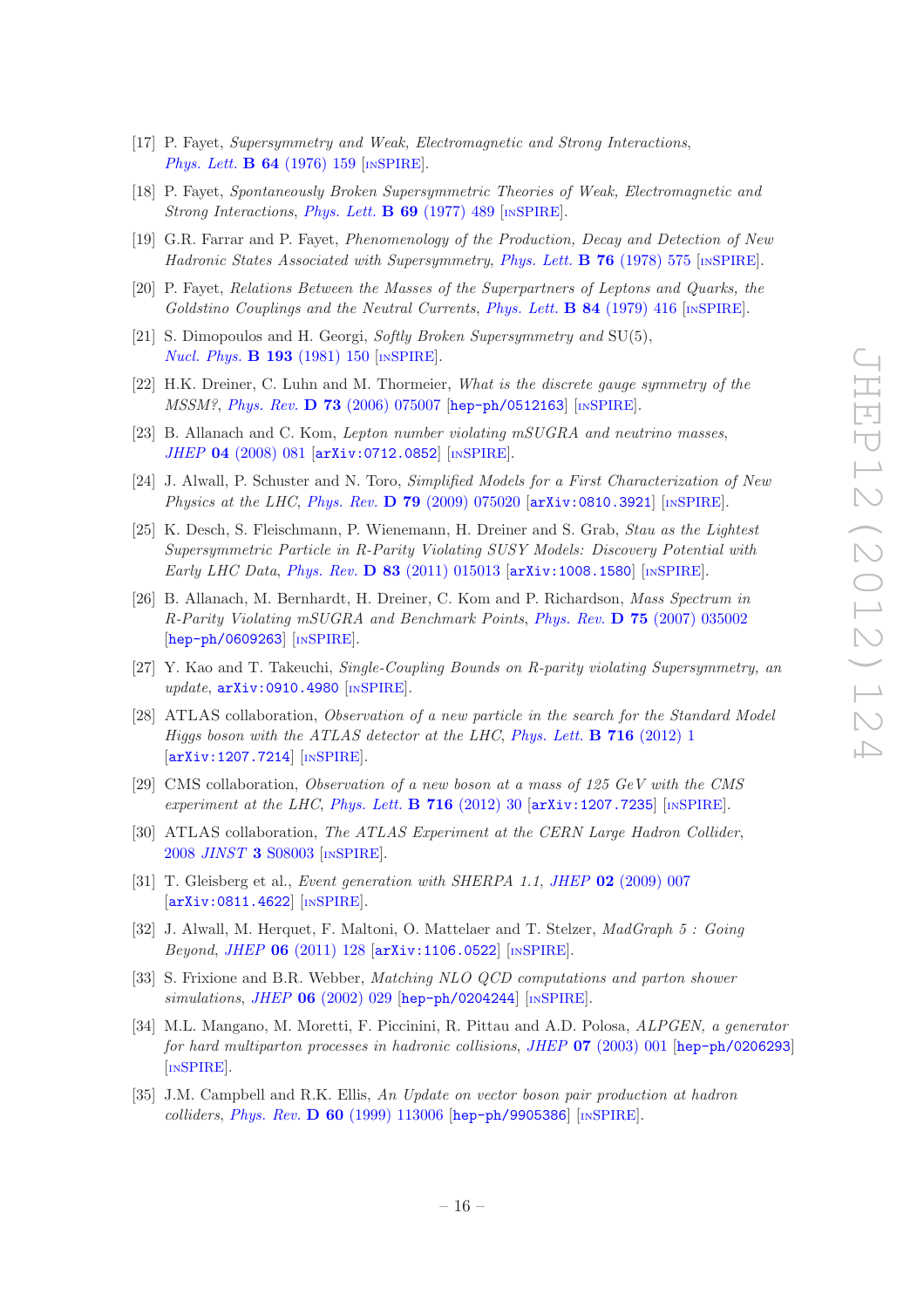- <span id="page-17-0"></span>[36] J.M. Campbell, R.K. Ellis and C. Williams, Vector boson pair production at the LHC, JHEP 07 [\(2011\) 018](http://dx.doi.org/10.1007/JHEP07(2011)018) [[arXiv:1105.0020](http://arxiv.org/abs/1105.0020)] [IN[SPIRE](http://inspirehep.net/search?p=find+EPRINT+arXiv:1105.0020)].
- <span id="page-17-1"></span>[37] M. Aliev et al., HATHOR: HAdronic Top and Heavy quarks crOss section calculatoR, [Comput. Phys. Commun.](http://dx.doi.org/10.1016/j.cpc.2010.12.040) 182 (2011) 1034 [[arXiv:1007.1327](http://arxiv.org/abs/1007.1327)] [IN[SPIRE](http://inspirehep.net/search?p=find+EPRINT+arXiv:1007.1327)].
- <span id="page-17-2"></span>[38] A. Kardos, Z. Trócsányi and C. Papadopoulos, Top quark pair production in association with a Z-boson at NLO accuracy, Phys. Rev. D 85 [\(2012\) 054015](http://dx.doi.org/10.1103/PhysRevD.85.054015) [[arXiv:1111.0610](http://arxiv.org/abs/1111.0610)] [IN[SPIRE](http://inspirehep.net/search?p=find+EPRINT+arXiv:1111.0610)].
- <span id="page-17-3"></span>[39] J.M. Campbell and R.K. Ellis,  $t\bar{t}W^{+-}$  production and decay at NLO, JHEP 07 [\(2012\) 052](http://dx.doi.org/10.1007/JHEP07(2012)052) [[arXiv:1204.5678](http://arxiv.org/abs/1204.5678)] [IN[SPIRE](http://inspirehep.net/search?p=find+EPRINT+arXiv:1204.5678)].
- <span id="page-17-4"></span>[40] ATLAS collaboration, Measurement of  $W\gamma$  and  $Z\gamma$  production cross sections in pp collisions at  $\sqrt{s}$  = 7 TeV and limits on anomalous triple gauge couplings with the ATLAS detector, [Phys. Lett.](http://dx.doi.org/10.1016/j.physletb.2012.09.017) **B 717** (2012) 49 [[arXiv:1205.2531](http://arxiv.org/abs/1205.2531)] [IN[SPIRE](http://inspirehep.net/search?p=find+EPRINT+arXiv:1205.2531)].
- <span id="page-17-5"></span>[41] K. Melnikov and F. Petriello, Electroweak gauge boson production at hadron colliders through  $O(α<sub>s</sub><sup>2</sup>)$ , Phys. Rev. **D 74** [\(2006\) 114017](http://dx.doi.org/10.1103/PhysRevD.74.114017) [[hep-ph/0609070](http://arxiv.org/abs/hep-ph/0609070)] [IN[SPIRE](http://inspirehep.net/search?p=find+J+Phys.Rev.,D74,114017)].
- <span id="page-17-6"></span>[42] C. Anastasiou, L.J. Dixon, K. Melnikov and F. Petriello, High precision QCD at hadron colliders: Electroweak gauge boson rapidity distributions at NNLO, Phys. Rev. **D 69** [\(2004\) 094008](http://dx.doi.org/10.1103/PhysRevD.69.094008) [[hep-ph/0312266](http://arxiv.org/abs/hep-ph/0312266)] [IN[SPIRE](http://inspirehep.net/search?p=find+J+Phys.Rev.,D69,094008)].
- <span id="page-17-7"></span>[43] P.M. Nadolsky et al., *Implications of CTEQ global analysis for collider observables*, Phys. Rev. D 78 [\(2008\) 013004](http://dx.doi.org/10.1103/PhysRevD.78.013004) [[arXiv:0802.0007](http://arxiv.org/abs/0802.0007)] [IN[SPIRE](http://inspirehep.net/search?p=find+EPRINT+arXiv:0802.0007)].
- <span id="page-17-8"></span>[44] H.-L. Lai New parton distributions for collider physics, Phys. Rev. D 82 [\(2010\) 074024](http://dx.doi.org/10.1103/PhysRevD.82.074024) [[arXiv:1007.2241](http://arxiv.org/abs/1007.2241)] [IN[SPIRE](http://inspirehep.net/search?p=find+EPRINT+arXiv:1007.2241)].
- <span id="page-17-9"></span>[45] M. Bahr et al.,  $HERWIG + \textit{Physics and Manual}, Eur. Phys. J. C 58 (2008) 639$  $HERWIG + \textit{Physics and Manual}, Eur. Phys. J. C 58 (2008) 639$  $HERWIG + \textit{Physics and Manual}, Eur. Phys. J. C 58 (2008) 639$ [[arXiv:0803.0883](http://arxiv.org/abs/0803.0883)] [IN[SPIRE](http://inspirehep.net/search?p=find+EPRINT+arXiv:0803.0883)].
- <span id="page-17-10"></span>[46] G. Corcella et al., HERWIG 6: An Event generator for hadron emission reactions with interfering gluons (including supersymmetric processes), JHEP 01 [\(2001\) 010](http://dx.doi.org/10.1088/1126-6708/2001/01/010) [[hep-ph/0011363](http://arxiv.org/abs/hep-ph/0011363)] [IN[SPIRE](http://inspirehep.net/search?p=find+J+JHEP,0101,010)].
- <span id="page-17-11"></span>[47] W. Beenakker, R. Hopker, M. Spira and P. Zerwas, Squark and gluino production at hadron  $colliders, Nucl. Phys.$  $colliders, Nucl. Phys.$  **B** 492 (1997) 51  $[hep-ph/9610490]$  $[hep-ph/9610490]$  $[hep-ph/9610490]$   $[NSPIRE]$  $[NSPIRE]$  $[NSPIRE]$ .
- <span id="page-17-12"></span>[48] T. Sjöstrand, S. Mrenna and P.Z. Skands, PYTHIA 6.4 Physics and Manual, JHEP 05 [\(2006\) 026](http://dx.doi.org/10.1088/1126-6708/2006/05/026) [[hep-ph/0603175](http://arxiv.org/abs/hep-ph/0603175)] [IN[SPIRE](http://inspirehep.net/search?p=find+J+JHEP,0605,026)].
- <span id="page-17-13"></span>[49] J. Butterworth, J.R. Forshaw and M. Seymour, Multiparton interactions in photoproduction at HERA, Z. Phys. C 72 [\(1996\) 637](http://dx.doi.org/10.1007/s002880050286) [[hep-ph/9601371](http://arxiv.org/abs/hep-ph/9601371)] [IN[SPIRE](http://inspirehep.net/search?p=find+J+Z.Physik,C72,637)].
- <span id="page-17-14"></span>[50] GEANT4 collaboration, S. Agostinelli et al., GEANT4: A Simulation toolkit, [Nucl. Instrum. Meth.](http://dx.doi.org/10.1016/S0168-9002(03)01368-8) **A 506** (2003) 250 [IN[SPIRE](http://inspirehep.net/search?p=find+J+Nucl.Instrum.Meth.,A506,250)].
- <span id="page-17-15"></span>[51] ATLAS collaboration, The ATLAS Simulation Infrastructure, [Eur. Phys. J.](http://dx.doi.org/10.1140/epjc/s10052-010-1429-9) C 70 (2010) 823 [[arXiv:1005.4568](http://arxiv.org/abs/1005.4568)] [IN[SPIRE](http://inspirehep.net/search?p=find+EPRINT+arXiv:1005.4568)].
- <span id="page-17-16"></span>[52] ATLAS collaboration, *Electron performance measurements with the ATLAS detector using* the 2010 LHC proton-proton collision data, [Eur. Phys. J.](http://dx.doi.org/10.1140/epjc/s10052-012-1909-1)  $C$  72 (2012) 1909 [[arXiv:1110.3174](http://arxiv.org/abs/1110.3174)] [IN[SPIRE](http://inspirehep.net/search?p=find+EPRINT+arXiv:1110.3174)].
- <span id="page-17-17"></span>[53] ATLAS collaboration, Measurement of the  $W \to \ell \nu$  and  $Z/\gamma^* \to \ell \ell$  production cross sections in proton-proton collisions at  $\sqrt{s} = 7$  TeV with the ATLAS detector, JHEP 12 [\(2010\) 060](http://dx.doi.org/10.1007/JHEP12(2010)060) [[arXiv:1010.2130](http://arxiv.org/abs/1010.2130)] [IN[SPIRE](http://inspirehep.net/search?p=find+J+JHEP,1012,060)].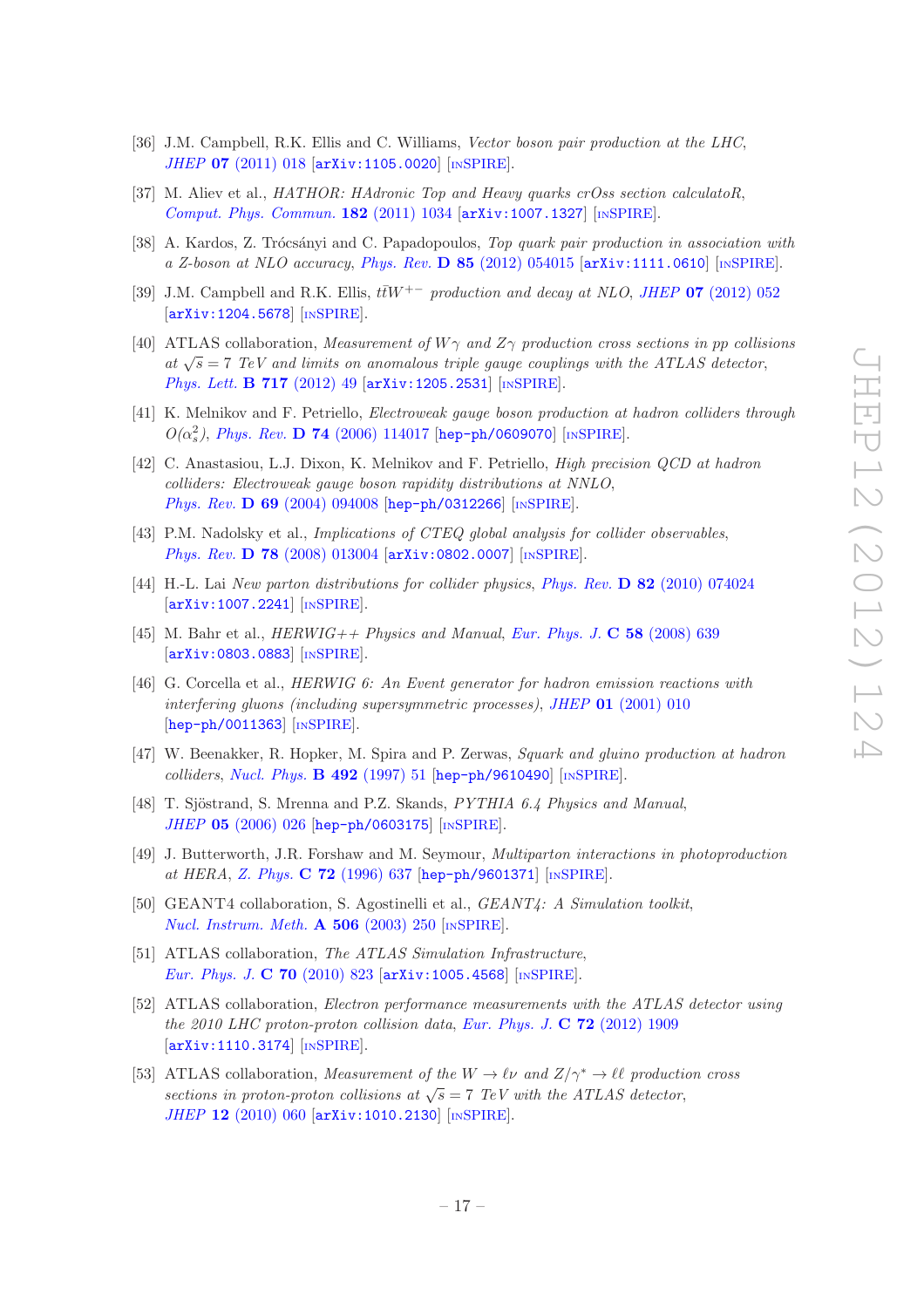- <span id="page-18-0"></span>[54] M. Cacciari, G.P. Salam and G. Soyez, The Anti-k(t) jet clustering algorithm, JHEP 04 [\(2008\) 063](http://dx.doi.org/10.1088/1126-6708/2008/04/063) [[arXiv:0802.1189](http://arxiv.org/abs/0802.1189)] [IN[SPIRE](http://inspirehep.net/search?p=find+EPRINT+arXiv:0802.1189)].
- <span id="page-18-1"></span>[55] ATLAS collaboration, Jet energy measurement with the ATLAS detector in proton-proton collisions at  $\sqrt{s} = 7$  TeV, submitted to Eur. Phys. J. C (2011), [arXiv:1112.6426](http://arxiv.org/abs/1112.6426) [IN[SPIRE](http://inspirehep.net/search?p=find+EPRINT+arXiv:1112.6426)].
- <span id="page-18-2"></span>[56] ATLAS collaboration, Commissioning of the ATLAS high-performance b-tagging algorithms in the 7 TeV collision data, [ATLAS-CONF-2011-102](http://cdsweb.cern.ch/record/1369219) (2011).
- <span id="page-18-3"></span>[57] ATLAS collaboration, Performance of Missing Transverse Momentum Reconstruction in Proton-Proton Collisions at 7 TeV with ATLAS, [Eur. Phys. J.](http://dx.doi.org/10.1140/epjc/s10052-011-1844-6) C 72 (2012) 1844 [[arXiv:1108.5602](http://arxiv.org/abs/1108.5602)] [IN[SPIRE](http://inspirehep.net/search?p=find+EPRINT+arXiv:1108.5602)].
- <span id="page-18-4"></span>[58] ATLAS collaboration, Jet energy resolution and selection efficiency relative to track jets from in-situ techniques with the ATLAS Detector Using Proton-Proton Collisions at a Center of *Mass Energy sqrts = 7 TeV, [ATLAS-CONF-2010-054](http://cdsweb.cern.ch/record/1281311) (2010).*
- <span id="page-18-6"></span>[59] ATLAS collaboration, Muon reconstruction efficiency in reprocessed 2010 LHC proton-proton collision data recorded with the ATLAS detector, [ATLAS-CONF-2011-063](http://cdsweb.cern.ch/record/1345743) (2011).
- <span id="page-18-5"></span>[60] ATLAS collaboration, A measurement of the ATLAS muon reconstruction and trigger efficiency using J/psi decays, [ATLAS-CONF-2011-021](http://cdsweb.cern.ch/record/1336750) (2011).
- <span id="page-18-7"></span>[61] ATLAS collaboration, Commissioning of the ATLAS high-performance b-tagging algorithms in the 7 TeV collision data, [ATLAS-CONF-2011-102](http://cdsweb.cern.ch/record/1369219) (2011).
- [62] ATLAS collaboration, b-Jet Tagging Efficiency Calibration using the System8 Method, [ATLAS-CONF-2011-143](http://cdsweb.cern.ch/record/1386703) (2011).
- [63] ATLAS collaboration, b-jet tagging calibration on c-jets containing  $D^{*+}$  mesons, [ATLAS-CONF-2012-039](http://cdsweb.cern.ch/record/1435193) (2012).
- <span id="page-18-8"></span>[64] ATLAS collaboration, Measurement of the Mistag Rate with 5  $fb<sup>1</sup>$  of Data Collected by the ATLAS Detector, [ATLAS-CONF-2012-040](http://cdsweb.cern.ch/record/1435194) (2012).
- <span id="page-18-9"></span>[65] ATLAS collaboration, Luminosity Determination in pp Collisions at  $\sqrt{s} = 7$  TeV using the ATLAS Detector in 2011, [ATLAS-CONF-2011-116](http://cdsweb.cern.ch/record/1376384) (2011).
- <span id="page-18-10"></span>[66] ATLAS collaboration, Luminosity Determination in pp Collisions at  $\sqrt{s} = 7$  TeV Using the ATLAS Detector at the LHC, [Eur. Phys. J.](http://dx.doi.org/10.1140/epjc/s10052-011-1630-5) C  $71$  (2011) 1630 [[arXiv:1101.2185](http://arxiv.org/abs/1101.2185)] [IN[SPIRE](http://inspirehep.net/search?p=find+EPRINT+arXiv:1101.2185)].
- <span id="page-18-11"></span>[67] T. Melia, P. Nason, R. Rontsch and G. Zanderighi,  $W^+W^-$ ,  $WZ$  and ZZ production in the POWHEG BOX, JHEP 11 [\(2011\) 078](http://dx.doi.org/10.1007/JHEP11(2011)078) [[arXiv:1107.5051](http://arxiv.org/abs/1107.5051)] [IN[SPIRE](http://inspirehep.net/search?p=find+EPRINT+arXiv:1107.5051)].
- [68] P. Nason, A New method for combining NLO QCD with shower Monte Carlo algorithms, JHEP 11 [\(2004\) 040](http://dx.doi.org/10.1088/1126-6708/2004/11/040) [[hep-ph/0409146](http://arxiv.org/abs/hep-ph/0409146)] [IN[SPIRE](http://inspirehep.net/search?p=find+J+JHEP,0411,040)].
- [69] S. Frixione, P. Nason and C. Oleari, Matching NLO QCD computations with Parton Shower simulations: the POWHEG method, JHEP 11 [\(2007\) 070](http://dx.doi.org/10.1088/1126-6708/2007/11/070) [[arXiv:0709.2092](http://arxiv.org/abs/0709.2092)] [IN[SPIRE](http://inspirehep.net/search?p=find+EPRINT+arXiv:0709.2092)].
- <span id="page-18-12"></span>[70] S. Alioli, P. Nason, C. Oleari and E. Re, A general framework for implementing NLO calculations in shower Monte Carlo programs: the POWHEG BOX, JHEP 06 [\(2010\) 043](http://dx.doi.org/10.1007/JHEP06(2010)043) [[arXiv:1002.2581](http://arxiv.org/abs/1002.2581)] [IN[SPIRE](http://inspirehep.net/search?p=find+EPRINT+arXiv:1002.2581)].
- <span id="page-18-13"></span>[71] M. Krämer et al., Supersymmetry production cross sections in pp collisions at  $\sqrt{s} = 7$  TeV, [arXiv:1206.2892](http://arxiv.org/abs/1206.2892) [IN[SPIRE](http://inspirehep.net/search?p=find+EPRINT+arXiv:1206.2892)].
- <span id="page-18-14"></span>[72] A. Kulesza and L. Motyka, Threshold resummation for squark-antisquark and gluino-pair production at the LHC, [Phys. Rev. Lett.](http://dx.doi.org/10.1103/PhysRevLett.102.111802)  $102$  (2009) 111802 [[arXiv:0807.2405](http://arxiv.org/abs/0807.2405)] [IN[SPIRE](http://inspirehep.net/search?p=find+EPRINT+arXiv:0807.2405)].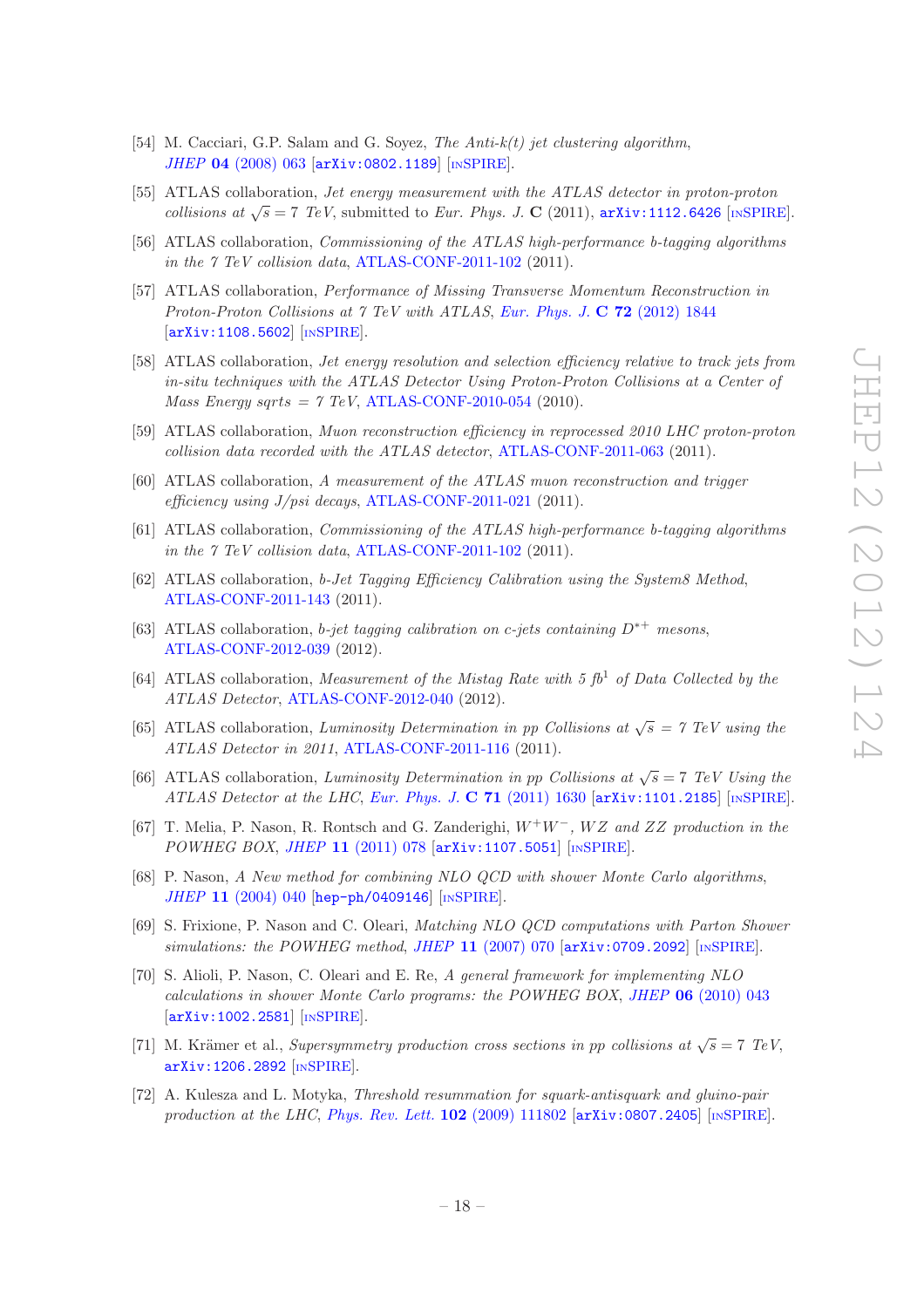- [73] A. Kulesza and L. Motyka, Soft gluon resummation for the production of gluino-gluino and  $squark-antisquark pairs at the LHC, Phys. Rev. **D** 80 (2009) 095004 [arXiv:0905.4749]$  $squark-antisquark pairs at the LHC, Phys. Rev. **D** 80 (2009) 095004 [arXiv:0905.4749]$  $squark-antisquark pairs at the LHC, Phys. Rev. **D** 80 (2009) 095004 [arXiv:0905.4749]$  $squark-antisquark pairs at the LHC, Phys. Rev. **D** 80 (2009) 095004 [arXiv:0905.4749]$  $squark-antisquark pairs at the LHC, Phys. Rev. **D** 80 (2009) 095004 [arXiv:0905.4749]$ [IN[SPIRE](http://inspirehep.net/search?p=find+EPRINT+arXiv:0905.4749)].
- [74] W. Beenakker et al., Soft-gluon resummation for squark and gluino hadroproduction, JHEP 12 [\(2009\) 041](http://dx.doi.org/10.1088/1126-6708/2009/12/041) [[arXiv:0909.4418](http://arxiv.org/abs/0909.4418)] [IN[SPIRE](http://inspirehep.net/search?p=find+EPRINT+arXiv:0909.4418)].
- <span id="page-19-3"></span>[75] W. Beenakker et al., Squark and Gluino Hadroproduction, [Int. J. Mod. Phys.](http://dx.doi.org/10.1142/S0217751X11053560) A 26 (2011) 2637 [[arXiv:1105.1110](http://arxiv.org/abs/1105.1110)] [IN[SPIRE](http://inspirehep.net/search?p=find+EPRINT+arXiv:1105.1110)].
- <span id="page-19-0"></span>[76] P.M. Nadolsky et al., Implications of CTEQ global analysis for collider observables, Phys. Rev. D 78 [\(2008\) 013004](http://dx.doi.org/10.1103/PhysRevD.78.013004) [[arXiv:0802.0007](http://arxiv.org/abs/0802.0007)] [IN[SPIRE](http://inspirehep.net/search?p=find+J+Phys.Rev.,D78,013004)].
- <span id="page-19-1"></span>[77] A. Martin, W. Stirling, R. Thorne and G. Watt, Parton distributions for the LHC, [Eur. Phys. J.](http://dx.doi.org/10.1140/epjc/s10052-009-1072-5) C 63 (2009) 189  $\left[$ [arXiv:0901.0002](http://arxiv.org/abs/0901.0002) $\right]$   $\left[$ IN[SPIRE](http://inspirehep.net/search?p=find+J+Eur.Phys.J.,C63,189) $\right]$ .
- <span id="page-19-2"></span>[78] M. Botje et al., The PDF4LHC Working Group Interim Recommendations, [arXiv:1101.0538](http://arxiv.org/abs/1101.0538) [IN[SPIRE](http://inspirehep.net/search?p=find+EPRINT+arXiv:1101.0538)].
- <span id="page-19-4"></span>[79] A.L. Read, Presentation of search results: The  $CL(s)$  technique, J. Phys. **G 28** [\(2002\) 2693](http://dx.doi.org/10.1088/0954-3899/28/10/313) [IN[SPIRE](http://inspirehep.net/search?p=find+J+J.Phys.,G28,2693)].
- <span id="page-19-5"></span>[80] G. Cowan, K. Cranmer, E. Gross and O. Vitells, Asymptotic formulae for likelihood-based tests of new physics, [Eur. Phys. J.](http://dx.doi.org/10.1140/epjc/s10052-011-1554-0) C  $71$  (2011) 1554  $\left[$ [arXiv:1007.1727](http://arxiv.org/abs/1007.1727) $\right]$   $\left[$ IN[SPIRE](http://inspirehep.net/search?p=find+EPRINT+arXiv:1007.1727) $\right]$ .
- <span id="page-19-6"></span>[81] PARTICLE DATA GROUP collaboration, K. Nakamura et al., Review of particle physics, J. Phys. G 37 [\(2010\) 075021](http://dx.doi.org/10.1088/0954-3899/37/7A/075021) [IN[SPIRE](http://inspirehep.net/search?p=find+J+J.Phys.,G37,075021)].
- <span id="page-19-7"></span>[82] Particle Data Group collaboration, J. Beringer et al., Review of Particle Physics (RPP), Phys. Rev. **D 86** [\(2012\) 010001](http://dx.doi.org/10.1103/PhysRevD.86.010001) [IN[SPIRE](http://inspirehep.net/search?p=find+J+Phys.Rev.,D86,010001)].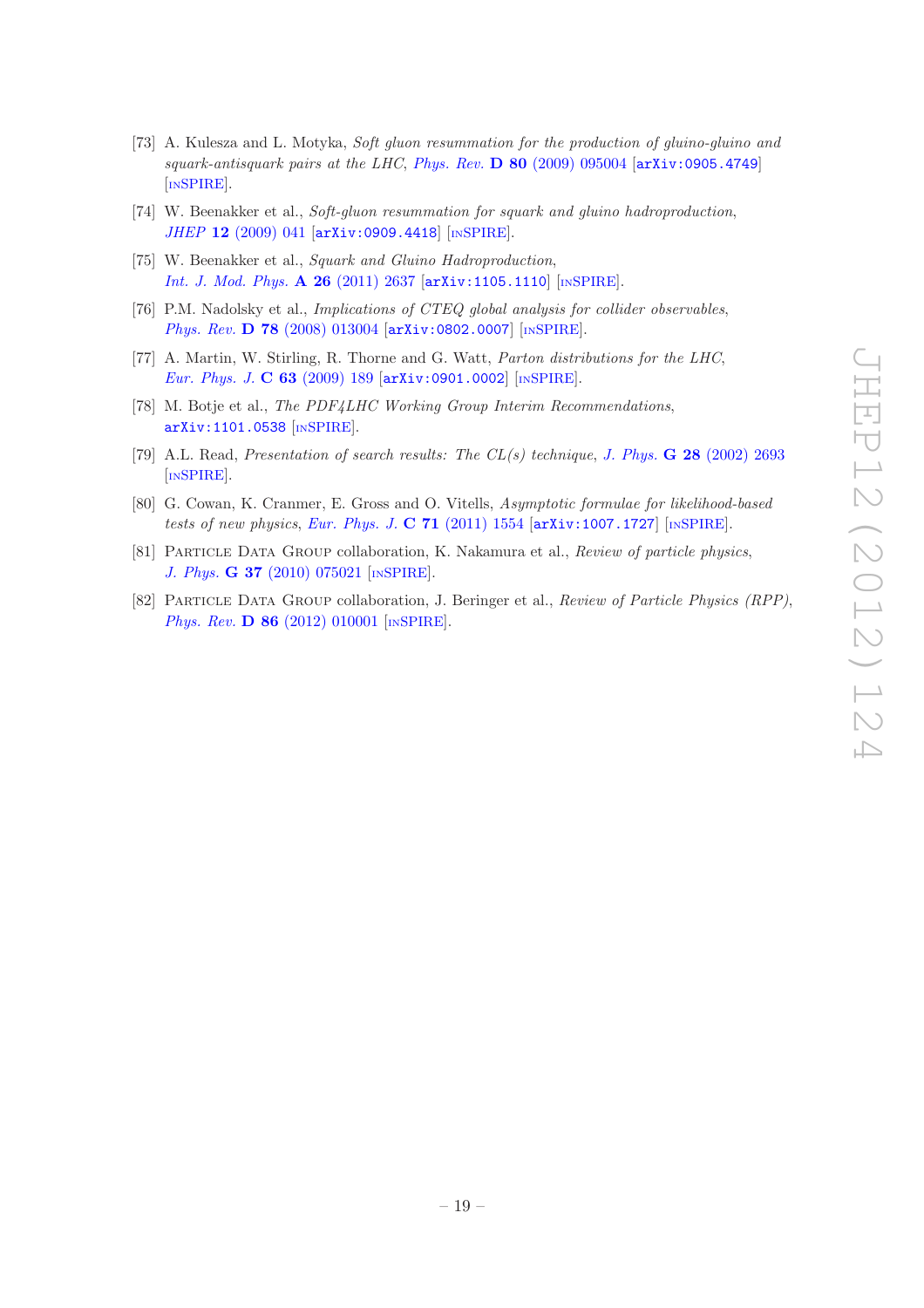# <span id="page-20-0"></span>The ATLAS collaboration

G. Aad<sup>48</sup>, T. Abajyan<sup>21</sup>, B. Abbott<sup>111</sup>, J. Abdallah<sup>12</sup>, S. Abdel Khalek<sup>115</sup>, A.A. Abdelalim<sup>49</sup>, O. Abdinov<sup>11</sup>, R. Aben<sup>105</sup>, B. Abi<sup>112</sup>, M. Abolins<sup>88</sup>, O.S. AbouZeid<sup>158</sup>, H. Abramowicz<sup>153</sup>, H. Abreu<sup>136</sup>, B.S. Acharya<sup>164a,164b,a</sup>, L. Adamczyk<sup>38</sup>, D.L. Adams<sup>25</sup>, T.N. Addy<sup>56</sup>, J. Adelman<sup>176</sup>, S. Adomeit<sup>98</sup>, P. Adragna<sup>75</sup>, T. Adye<sup>129</sup>, S. Aefsky<sup>23</sup>, J.A. Aguilar-Saavedra<sup>124b,b</sup>, M. Agustoni<sup>17</sup>, M. Aharrouche<sup>81</sup>, S.P. Ahlen<sup>22</sup>, F. Ahles<sup>48</sup>, A. Ahmad<sup>148</sup>, M. Ahsan<sup>41</sup>, G. Aielli<sup>133a,133b</sup>, T.P.A. Åkesson<sup>79</sup>, G. Akimoto<sup>155</sup>, A.V. Akimov<sup>94</sup>, M.S. Alam<sup>2</sup>, M.A. Alam<sup>76</sup>, J. Albert<sup>169</sup>, S. Albrand<sup>55</sup>, M. Aleksa<sup>30</sup>, I.N. Aleksandrov<sup>64</sup>, F. Alessandria<sup>89a</sup>, C. Alexa<sup>26a</sup>, G. Alexander<sup>153</sup>, G. Alexandre<sup>49</sup>, T. Alexopoulos<sup>10</sup>, M. Alhroob<sup>164a,164c</sup>, M. Aliev<sup>16</sup>, G. Alimonti<sup>89a</sup>, J. Alison<sup>120</sup>, B.M.M. Allbrooke<sup>18</sup>, P.P. Allport<sup>73</sup>, S.E. Allwood-Spiers<sup>53</sup>, J. Almond<sup>82</sup>, A. Aloisio<sup>102a,102b</sup>, R. Alon<sup>172</sup>, A. Alonso<sup>79</sup>, F. Alonso<sup>70</sup>, A. Altheimer<sup>35</sup>, B. Alvarez Gonzalez<sup>88</sup>, M.G. Alviggi<sup>102a,102b</sup>, K. Amako<sup>65</sup>, C. Amelung<sup>23</sup>, V.V. Ammosov<sup>128,\*</sup>, S.P. Amor Dos Santos<sup>124a</sup>, A. Amorim<sup>124a,c</sup>, N. Amram<sup>153</sup>, C. Anastopoulos<sup>30</sup>, L.S. Ancu<sup>17</sup>, N. Andari<sup>115</sup>, T. Andeen<sup>35</sup>, C.F. Anders<sup>58b</sup>, G. Anders<sup>58a</sup>, K.J. Anderson<sup>31</sup>, A. Andreazza<sup>89a,89b</sup>, V. Andrei<sup>58a</sup>, M-L. Andrieux<sup>55</sup>, X.S. Anduaga<sup>70</sup>, S. Angelidakis<sup>9</sup>, P. Anger<sup>44</sup>, A. Angerami<sup>35</sup>, F. Anghinolfi<sup>30</sup>, A. Anisenkov<sup>107</sup>, N. Anjos<sup>124a</sup>, A. Annovi<sup>47</sup>, A. Antonaki<sup>9</sup>, M. Antonelli<sup>47</sup>, A. Antonov $96$ , J. Antos<sup>144b</sup>, F. Anulli<sup>132a</sup>, M. Aoki<sup>101</sup>, S. Aoun<sup>83</sup>, L. Aperio Bella<sup>5</sup>, R. Apolle<sup>118,d</sup>, G. Arabidze<sup>88</sup>, I. Aracena<sup>143</sup>, Y. Arai<sup>65</sup>, A.T.H. Arce<sup>45</sup>, S. Arfaoui<sup>148</sup>, J-F. Arguin<sup>93</sup>, S. Argyropoulos<sup>42</sup>, E. Arik<sup>19a,\*</sup>, M. Arik<sup>19a</sup>, A.J. Armbruster<sup>87</sup>, O. Arnaez<sup>81</sup>, V. Arnal<sup>80</sup>, C. Arnault<sup>115</sup>, A. Artamonov<sup>95</sup>, G. Artoni<sup>132a,132b</sup>, D. Arutinov<sup>21</sup>, S. Asai<sup>155</sup>, S. Ask<sup>28</sup>, B. Åsman<sup>146a,146b</sup>, L. Asquith<sup>6</sup>, K. Assamagan<sup>25,e</sup>, A. Astbury<sup>169</sup>, M. Atkinson<sup>165</sup>, B. Aubert<sup>5</sup>, E. Auge<sup>115</sup>, K. Augsten<sup>126</sup>, M. Aurousseau<sup>145a</sup>, G. Avolio<sup>30</sup>, R. Avramidou<sup>10</sup>, D. Axen<sup>168</sup>, G. Azuelos<sup>93,f</sup>, Y. Azuma<sup>155</sup>, M.A. Baak<sup>30</sup>, G. Baccaglioni<sup>89a</sup>, C. Bacci<sup>134a,134b</sup>, A.M. Bach<sup>15</sup>, H. Bachacou<sup>136</sup>, K. Bachas<sup>30</sup>, M. Backes<sup>49</sup>, M. Backhaus<sup>21</sup>, J. Backus Mayes<sup>143</sup>, E. Badescu<sup>26a</sup>, P. Bagnaia<sup>132a,132b</sup>, S. Bahinipati<sup>3</sup>, Y. Bai<sup>33a</sup>, D.C. Bailey<sup>158</sup>, T. Bain<sup>35</sup>, J.T. Baines<sup>129</sup>, O.K. Baker<sup>176</sup>, M.D. Baker<sup>25</sup>, S. Baker<sup>77</sup>, P. Balek<sup>127</sup>, E. Banas<sup>39</sup>, P. Banerjee<sup>93</sup>, Sw. Banerjee<sup>173</sup>, D. Banfi<sup>30</sup>, A. Bangert<sup>150</sup>, V. Bansal<sup>169</sup>, H.S. Bansil<sup>18</sup>, L. Barak<sup>172</sup>, S.P. Baranov<sup>94</sup>, A. Barbaro Galtieri<sup>15</sup>, T. Barber<sup>48</sup>, E.L. Barberio<sup>86</sup>, D. Barberis<sup>50a,50b</sup>, M. Barbero<sup>21</sup>, D.Y. Bardin<sup>64</sup>, T. Barillari<sup>99</sup>, M. Barisonzi<sup>175</sup>, T. Barklow<sup>143</sup>, N. Barlow<sup>28</sup>, B.M. Barnett<sup>129</sup>, R.M. Barnett<sup>15</sup>, A. Baroncelli<sup>134a</sup>, G. Barone<sup>49</sup>, A.J. Barr<sup>118</sup>, F. Barreiro<sup>80</sup>, J. Barreiro Guimarães da Costa<sup>57</sup>, P. Barrillon<sup>115</sup>, R. Bartoldus<sup>143</sup>, A.E. Barton<sup>71</sup>, V. Bartsch<sup>149</sup>, A. Basye<sup>165</sup>, R.L. Bates<sup>53</sup>, L. Batkova<sup>144a</sup>, J.R. Batley<sup>28</sup>, A. Battaglia<sup>17</sup>, M. Battistin<sup>30</sup>, F. Bauer<sup>136</sup>, H.S. Bawa<sup>143,g</sup>, S. Beale<sup>98</sup>, T. Beau<sup>78</sup>, P.H. Beauchemin<sup>161</sup>, R. Beccherle<sup>50a</sup>, P. Bechtle<sup>21</sup>, H.P. Beck<sup>17</sup>, K. Becker<sup>175</sup>, S. Becker<sup>98</sup>, M. Beckingham<sup>138</sup>, K.H. Becks<sup>175</sup>, A.J. Beddall<sup>19c</sup>, A. Beddall<sup>19c</sup>, S. Bedikian<sup>176</sup>, V.A. Bednyakov<sup>64</sup>, C.P. Bee<sup>83</sup>, L.J. Beemster<sup>105</sup>, M. Begel<sup>25</sup>, S. Behar Harpaz<sup>152</sup>, P.K. Behera<sup>62</sup>, M. Beimforde<sup>99</sup>, C. Belanger-Champagne<sup>85</sup>, P.J. Bell<sup>49</sup>, W.H. Bell<sup>49</sup>, G. Bella<sup>153</sup>, L. Bellagamba<sup>20a</sup>, M. Bellomo<sup>30</sup>, A. Belloni<sup>57</sup>, O. Beloborodova<sup>107,h</sup>, K. Belotskiy<sup>96</sup>, O. Beltramello<sup>30</sup>, O. Benary<sup>153</sup>, D. Benchekroun<sup>135a</sup>, K. Bendtz<sup>146a,146b</sup>, N. Benekos<sup>165</sup>, Y. Benhammou<sup>153</sup>, E. Benhar Noccioli<sup>49</sup>, J.A. Benitez Garcia<sup>159b</sup>, D.P. Benjamin<sup>45</sup>, M. Benoit<sup>115</sup>, J.R. Bensinger<sup>23</sup>, K. Benslama<sup>130</sup>, S. Bentvelsen<sup>105</sup>, D. Berge<sup>30</sup>, E. Bergeaas Kuutmann<sup>42</sup>, N. Berger<sup>5</sup>, F. Berghaus<sup>169</sup>, E. Berglund<sup>105</sup>, J. Beringer<sup>15</sup>, P. Bernat<sup>77</sup>, R. Bernhard<sup>48</sup>, C. Bernius<sup>25</sup>, T. Berry<sup>76</sup>, C. Bertella<sup>83</sup>, A. Bertin<sup>20a, 20b</sup>, F. Bertolucci<sup>122a, 122b</sup>, M.I. Besana<sup>89a, 89b</sup>, G.J. Besjes<sup>104</sup>, N. Besson<sup>136</sup>, S. Bethke<sup>99</sup>, W. Bhimji<sup>46</sup>, R.M. Bianchi<sup>30</sup>, L. Bianchini<sup>23</sup>, M. Bianco<sup>72a,72b</sup>, O. Biebel<sup>98</sup>, S.P. Bieniek<sup>77</sup>, K. Bierwagen<sup>54</sup>, J. Biesiada<sup>15</sup>, M. Biglietti<sup>134a</sup>, H. Bilokon<sup>47</sup>, M. Bindi<sup>20a,20b</sup>, S. Binet<sup>115</sup>, A. Bingul<sup>19c</sup>, C. Bini<sup>132a,132b</sup>, C. Biscarat<sup>178</sup>, B. Bittner<sup>99</sup>, C.W. Black<sup>150</sup>,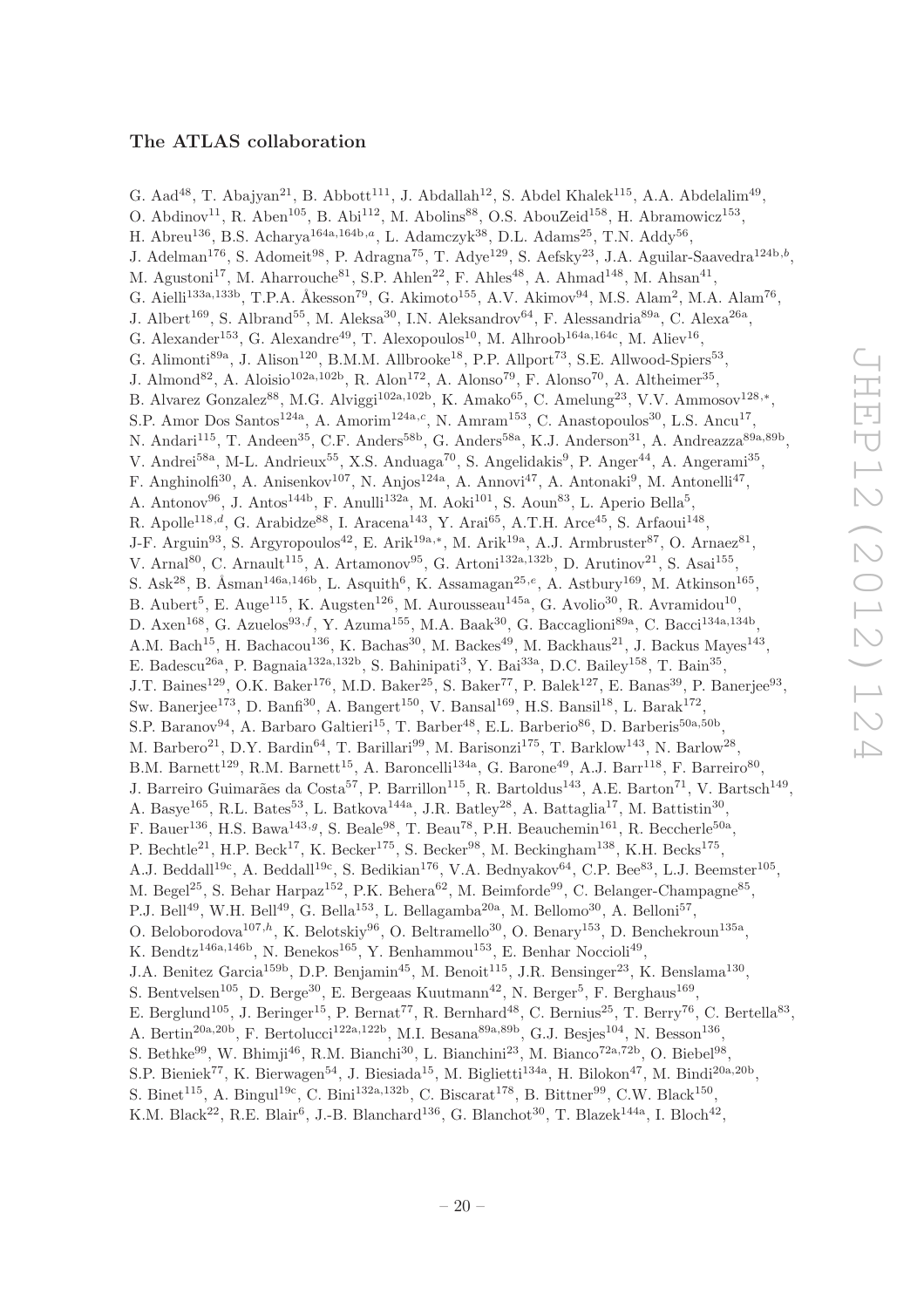C. Blocker<sup>23</sup>, J. Blocki<sup>39</sup>, A. Blondel<sup>49</sup>, W. Blum<sup>81</sup>, U. Blumenschein<sup>54</sup>, G.J. Bobbink<sup>105</sup>, V.S. Bobrovnikov<sup>107</sup>, S.S. Bocchetta<sup>79</sup>, A. Bocci<sup>45</sup>, C.R. Boddy<sup>118</sup>, M. Boehler<sup>48</sup>, J. Boek<sup>175</sup>, T.T. Boek<sup>175</sup>, N. Boelaert<sup>36</sup>, J.A. Bogaerts<sup>30</sup>, A. Bogdanchikov<sup>107</sup>, A. Bogouch<sup>90,\*</sup>, C. Bohm<sup>146a</sup>, J. Bohm<sup>125</sup>, V. Boisvert<sup>76</sup>, T. Bold<sup>38</sup>, V. Boldea<sup>26a</sup>, N.M. Bolnet<sup>136</sup>, M. Bomben<sup>78</sup>, M. Bona<sup>75</sup>, M. Boonekamp<sup>136</sup>, S. Bordoni<sup>78</sup>, C. Borer<sup>17</sup>, A. Borisov<sup>128</sup>, G. Borissov<sup>71</sup>, I. Borjanovic<sup>13a</sup>, M. Borri<sup>82</sup>, S. Borroni<sup>87</sup>, J. Bortfeldt<sup>98</sup>, V. Bortolotto<sup>134a,134b</sup>, K. Bos<sup>105</sup>, D. Boscherini<sup>20a</sup>, M. Bosman<sup>12</sup>, H. Boterenbrood<sup>105</sup>, J. Bouchami<sup>93</sup>, J. Boudreau<sup>123</sup>, E.V. Bouhova-Thacker<sup>71</sup>, D. Boumediene<sup>34</sup>, C. Bourdarios<sup>115</sup>, N. Bousson<sup>83</sup>, A. Boveia<sup>31</sup>, J. Boyd<sup>30</sup>, I.R. Boyko<sup>64</sup>, I. Bozovic-Jelisavcic<sup>13b</sup>, J. Bracinik<sup>18</sup>, P. Branchini<sup>134a</sup>, A. Brandt<sup>8</sup>, G. Brandt<sup>118</sup>, O. Brandt<sup>54</sup>, U. Bratzler<sup>156</sup>, B. Brau<sup>84</sup>, J.E. Brau<sup>114</sup>, H.M. Braun<sup>175,\*</sup>, S.F. Brazzale<sup>164a,164c</sup>, B. Brelier<sup>158</sup>, J. Bremer<sup>30</sup>, K. Brendlinger<sup>120</sup>, R. Brenner<sup>166</sup>, S. Bressler<sup>172</sup>, D. Britton<sup>53</sup>, F.M. Brochu<sup>28</sup>, I. Brock<sup>21</sup>, R. Brock<sup>88</sup>, F. Broggi<sup>89a</sup>, C. Bromberg<sup>88</sup>, J. Bronner<sup>99</sup>, G. Brooijmans<sup>35</sup>, T. Brooks<sup>76</sup>, W.K. Brooks<sup>32b</sup>, G. Brown<sup>82</sup>, H. Brown<sup>8</sup>, P.A. Bruckman de Renstrom<sup>39</sup>, D. Bruncko<sup>144b</sup>, R. Bruneliere<sup>48</sup>, S. Brunet<sup>60</sup>, A. Bruni<sup>20a</sup>, G. Bruni<sup>20a</sup>, M. Bruschi<sup>20a</sup>, T. Buanes<sup>14</sup>, Q. Buat<sup>55</sup>, F. Bucci<sup>49</sup>, J. Buchanan<sup>118</sup>, P. Buchholz<sup>141</sup>, R.M. Buckingham<sup>118</sup>, A.G. Buckley<sup>46</sup>, S.I. Buda<sup>26a</sup>, I.A. Budagov<sup>64</sup>, B. Budick<sup>108</sup>, V. Büscher<sup>81</sup>, L. Bugge<sup>117</sup>, O. Bulekov<sup>96</sup>, A.C. Bundock<sup>73</sup>, M. Bunse<sup>43</sup>, T. Buran<sup>117</sup>, H. Burckhart<sup>30</sup>, S. Burdin<sup>73</sup>, T. Burgess<sup>14</sup>, S. Burke<sup>129</sup>, E. Busato<sup>34</sup>, P. Bussey<sup>53</sup>, C.P. Buszello<sup>166</sup>, B. Butler<sup>143</sup>, J.M. Butler<sup>22</sup>, C.M. Buttar<sup>53</sup>, J.M. Butterworth<sup>77</sup>, W. Buttinger<sup>28</sup>, M. Byszewski<sup>30</sup>, S. Cabrera Urbán<sup>167</sup>, D. Caforio<sup>20a, 20b</sup>, O. Cakir<sup>4a</sup>, P. Calafiura<sup>15</sup>, G. Calderini<sup>78</sup>, P. Calfayan<sup>98</sup>, R. Calkins<sup>106</sup>, L.P. Caloba<sup>24a</sup>, R. Caloi<sup>132a,132b</sup>, D. Calvet<sup>34</sup>, S. Calvet<sup>34</sup>, R. Camacho Toro<sup>34</sup>, P. Camarri<sup>133a,133b</sup>, D. Cameron<sup>117</sup>, L.M. Caminada<sup>15</sup>, R. Caminal Armadans<sup>12</sup>, S. Campana<sup>30</sup>, M. Campanelli<sup>77</sup>, V. Canale<sup>102a,102b</sup>, F. Canelli<sup>31</sup>, A. Canepa<sup>159a</sup>, J. Cantero<sup>80</sup>, R. Cantrill<sup>76</sup>, L. Capasso<sup>102a,102b</sup>, M.D.M. Capeans Garrido<sup>30</sup>, I. Caprini<sup>26a</sup>, M. Caprini<sup>26a</sup>, D. Capriotti<sup>99</sup>, M. Capua<sup>37a,37b</sup>, R. Caputo<sup>81</sup>, R. Cardarelli<sup>133a</sup>, T. Carli<sup>30</sup>, G. Carlino<sup>102a</sup>, L. Carminati<sup>89a,89b</sup>, B. Caron<sup>85</sup>, S. Caron<sup>104</sup>, E. Carquin<sup>32b</sup>, G.D. Carrillo-Montoya<sup>145b</sup>, A.A. Carter<sup>75</sup>, J.R. Carter<sup>28</sup>, J. Carvalho<sup>124a,*i*</sup>, D. Casadei<sup>108</sup>, M.P. Casado<sup>12</sup>, M. Cascella<sup>122a,122b</sup>, C. Caso<sup>50a,50b,\*</sup>, A.M. Castaneda Hernandez<sup>173,j</sup>, E. Castaneda-Miranda<sup>173</sup>, V. Castillo Gimenez<sup>167</sup>, N.F. Castro<sup>124a</sup>, G. Cataldi<sup>72a</sup>, P. Catastini<sup>57</sup>, A. Catinaccio<sup>30</sup>, J.R. Catmore<sup>30</sup>, A. Cattai<sup>30</sup>, G. Cattani<sup>133a,133b</sup>, S. Caughron<sup>88</sup>, V. Cavaliere<sup>165</sup>, P. Cavalleri<sup>78</sup>, D. Cavalli<sup>89a</sup>, M. Cavalli-Sforza<sup>12</sup>, V. Cavasinni<sup>122a,122b</sup>, F. Ceradini<sup>134a,134b</sup>, A.S. Cerqueira<sup>24b</sup>, A. Cerri<sup>30</sup>, L. Cerrito<sup>75</sup>, F. Cerutti<sup>47</sup>, S.A. Cetin<sup>19b</sup>, A. Chafaq<sup>135a</sup>, D. Chakraborty<sup>106</sup>, I. Chalupkova<sup>127</sup>, K. Chan<sup>3</sup>, P. Chang<sup>165</sup>, B. Chapleau<sup>85</sup>, J.D. Chapman<sup>28</sup>, J.W. Chapman<sup>87</sup>, E. Chareyre<sup>78</sup>, D.G. Charlton<sup>18</sup>, V. Chavda<sup>82</sup>, C.A. Chavez Barajas<sup>30</sup>, S. Cheatham<sup>85</sup>, S. Chekanov<sup>6</sup>, S.V. Chekulaev<sup>159a</sup>, G.A. Chelkov<sup>64</sup>, M.A. Chelstowska<sup>104</sup>, C. Chen<sup>63</sup>, H. Chen<sup>25</sup>, S. Chen<sup>33c</sup>, X. Chen<sup>173</sup>, Y. Chen<sup>35</sup>, Y. Cheng<sup>31</sup>, A. Cheplakov<sup>64</sup>, R. Cherkaoui El Moursli<sup>135e</sup>, V. Chernyatin<sup>25</sup>, E. Cheu<sup>7</sup>, S.L. Cheung<sup>158</sup>, L. Chevalier<sup>136</sup>, G. Chiefari<sup>102a,102b</sup>, L. Chikovani<sup>51a,\*</sup>, J.T. Childers<sup>30</sup>, A. Chilingarov<sup>71</sup>, G. Chiodini<sup>72a</sup>, A.S. Chisholm<sup>18</sup>, R.T. Chislett<sup>77</sup>, A. Chitan<sup>26a</sup>, M.V. Chizhov<sup>64</sup>, G. Choudalakis<sup>31</sup>, S. Chouridou<sup>137</sup>, I.A. Christidi<sup>77</sup>, A. Christov<sup>48</sup>, D. Chromek-Burckhart<sup>30</sup>, M.L. Chu<sup>151</sup>, J. Chudoba<sup>125</sup>, G. Ciapetti<sup>132a,132b</sup>, A.K. Ciftci<sup>4a</sup>, R. Ciftci<sup>4a</sup>, D. Cinca<sup>34</sup>, V. Cindro<sup>74</sup>, C. Ciocca<sup>20a,20b</sup>, A. Ciocio<sup>15</sup>, M. Cirilli<sup>87</sup>, P. Cirkovic<sup>13b</sup>, Z.H. Citron<sup>172</sup>, M. Citterio<sup>89a</sup>, M. Ciubancan<sup>26a</sup>, A. Clark<sup>49</sup>, P.J. Clark<sup>46</sup>, R.N. Clarke<sup>15</sup>, W. Cleland<sup>123</sup>, J.C. Clemens<sup>83</sup>, B. Clement<sup>55</sup>, C. Clement<sup>146a,146b</sup>, Y. Coadou<sup>83</sup>, M. Cobal<sup>164a,164c</sup>, A. Coccaro<sup>138</sup>, J. Cochran<sup>63</sup>, L. Coffey<sup>23</sup>, J.G. Cogan<sup>143</sup>, J. Coggeshall<sup>165</sup>, E. Cogneras<sup>178</sup>, J. Colas<sup>5</sup>, S. Cole<sup>106</sup>, A.P. Colijn<sup>105</sup>, N.J. Collins<sup>18</sup>, C. Collins-Tooth<sup>53</sup>, J. Collot<sup>55</sup>, T. Colombo<sup>119a,119b</sup>, G. Colon<sup>84</sup>,

G. Compostella<sup>99</sup>, P. Conde Muiño<sup>124a</sup>, E. Coniavitis<sup>166</sup>, M.C. Conidi<sup>12</sup>, S.M. Consonni<sup>89a,89b</sup>,

V. Consorti<sup>48</sup>, S. Constantinescu<sup>26a</sup>, C. Conta<sup>119a,119b</sup>, G. Conti<sup>57</sup>, F. Conventi<sup>102a,k</sup>, M. Cooke<sup>15</sup>,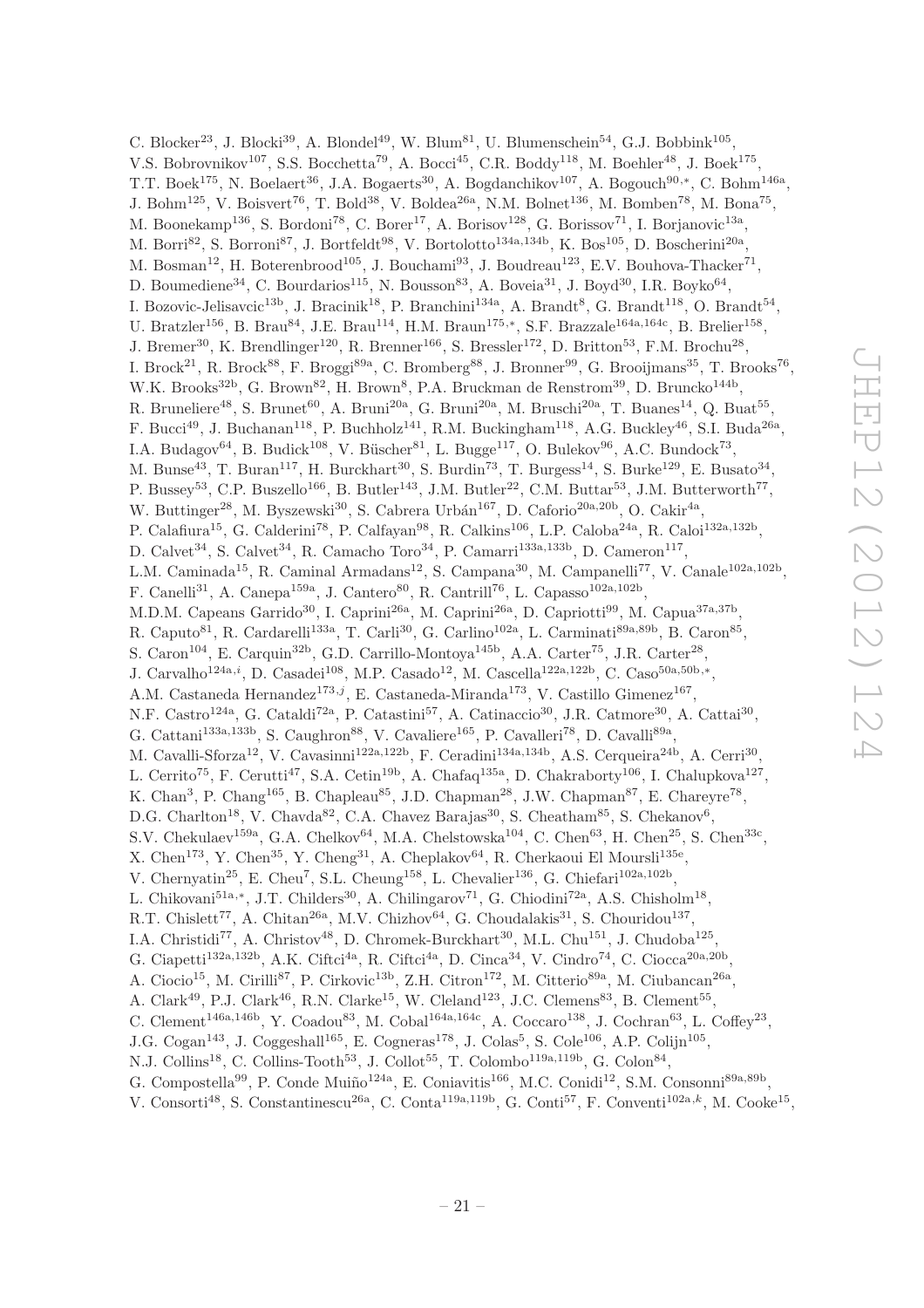B.D. Cooper<sup>77</sup>, A.M. Cooper-Sarkar<sup>118</sup>, K. Copic<sup>15</sup>, T. Cornelissen<sup>175</sup>, M. Corradi<sup>20a</sup>, F. Corriveau<sup>85,*l*</sup>, A. Cortes-Gonzalez<sup>165</sup>, G. Cortiana<sup>99</sup>, G. Costa<sup>89a</sup>, M.J. Costa<sup>167</sup>, D. Costanzo<sup>139</sup>, D. Côté<sup>30</sup>, L. Courneyea<sup>169</sup>, G. Cowan<sup>76</sup>, C. Cowden<sup>28</sup>, B.E. Cox<sup>82</sup>, K. Cranmer<sup>108</sup>, F. Crescioli<sup>78</sup>, M. Cristinziani<sup>21</sup>, G. Crosetti<sup>37a,37b</sup>, S. Crépé-Renaudin<sup>55</sup>, C.-M. Cuciuc<sup>26a</sup>, C. Cuenca Almenar<sup>176</sup>, T. Cuhadar Donszelmann<sup>139</sup>, J. Cummings<sup>176</sup>, M. Curatolo<sup>47</sup>, C.J. Curtis<sup>18</sup>, C. Cuthbert<sup>150</sup>, P. Cwetanski<sup>60</sup>, H. Czirr<sup>141</sup>, P. Czodrowski<sup>44</sup>, Z. Czyczula<sup>176</sup>, S. D'Auria<sup>53</sup>, M. D'Onofrio<sup>73</sup>, A. D'Orazio<sup>132a,132b</sup>, M.J. Da Cunha Sargedas De Sousa<sup>124a</sup>, C. Da Via<sup>82</sup>, W. Dabrowski<sup>38</sup>, A. Dafinca<sup>118</sup>, T. Dai<sup>87</sup>, C. Dallapiccola<sup>84</sup>, M. Dam<sup>36</sup>, M. Dameri<sup>50a,50b</sup>, D.S. Damiani<sup>137</sup>, H.O. Danielsson<sup>30</sup>, V. Dao<sup>49</sup>, G. Darbo<sup>50a</sup>, G.L. Darlea<sup>26b</sup>, J.A. Dassoulas<sup>42</sup>, W. Davey<sup>21</sup>, T. Davidek<sup>127</sup>, N. Davidson<sup>86</sup>, R. Davidson<sup>71</sup>, E. Davies<sup>118,d</sup>, M. Davies<sup>93</sup>, O. Davignon<sup>78</sup>, A.R. Davison<sup>77</sup>, Y. Davygora<sup>58a</sup>, E. Dawe<sup>142</sup>, I. Dawson<sup>139</sup>, R.K. Daya-Ishmukhametova<sup>23</sup>, K. De<sup>8</sup>, R. de Asmundis<sup>102a</sup>, S. De Castro<sup>20a, 20b</sup>, S. De Cecco<sup>78</sup>, J. de Graat<sup>98</sup>, N. De Groot<sup>104</sup>, P. de Jong<sup>105</sup>, C. De La Taille<sup>115</sup>, H. De la Torre<sup>80</sup>, F. De Lorenzi<sup>63</sup>, L. de Mora<sup>71</sup>, L. De Nooij<sup>105</sup>, D. De Pedis<sup>132a</sup>, A. De Salvo<sup>132a</sup>, U. De Sanctis<sup>164a,164c</sup>, A. De Santo<sup>149</sup>, J.B. De Vivie De Regie<sup>115</sup>, G. De Zorzi<sup>132a,132b</sup>, W.J. Dearnaley<sup>71</sup>, R. Debbe<sup>25</sup>, C. Debenedetti<sup>46</sup>, B. Dechenaux<sup>55</sup>, D.V. Dedovich<sup>64</sup>, J. Degenhardt<sup>120</sup>, J. Del Peso<sup>80</sup>, T. Del Prete<sup>122a,122b</sup>, T. Delemontex<sup>55</sup>, M. Deliyergiyev<sup>74</sup>, A. Dell'Acqua<sup>30</sup>, L. Dell'Asta<sup>22</sup>, M. Della Pietra<sup>102a,k</sup>, D. della Volpe<sup>102a,102b</sup>, M. Delmastro<sup>5</sup>, P.A. Delsart<sup>55</sup>, C. Deluca<sup>105</sup>, S. Demers<sup>176</sup>, M. Demichev<sup>64</sup>, B. Demirkoz<sup>12,*m*</sup>, S.P. Denisov<sup>128</sup>, D. Derendarz<sup>39</sup>, J.E. Derkaoui<sup>135d</sup>, F. Derue<sup>78</sup>, P. Dervan<sup>73</sup>, K. Desch<sup>21</sup>, E. Devetak<sup>148</sup>, P.O. Deviveiros<sup>105</sup>, A. Dewhurst<sup>129</sup>, B. DeWilde<sup>148</sup>, S. Dhaliwal<sup>158</sup>, R. Dhullipudi<sup>25,n</sup>, A. Di Ciaccio<sup>133a,133b</sup>, L. Di Ciaccio<sup>5</sup>, C. Di Donato<sup>102a,102b</sup>, A. Di Girolamo<sup>30</sup>, B. Di Girolamo<sup>30</sup>, S. Di Luise<sup>134a,134b</sup>, A. Di Mattia<sup>173</sup>, B. Di Micco<sup>30</sup>, R. Di Nardo<sup>47</sup>, A. Di Simone<sup>133a,133b</sup>, R. Di Sipio<sup>20a,20b</sup>, M.A. Diaz<sup>32a</sup>, E.B. Diehl<sup>87</sup>, J. Dietrich<sup>42</sup>, T.A. Dietzsch<sup>58a</sup>, S. Diglio<sup>86</sup>, K. Dindar Yagci<sup>40</sup>, J. Dingfelder<sup>21</sup>, F. Dinut<sup>26a</sup>, C. Dionisi<sup>132a,132b</sup>, P. Dita<sup>26a</sup>, S. Dita<sup>26a</sup>, F. Dittus<sup>30</sup>, F. Djama<sup>83</sup>, T. Djobava<sup>51b</sup>, M.A.B. do Vale<sup>24c</sup>, A. Do Valle Wemans<sup>124a,o</sup>, T.K.O. Doan<sup>5</sup>, M. Dobbs<sup>85</sup>, D. Dobos<sup>30</sup>, E. Dobson<sup>30,p</sup>, J. Dodd<sup>35</sup>, C. Doglioni<sup>49</sup>, T. Doherty<sup>53</sup>, Y. Doi<sup>65,\*</sup>, J. Dolejsi<sup>127</sup>, I. Dolenc<sup>74</sup>, Z. Dolezal<sup>127</sup>, B.A. Dolgoshein<sup>96,\*</sup>, T. Dohmae<sup>155</sup>, M. Donadelli<sup>24d</sup>, J. Donini<sup>34</sup>, J. Dopke<sup>30</sup>, A. Doria<sup>102a</sup>, A. Dos Anjos<sup>173</sup>, A. Dotti<sup>122a,122b</sup>, M.T. Dova<sup>70</sup>, A.D. Doxiadis<sup>105</sup>, A.T. Doyle<sup>53</sup>, N. Dressnandt<sup>120</sup>, M. Dris<sup>10</sup>, J. Dubbert<sup>99</sup>, S. Dube<sup>15</sup>, E. Duchovni<sup>172</sup>, G. Duckeck<sup>98</sup>, D. Duda<sup>175</sup>, A. Dudarev<sup>30</sup>, F. Dudziak<sup>63</sup>, M. Dührssen<sup>30</sup>, I.P. Duerdoth<sup>82</sup>, L. Duflot<sup>115</sup>, M-A. Dufour<sup>85</sup>, L. Duguid<sup>76</sup>, M. Dunford<sup>58a</sup>, H. Duran Yildiz<sup>4a</sup>, R. Duxfield<sup>139</sup>, M. Dwuznik<sup>38</sup>, M. Düren<sup>52</sup>, W.L. Ebenstein<sup>45</sup>, J. Ebke<sup>98</sup>, S. Eckweiler<sup>81</sup>, K. Edmonds<sup>81</sup>, W. Edson<sup>2</sup>, C.A. Edwards<sup>76</sup>, N.C. Edwards<sup>53</sup>, W. Ehrenfeld<sup>42</sup>, T. Eifert<sup>143</sup>, G. Eigen<sup>14</sup>, K. Einsweiler<sup>15</sup>, E. Eisenhandler<sup>75</sup>, T. Ekelof<sup>166</sup>, M. El Kacimi<sup>135c</sup>, M. Ellert<sup>166</sup>, S. Elles<sup>5</sup>, F. Ellinghaus<sup>81</sup>, K. Ellis<sup>75</sup>, N. Ellis<sup>30</sup>, J. Elmsheuser<sup>98</sup>, M. Elsing<sup>30</sup>, D. Emeliyanov<sup>129</sup>, R. Engelmann<sup>148</sup>, A. Engl<sup>98</sup>, B. Epp<sup>61</sup>, J. Erdmann<sup>54</sup>, A. Ereditato<sup>17</sup>, D. Eriksson<sup>146a</sup>, J. Ernst<sup>2</sup>, M. Ernst<sup>25</sup>, J. Ernwein<sup>136</sup>, D. Errede<sup>165</sup>, S. Errede<sup>165</sup>, E. Ertel<sup>81</sup>, M. Escalier<sup>115</sup>, H. Esch<sup>43</sup>, C. Escobar<sup>123</sup>, X. Espinal Curull<sup>12</sup>, B. Esposito<sup>47</sup>, F. Etienne<sup>83</sup>, A.I. Etienvre<sup>136</sup>, E. Etzion<sup>153</sup>, D. Evangelakou<sup>54</sup>, H. Evans<sup>60</sup>, L. Fabbri<sup>20a, 20b</sup>, C. Fabre<sup>30</sup>, R.M. Fakhrutdinov<sup>128</sup>, S. Falciano<sup>132a</sup>, Y. Fang<sup>33a</sup>, M. Fanti<sup>89a,89b</sup>, A. Farbin<sup>8</sup>, A. Farilla<sup>134a</sup>, J. Farley<sup>148</sup>, T. Farooque<sup>158</sup>, S. Farrell<sup>163</sup>, S.M. Farrington<sup>170</sup>, P. Farthouat<sup>30</sup>, F. Fassi<sup>167</sup>, P. Fassnacht<sup>30</sup>, D. Fassouliotis<sup>9</sup>, B. Fatholahzadeh<sup>158</sup>, A. Favareto<sup>89a,89b</sup>, L. Fayard<sup>115</sup>, S. Fazio<sup>37a,37b</sup>, R. Febbraro<sup>34</sup>, P. Federic<sup>144a</sup>, O.L. Fedin<sup>121</sup>, W. Fedorko<sup>88</sup>, M. Fehling-Kaschek<sup>48</sup>, L. Feligioni<sup>83</sup>, C. Feng<sup>33d</sup>, E.J. Feng<sup>6</sup>, A.B. Fenyuk<sup>128</sup>, J. Ferencei<sup>144b</sup>, W. Fernando<sup>6</sup>, S. Ferrag<sup>53</sup>, J. Ferrando<sup>53</sup>, V. Ferrara<sup>42</sup>, A. Ferrari<sup>166</sup>, P. Ferrari<sup>105</sup>, R. Ferrari<sup>119a</sup>, D.E. Ferreira de Lima<sup>53</sup>, A. Ferrer<sup>167</sup>, D. Ferrere<sup>49</sup>, C. Ferretti<sup>87</sup>, A. Ferretto Parodi<sup>50a,50b</sup>, M. Fiascaris<sup>31</sup>, F. Fiedler<sup>81</sup>, A. Filipčič<sup>74</sup>,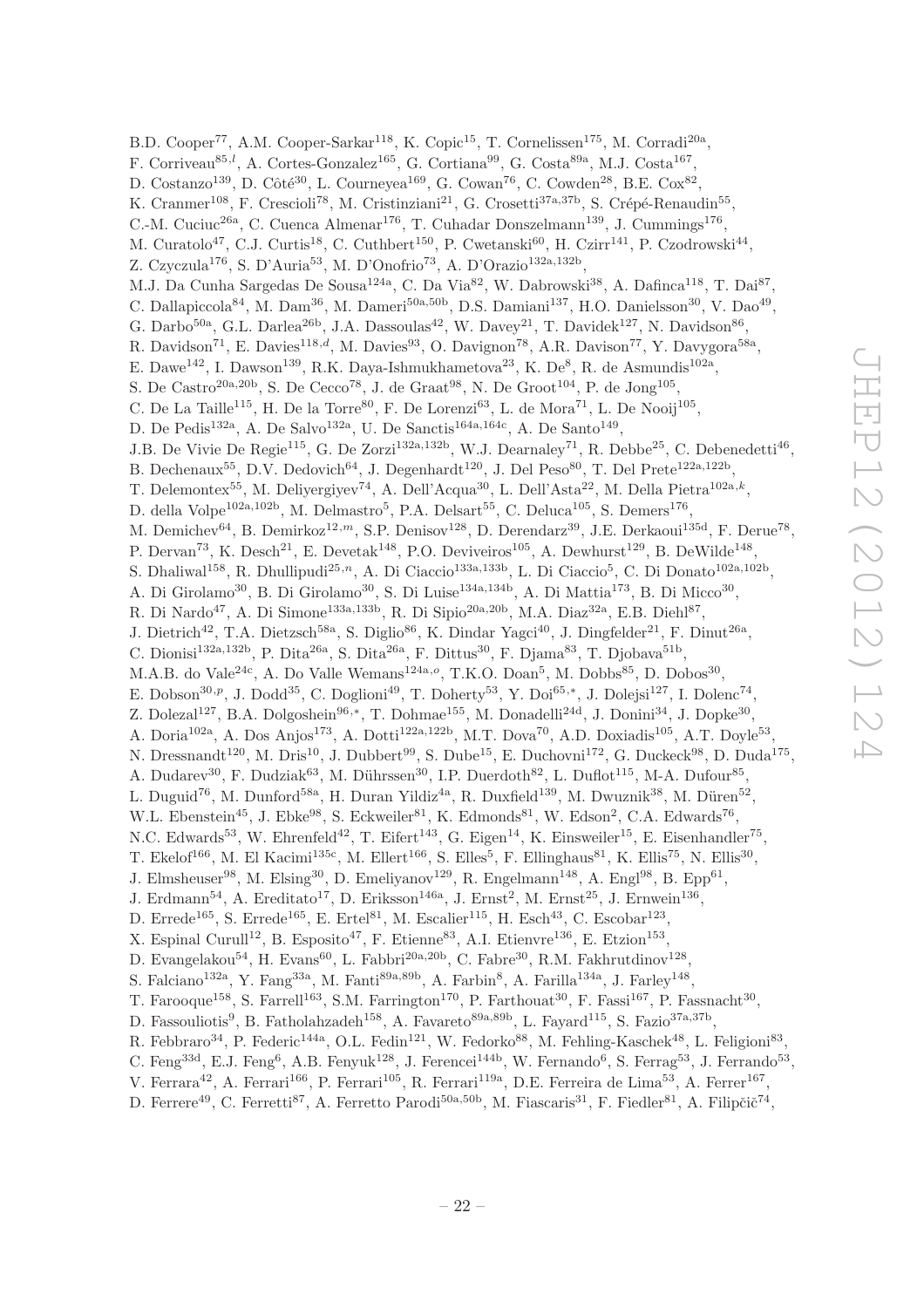F. Filthaut<sup>104</sup>, M. Fincke-Keeler<sup>169</sup>, M.C.N. Fiolhais<sup>124a,*i*</sup>, L. Fiorini<sup>167</sup>, A. Firan<sup>40</sup>, G. Fischer<sup>42</sup>, M.J. Fisher<sup>109</sup>, M. Flechl<sup>48</sup>, I. Fleck<sup>141</sup>, J. Fleckner<sup>81</sup>, P. Fleischmann<sup>174</sup>, S. Fleischmann<sup>175</sup>, T. Flick<sup>175</sup>, A. Floderus<sup>79</sup>, L.R. Flores Castillo<sup>173</sup>, M.J. Flowerdew<sup>99</sup>, T. Fonseca Martin<sup>17</sup>, A. Formica<sup>136</sup>, A. Forti<sup>82</sup>, D. Fortin<sup>159a</sup>, D. Fournier<sup>115</sup>, A.J. Fowler<sup>45</sup>, H. Fox<sup>71</sup>, P. Francavilla<sup>12</sup>, M. Franchini<sup>20a,20b</sup>, S. Franchino<sup>119a,119b</sup>, D. Francis<sup>30</sup>, T. Frank<sup>172</sup>, M. Franklin<sup>57</sup>, S. Franz<sup>30</sup>, M. Fraternali<sup>119a,119b</sup>, S. Fratina<sup>120</sup>, S.T. French<sup>28</sup>, C. Friedrich<sup>42</sup>, F. Friedrich<sup>44</sup>, R. Froeschl<sup>30</sup>, D. Froidevaux<sup>30</sup>, J.A. Frost<sup>28</sup>, C. Fukunaga<sup>156</sup>, E. Fullana Torregrosa<sup>30</sup>, B.G. Fulsom<sup>143</sup>, J. Fuster<sup>167</sup>, C. Gabaldon<sup>30</sup>, O. Gabizon<sup>172</sup>, T. Gadfort<sup>25</sup>, S. Gadomski<sup>49</sup>, G. Gagliardi<sup>50a,50b</sup>, P. Gagnon<sup>60</sup>, C. Galea<sup>98</sup>, B. Galhardo<sup>124a</sup>, E.J. Gallas<sup>118</sup>, V. Gallo<sup>17</sup>, B.J. Gallop<sup>129</sup>, P. Gallus<sup>125</sup>, K.K. Gan<sup>109</sup>, Y.S. Gao<sup>143,g</sup>, A. Gaponenko<sup>15</sup>, F. Garberson<sup>176</sup>, M. Garcia-Sciveres<sup>15</sup>, C. García<sup>167</sup>, J.E. García Navarro<sup>167</sup>, R.W. Gardner<sup>31</sup>, N. Garelli<sup>30</sup>, H. Garitaonandia<sup>105</sup>, V. Garonne<sup>30</sup>, C. Gatti<sup>47</sup>, G. Gaudio<sup>119a</sup>, B. Gaur<sup>141</sup>, L. Gauthier<sup>136</sup>, P. Gauzzi<sup>132a,132b</sup>, I.L. Gavrilenko<sup>94</sup>, C. Gay<sup>168</sup>, G. Gaycken<sup>21</sup>, E.N. Gazis<sup>10</sup>, P. Ge<sup>33d</sup>, Z. Gecse<sup>168</sup>, C.N.P. Gee<sup>129</sup>, D.A.A. Geerts<sup>105</sup>, Ch. Geich-Gimbel<sup>21</sup>, K. Gellerstedt<sup>146a,146b</sup>, C. Gemme<sup>50a</sup>, A. Gemmell<sup>53</sup>, M.H. Genest<sup>55</sup>, S. Gentile<sup>132a,132b</sup>, M. George<sup>54</sup>, S. George<sup>76</sup>, P. Gerlach<sup>175</sup>, A. Gershon<sup>153</sup>, C. Geweniger<sup>58a</sup>, H. Ghazlane<sup>135b</sup>, N. Ghodbane<sup>34</sup>, B. Giacobbe<sup>20a</sup>, S. Giagu<sup>132a,132b</sup>, V. Giakoumopoulou<sup>9</sup>, V. Giangiobbe<sup>12</sup>, F. Gianotti<sup>30</sup>, B. Gibbard<sup>25</sup>, A. Gibson<sup>158</sup>, S.M. Gibson<sup>30</sup>, M. Gilchriese<sup>15</sup>, D. Gillberg<sup>29</sup>, A.R. Gillman<sup>129</sup>, D.M. Gingrich<sup>3,f</sup>, J. Ginzburg<sup>153</sup>, N. Giokaris<sup>9</sup>, M.P. Giordani<sup>164c</sup>, R. Giordano<sup>102a,102b</sup>, F.M. Giorgi<sup>16</sup>, P. Giovannini<sup>99</sup>, P.F. Giraud<sup>136</sup>, D. Giugni<sup>89a</sup>, M. Giunta<sup>93</sup>, B.K. Gjelsten<sup>117</sup>, L.K. Gladilin<sup>97</sup>, C. Glasman<sup>80</sup>, J. Glatzer<sup>21</sup>, A. Glazov<sup>42</sup>, K.W. Glitza<sup>175</sup>, G.L. Glonti<sup>64</sup>, J.R. Goddard<sup>75</sup>, J. Godfrey<sup>142</sup>, J. Godlewski<sup>30</sup>, M. Goebel<sup>42</sup>, T. Göpfert<sup>44</sup>, C. Goeringer<sup>81</sup>, C. Gössling<sup>43</sup>, S. Goldfarb<sup>87</sup>, T. Golling<sup>176</sup>, A. Gomes<sup>124a,c</sup>, L.S. Gomez Fajardo<sup>42</sup>, R. Gonçalo<sup>76</sup>, J. Goncalves Pinto Firmino Da Costa<sup>42</sup>, L. Gonella<sup>21</sup>, S. González de la Hoz<sup>167</sup>, G. Gonzalez Parra<sup>12</sup>, M.L. Gonzalez Silva<sup>27</sup>, S. Gonzalez-Sevilla<sup>49</sup>, J.J. Goodson<sup>148</sup>, L. Goossens<sup>30</sup>, P.A. Gorbounov<sup>95</sup>, H.A. Gordon<sup>25</sup>, I. Gorelov<sup>103</sup>, G. Gorfine<sup>175</sup>, B. Gorini<sup>30</sup>, E. Gorini<sup>72a,72b</sup>, A. Gorišek<sup>74</sup>, E. Gornicki<sup>39</sup>, A.T. Goshaw<sup>6</sup>, M. Gosselink<sup>105</sup>, M.I. Gostkin<sup>64</sup>, I. Gough Eschrich<sup>163</sup>, M. Gouighri<sup>135a</sup>, D. Goujdami<sup>135c</sup>, M.P. Goulette<sup>49</sup>, A.G. Goussiou<sup>138</sup>, C. Goy<sup>5</sup>, S. Gozpinar<sup>23</sup>, I. Grabowska-Bold<sup>38</sup>, P. Grafström<sup>20a,20b</sup>, K-J. Grahn<sup>42</sup>, E. Gramstad<sup>117</sup>, F. Grancagnolo<sup>72a</sup>, S. Grancagnolo<sup>16</sup>, V. Grassi<sup>148</sup>, V. Gratchev<sup>121</sup>, N. Grau<sup>35</sup>, H.M. Gray<sup>30</sup>, J.A. Gray<sup>148</sup>, E. Graziani<sup>134a</sup>, O.G. Grebenyuk<sup>121</sup>, T. Greenshaw<sup>73</sup>, Z.D. Greenwood<sup>25,n</sup>, K. Gregersen<sup>36</sup>, I.M. Gregor<sup>42</sup>, P. Grenier<sup>143</sup>, J. Griffiths<sup>8</sup>, N. Grigalashvili<sup>64</sup>, A.A. Grillo<sup>137</sup>, S. Grinstein<sup>12</sup>, Ph. Gris<sup>34</sup>, Y.V. Grishkevich<sup>97</sup>, J.-F. Grivaz<sup>115</sup>, E. Gross<sup>172</sup>, J. Grosse-Knetter<sup>54</sup>, J. Groth-Jensen<sup>172</sup>, K. Grybel<sup>141</sup>, D. Guest<sup>176</sup>, C. Guicheney<sup>34</sup>, E. Guido<sup>50a,50b</sup>, S. Guindon<sup>54</sup>, U. Gul<sup>53</sup>, J. Gunther<sup>125</sup>, B. Guo<sup>158</sup>, J. Guo<sup>35</sup>, P. Gutierrez<sup>111</sup>, N. Guttman<sup>153</sup>, O. Gutzwiller<sup>173</sup>, C. Guyot<sup>136</sup>, C. Gwenlan<sup>118</sup>, C.B. Gwilliam<sup>73</sup>, A. Haas<sup>108</sup>, S. Haas<sup>30</sup>, C. Haber<sup>15</sup>, H.K. Hadavand<sup>8</sup>, D.R. Hadley<sup>18</sup>, P. Haefner<sup>21</sup>, F. Hahn<sup>30</sup>, Z. Hajduk<sup>39</sup>, H. Hakobyan<sup>177</sup>, D. Hall<sup>118</sup>, K. Hamacher<sup>175</sup>, P. Hamal<sup>113</sup>, K. Hamano<sup>86</sup>, M. Hamer<sup>54</sup>, A. Hamilton<sup>145b,q</sup>, S. Hamilton<sup>161</sup>, L. Han<sup>33b</sup>, K. Hanagaki<sup>116</sup>, K. Hanawa<sup>160</sup>, M. Hance<sup>15</sup>, C. Handel<sup>81</sup>, P. Hanke<sup>58a</sup>, J.R. Hansen<sup>36</sup>, J.B. Hansen<sup>36</sup>, J.D. Hansen<sup>36</sup>, P.H. Hansen<sup>36</sup>, P. Hansson<sup>143</sup>, K. Hara<sup>160</sup>, T. Harenberg<sup>175</sup>, S. Harkusha<sup>90</sup>, D. Harper<sup>87</sup>, R.D. Harrington<sup>46</sup>, O.M. Harris<sup>138</sup>, J. Hartert<sup>48</sup>, F. Hartjes<sup>105</sup>, T. Haruyama<sup>65</sup>, A. Harvey<sup>56</sup>, S. Hasegawa<sup>101</sup>, Y. Hasegawa<sup>140</sup>, S. Hassani<sup>136</sup>, S. Haug<sup>17</sup>, M. Hauschild<sup>30</sup>, R. Hauser<sup>88</sup>, M. Havranek<sup>21</sup>, C.M. Hawkes<sup>18</sup>, R.J. Hawkings<sup>30</sup>, A.D. Hawkins<sup>79</sup>, T. Hayakawa<sup>66</sup>, T. Hayashi<sup>160</sup>, D. Hayden<sup>76</sup>, C.P. Hays<sup>118</sup>, H.S. Hayward<sup>73</sup>, S.J. Haywood<sup>129</sup>, S.J. Head<sup>18</sup>, V. Hedberg<sup>79</sup>, L. Heelan<sup>8</sup>, S. Heim<sup>120</sup>, B. Heinemann<sup>15</sup>, S. Heisterkamp<sup>36</sup>, L. Helary<sup>22</sup>, C. Heller<sup>98</sup>, M. Heller<sup>30</sup>, S. Hellman<sup>146a,146b</sup>, D. Hellmich<sup>21</sup>, C. Helsens<sup>12</sup>, R.C.W. Henderson<sup>71</sup>, M. Henke<sup>58a</sup>, A. Henrichs<sup>176</sup>, A.M. Henriques Correia<sup>30</sup>,

S. Henrot-Versille<sup>115</sup>, C. Hensel<sup>54</sup>, C.M. Hernandez<sup>8</sup>, Y. Hernández Jiménez<sup>167</sup>, R. Herrberg<sup>16</sup>,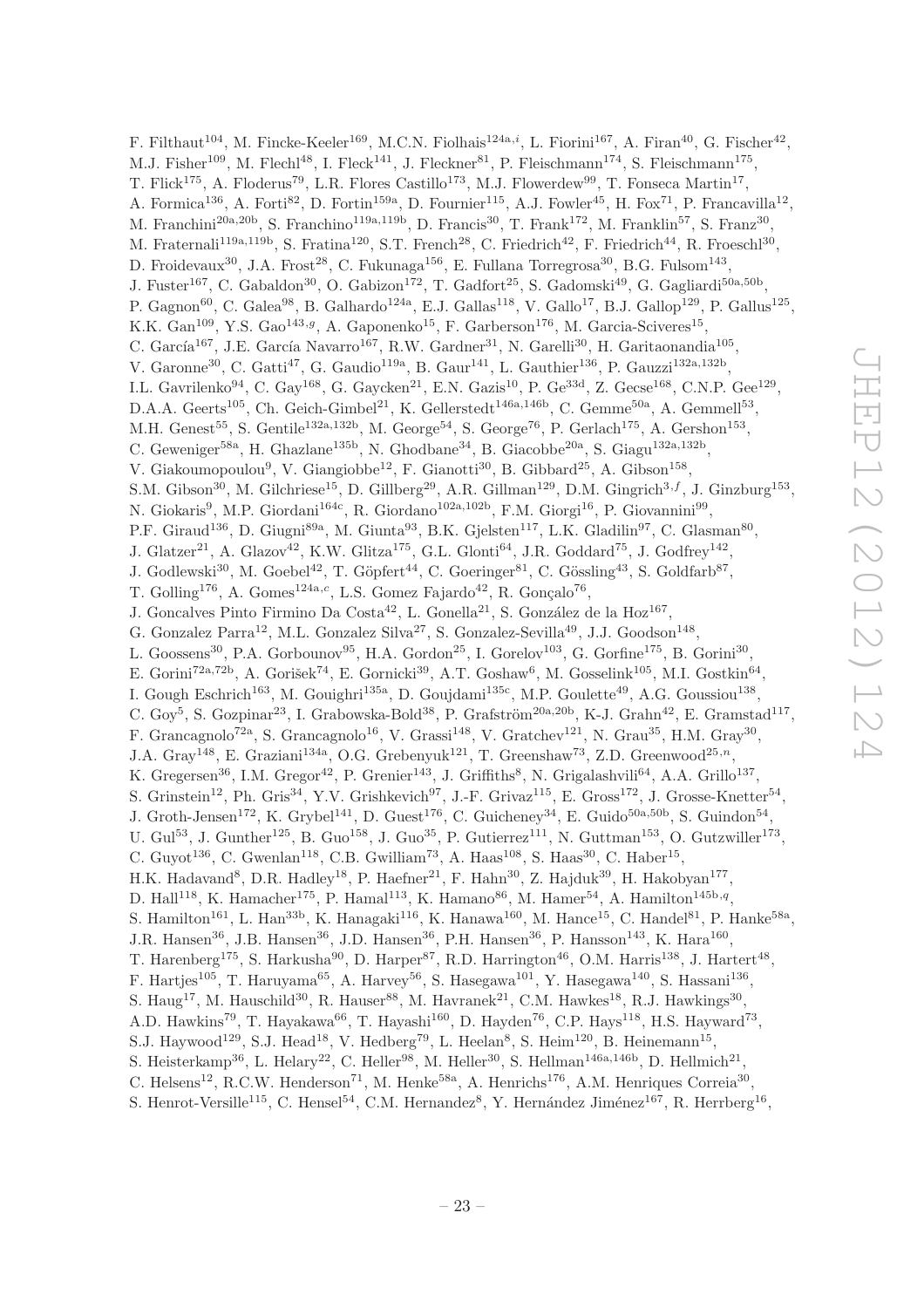G. Herten<sup>48</sup>, R. Hertenberger<sup>98</sup>, L. Hervas<sup>30</sup>, G.G. Hesketh<sup>77</sup>, N.P. Hessey<sup>105</sup>, E. Higón-Rodriguez<sup>167</sup>, J.C. Hill<sup>28</sup>, K.H. Hiller<sup>42</sup>, S. Hillert<sup>21</sup>, S.J. Hillier<sup>18</sup>, I. Hinchliffe<sup>15</sup>, E. Hines<sup>120</sup>, M. Hirose<sup>116</sup>, F. Hirsch<sup>43</sup>, D. Hirschbuehl<sup>175</sup>, J. Hobbs<sup>148</sup>, N. Hod<sup>153</sup>, M.C. Hodgkinson<sup>139</sup>, P. Hodgson<sup>139</sup>, A. Hoecker<sup>30</sup>, M.R. Hoeferkamp<sup>103</sup>, J. Hoffman<sup>40</sup>, D. Hoffmann<sup>83</sup>, M. Hohlfeld<sup>81</sup>, M. Holder<sup>141</sup>, S.O. Holmgren<sup>146a</sup>, T. Holy<sup>126</sup>, J.L. Holzbauer<sup>88</sup>, T.M. Hong<sup>120</sup>, L. Hooft van Huysduynen<sup>108</sup>, S. Horner<sup>48</sup>, J-Y. Hostachy<sup>55</sup>, S. Hou<sup>151</sup>, A. Hoummada<sup>135a</sup>, J. Howard<sup>118</sup>, J. Howarth<sup>82</sup>, I. Hristova<sup>16</sup>, J. Hrivnac<sup>115</sup>, T. Hryn'ova<sup>5</sup>, P.J. Hsu<sup>81</sup>, S.-C. Hsu<sup>15</sup>, D. Hu<sup>35</sup>, Z. Hubacek<sup>126</sup>, F. Hubaut<sup>83</sup>, F. Huegging<sup>21</sup>, A. Huettmann<sup>42</sup>, T.B. Huffman<sup>118</sup>, E.W. Hughes<sup>35</sup>, G. Hughes<sup>71</sup>, M. Huhtinen<sup>30</sup>, M. Hurwitz<sup>15</sup>, N. Huseynov<sup>64,r</sup>, J. Huston<sup>88</sup>, J. Huth<sup>57</sup>, G. Iacobucci<sup>49</sup>, G. Iakovidis<sup>10</sup>, M. Ibbotson<sup>82</sup>, I. Ibragimov<sup>141</sup>, L. Iconomidou-Fayard<sup>115</sup>, J. Idarraga<sup>115</sup>, P. Iengo<sup>102a</sup>, O. Igonkina<sup>105</sup>, Y. Ikegami<sup>65</sup>, M. Ikeno<sup>65</sup>, D. Iliadis<sup>154</sup>, N. Ilic<sup>158</sup>, T. Ince<sup>99</sup>, P. Ioannou<sup>9</sup>, M. Iodice<sup>134a</sup>, K. Iordanidou<sup>9</sup>, V. Ippolito<sup>132a,132b</sup>, A. Irles Quiles<sup>167</sup>, C. Isaksson<sup>166</sup>, M. Ishino<sup>67</sup>, M. Ishitsuka<sup>157</sup>, R. Ishmukhametov<sup>109</sup>, C. Issever<sup>118</sup>, S. Istin<sup>19a</sup>, A.V. Ivashin<sup>128</sup>, W. Iwanski<sup>39</sup>, H. Iwasaki<sup>65</sup>, J.M. Izen<sup>41</sup>, V. Izzo<sup>102a</sup>, B. Jackson<sup>120</sup>, J.N. Jackson<sup>73</sup>, P. Jackson<sup>1</sup>, M.R. Jaekel<sup>30</sup>, V. Jain<sup>60</sup>, K. Jakobs<sup>48</sup>, S. Jakobsen<sup>36</sup>, T. Jakoubek<sup>125</sup>, J. Jakubek<sup>126</sup>, D.O. Jamin<sup>151</sup>, D.K. Jana<sup>111</sup>, E. Jansen<sup>77</sup>, H. Jansen<sup>30</sup>, J. Janssen<sup>21</sup>, A. Jantsch<sup>99</sup>, M. Janus<sup>48</sup>, R.C. Jared<sup>173</sup>, G. Jarlskog<sup>79</sup>, L. Jeanty<sup>57</sup>, I. Jen-La Plante<sup>31</sup>, D. Jennens<sup>86</sup>, P. Jenni<sup>30</sup>, A.E. Loevschall-Jensen<sup>36</sup>, P. Jež <sup>36</sup>, S. Jézéquel<sup>5</sup>, M.K. Jha<sup>20a</sup>, H. Ji<sup>173</sup>, W. Ji<sup>81</sup>, J. Jia<sup>148</sup>, Y. Jiang<sup>33b</sup>, M. Jimenez Belenguer<sup>42</sup>, S. Jin<sup>33a</sup>, O. Jinnouchi<sup>157</sup>, M.D. Joergensen<sup>36</sup>, D. Joffe<sup>40</sup>, M. Johansen<sup>146a,146b</sup>, K.E. Johansson<sup>146a</sup>, P. Johansson<sup>139</sup>, S. Johnert<sup>42</sup>, K.A. Johns<sup>7</sup>, K. Jon-And<sup>146a,146b</sup>, G. Jones<sup>170</sup>, R.W.L. Jones<sup>71</sup>, T.J. Jones<sup>73</sup>, C. Joram<sup>30</sup>, P.M. Jorge<sup>124a</sup>, K.D. Joshi<sup>82</sup>, J. Jovicevic<sup>147</sup>, T. Jovin<sup>13b</sup>, X. Ju<sup>173</sup>, C.A. Jung<sup>43</sup>, R.M. Jungst<sup>30</sup>, V. Juranek<sup>125</sup>, P. Jussel<sup>61</sup>, A. Juste Rozas<sup>12</sup>, S. Kabana<sup>17</sup>, M. Kaci $^{167}$ , A. Kaczmarska $^{39}$ , P. Kadlecik $^{36}$ , M. Kado $^{115}$ , H. Kagan $^{109}$ , M. Kagan $^{57}$ , E. Kajomovitz<sup>152</sup>, S. Kalinin<sup>175</sup>, L.V. Kalinovskaya<sup>64</sup>, S. Kama<sup>40</sup>, N. Kanaya<sup>155</sup>, M. Kaneda<sup>30</sup>, S. Kaneti<sup>28</sup>, T. Kanno<sup>157</sup>, V.A. Kantserov<sup>96</sup>, J. Kanzaki<sup>65</sup>, B. Kaplan<sup>108</sup>, A. Kapliy<sup>31</sup>, J. Kaplon<sup>30</sup>, D. Kar<sup>53</sup>, M. Karagounis<sup>21</sup>, K. Karakostas<sup>10</sup>, M. Karnevskiy<sup>42</sup>, V. Kartvelishvili<sup>71</sup>, A.N. Karyukhin<sup>128</sup>, L. Kashif<sup>173</sup>, G. Kasieczka<sup>58b</sup>, R.D. Kass<sup>109</sup>, A. Kastanas<sup>14</sup>, M. Kataoka<sup>5</sup>, Y. Kataoka<sup>155</sup>, E. Katsoufis<sup>10</sup>, J. Katzy<sup>42</sup>, V. Kaushik<sup>7</sup>, K. Kawagoe<sup>69</sup>, T. Kawamoto<sup>155</sup>, G. Kawamura<sup>81</sup>, M.S. Kayl<sup>105</sup>, S. Kazama<sup>155</sup>, V.F. Kazanin<sup>107</sup>, M.Y. Kazarinov<sup>64</sup>, R. Keeler<sup>169</sup>, P.T. Keener<sup>120</sup>, R. Kehoe<sup>40</sup>, M. Keil<sup>54</sup>, G.D. Kekelidze<sup>64</sup>, J.S. Keller<sup>138</sup>, M. Kenyon<sup>53</sup>, O. Kepka<sup>125</sup>, N. Kerschen<sup>30</sup>, B.P. Kerševan<sup>74</sup>, S. Kersten<sup>175</sup>, K. Kessoku<sup>155</sup>, J. Keung<sup>158</sup>, F. Khalil-zada<sup>11</sup>, H. Khandanyan<sup>146a,146b</sup>, A. Khanov<sup>112</sup>, D. Kharchenko<sup>64</sup>, A. Khodinov<sup>96</sup>, A. Khomich<sup>58a</sup>, T.J. Khoo<sup>28</sup>, G. Khoriauli<sup>21</sup>, A. Khoroshilov<sup>175</sup>, V. Khovanskiy<sup>95</sup>, E. Khramov<sup>64</sup>, J. Khubua<sup>51b</sup>, H. Kim<sup>146a,146b</sup>, S.H. Kim<sup>160</sup>, N. Kimura<sup>171</sup>, O. Kind<sup>16</sup>, B.T. King<sup>73</sup>, M. King<sup>66</sup>, R.S.B. King<sup>118</sup>, J. Kirk<sup>129</sup>, A.E. Kiryunin<sup>99</sup>, T. Kishimoto<sup>66</sup>, D. Kisielewska<sup>38</sup>, T. Kitamura<sup>66</sup>, T. Kittelmann<sup>123</sup>, K. Kiuchi<sup>160</sup>, E. Kladiva<sup>144b</sup>, M. Klein<sup>73</sup>, U. Klein<sup>73</sup>, K. Kleinknecht<sup>81</sup>, M. Klemetti<sup>85</sup>, A. Klier<sup>172</sup>, P. Klimek<sup>146a,146b</sup>, A. Klimentov<sup>25</sup>, R. Klingenberg<sup>43</sup>, J.A. Klinger<sup>82</sup>, E.B. Klinkby<sup>36</sup>, T. Klioutchnikova<sup>30</sup>, P.F. Klok<sup>104</sup>, S. Klous<sup>105</sup>, E.-E. Kluge<sup>58a</sup>, T. Kluge<sup>73</sup>, P. Kluit<sup>105</sup>, S. Kluth<sup>99</sup>, E. Kneringer<sup>61</sup>, E.B.F.G. Knoops<sup>83</sup>, A. Knue<sup>54</sup>, B.R. Ko<sup>45</sup>, T. Kobayashi<sup>155</sup>, M. Kobel<sup>44</sup>, M. Kocian<sup>143</sup>, P. Kodys<sup>127</sup>, K. Köneke<sup>30</sup>, A.C. König<sup>104</sup>, S. Koenig<sup>81</sup>, L. Köpke<sup>81</sup>, F. Koetsveld<sup>104</sup>, P. Koevesarki<sup>21</sup>, T. Koffas<sup>29</sup>, E. Koffeman<sup>105</sup>, L.A. Kogan<sup>118</sup>, S. Kohlmann<sup>175</sup>, F. Kohn<sup>54</sup>, Z. Kohout<sup>126</sup>, T. Kohriki<sup>65</sup>, T. Koi<sup>143</sup>, G.M. Kolachev<sup>107,\*</sup>, H. Kolanoski<sup>16</sup>, V. Kolesnikov<sup>64</sup>, I. Koletsou<sup>89a</sup>, J. Koll<sup>88</sup>, A.A. Komar<sup>94</sup>, Y. Komori<sup>155</sup>, T. Kondo<sup>65</sup>, T. Kono<sup>42,s</sup>, A.I. Kononov<sup>48</sup>, R. Konoplich<sup>108,t</sup>, N. Konstantinidis<sup>77</sup>, R. Kopeliansky<sup>152</sup>, S. Koperny<sup>38</sup>, K. Korcyl<sup>39</sup>, K. Kordas<sup>154</sup>, A. Korn<sup>118</sup>, A. Korol<sup>107</sup>, I. Korolkov<sup>12</sup>, E.V. Korolkova<sup>139</sup>, V.A. Korotkov<sup>128</sup>, O. Kortner<sup>99</sup>, S. Kortner<sup>99</sup>,

V.V. Kostyukhin<sup>21</sup>, S. Kotov<sup>99</sup>, V.M. Kotov<sup>64</sup>, A. Kotwal<sup>45</sup>, C. Kourkoumelis<sup>9</sup>, V. Kouskoura<sup>154</sup>,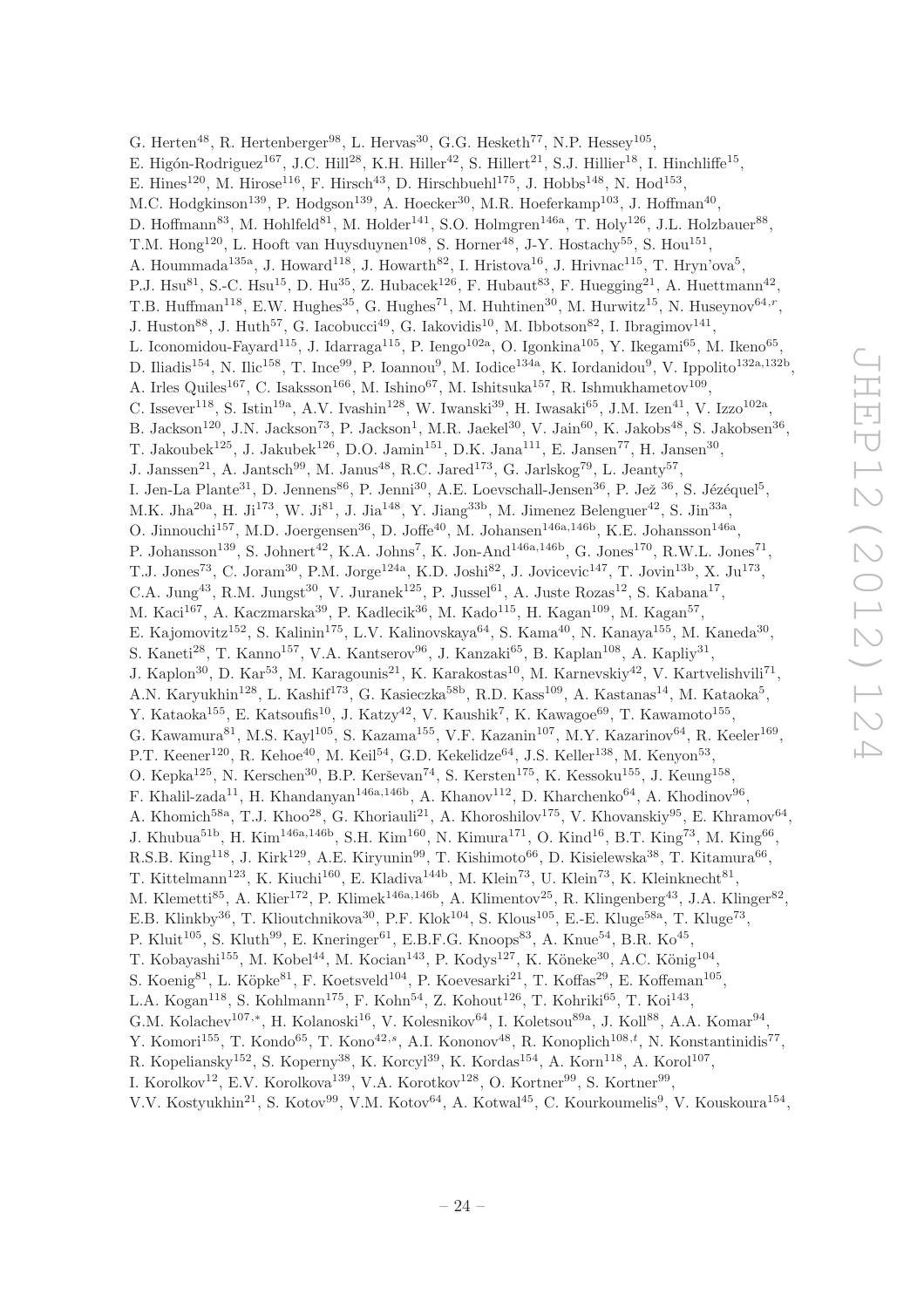A. Koutsman<sup>159a</sup>, R. Kowalewski<sup>169</sup>, T.Z. Kowalski<sup>38</sup>, W. Kozanecki<sup>136</sup>, A.S. Kozhin<sup>128</sup>, V. Kral<sup>126</sup>, V.A. Kramarenko<sup>97</sup>, G. Kramberger<sup>74</sup>, M.W. Krasny<sup>78</sup>, A. Krasznahorkay<sup>108</sup>, J.K. Kraus<sup>21</sup>, S. Kreiss<sup>108</sup>, F. Krejci<sup>126</sup>, J. Kretzschmar<sup>73</sup>, N. Krieger<sup>54</sup>, P. Krieger<sup>158</sup>, K. Kroeninger<sup>54</sup>, H. Kroha<sup>99</sup>, J. Kroll<sup>120</sup>, J. Kroseberg<sup>21</sup>, J. Krstic<sup>13a</sup>, U. Kruchonak<sup>64</sup>, H. Krüger<sup>21</sup>, T. Kruker<sup>17</sup>, N. Krumnack<sup>63</sup>, Z.V. Krumshteyn<sup>64</sup>, M.K. Kruse<sup>45</sup>, T. Kubota<sup>86</sup>, S. Kuday<sup>4a</sup>, S. Kuehn<sup>48</sup>, A. Kugel<sup>58c</sup>, T. Kuhl<sup>42</sup>, D. Kuhn<sup>61</sup>, V. Kukhtin<sup>64</sup>, Y. Kulchitsky<sup>90</sup>, S. Kuleshov<sup>32b</sup>, C. Kummer<sup>98</sup>, M. Kuna<sup>78</sup>, J. Kunkle<sup>120</sup>, A. Kupco<sup>125</sup>, H. Kurashige<sup>66</sup>, M. Kurata<sup>160</sup>, Y.A. Kurochkin<sup>90</sup>, V. Kus<sup>125</sup>, E.S. Kuwertz<sup>147</sup>, M. Kuze<sup>157</sup>, J. Kvita<sup>142</sup>, R. Kwee<sup>16</sup>, A. La Rosa<sup>49</sup>, L. La Rotonda<sup>37a,37b</sup>, L. Labarga<sup>80</sup>, J. Labbe<sup>5</sup>, S. Lablak<sup>135a</sup>, C. Lacasta<sup>167</sup>, F. Lacava<sup>132a,132b</sup>, J. Lacey<sup>29</sup>, H. Lacker<sup>16</sup>, D. Lacour<sup>78</sup>, V.R. Lacuesta<sup>167</sup>, E. Ladygin<sup>64</sup>, R. Lafaye<sup>5</sup>, B. Laforge<sup>78</sup>, T. Lagouri<sup>176</sup>, S. Lai<sup>48</sup>, E. Laisne<sup>55</sup>, L. Lambourne<sup>77</sup>, C.L. Lampen<sup>7</sup>, W. Lampl<sup>7</sup>, E. Lancon<sup>136</sup>, U. Landgraf<sup>48</sup>, M.P.J. Landon<sup>75</sup>, V.S. Lang<sup>58a</sup>, C. Lange<sup>42</sup>, A.J. Lankford<sup>163</sup>, F. Lanni<sup>25</sup>, K. Lantzsch<sup>30</sup>, A. Lanza<sup>119a</sup>, S. Laplace<sup>78</sup>, C. Lapoire<sup>21</sup>, J.F. Laporte<sup>136</sup>, T. Lari<sup>89a</sup>, A. Larner<sup>118</sup>, M. Lassnig<sup>30</sup>, P. Laurelli<sup>47</sup>, V. Lavorini<sup>37a, 37b</sup>, W. Lavrijsen<sup>15</sup>, P. Laycock<sup>73</sup>, O. Le Dortz<sup>78</sup>, E. Le Guirriec<sup>83</sup>, E. Le Menedeu<sup>12</sup>, T. LeCompte<sup>6</sup>, F. Ledroit-Guillon<sup>55</sup>, H. Lee<sup>105</sup>, J.S.H. Lee<sup>116</sup>, S.C. Lee<sup>151</sup>, L. Lee<sup>176</sup>, M. Lefebvre<sup>169</sup>, M. Legendre<sup>136</sup>, F. Legger<sup>98</sup>, C. Leggett<sup>15</sup>, M. Lehmacher<sup>21</sup>, G. Lehmann Miotto<sup>30</sup>, A.G. Leister<sup>176</sup>, M.A.L. Leite<sup>24d</sup>, R. Leitner<sup>127</sup>, D. Lellouch<sup>172</sup>, B. Lemmer<sup>54</sup>, V. Lendermann<sup>58a</sup>, K.J.C. Leney<sup>145b</sup>, T. Lenz<sup>105</sup>, G. Lenzen<sup>175</sup>, B. Lenzi<sup>30</sup>, K. Leonhardt<sup>44</sup>, S. Leontsinis<sup>10</sup>, F. Lepold<sup>58a</sup>, C. Leroy<sup>93</sup>, J-R. Lessard<sup>169</sup>, C.G. Lester<sup>28</sup>, C.M. Lester<sup>120</sup>, J. Levêque<sup>5</sup>, D. Levin<sup>87</sup>, L.J. Levinson<sup>172</sup>, A. Lewis<sup>118</sup>, G.H. Lewis<sup>108</sup>, A.M. Leyko<sup>21</sup>, M. Leyton<sup>16</sup>, B. Li<sup>33b</sup>, B. Li<sup>83</sup>, H. Li<sup>148</sup>, H.L. Li<sup>31</sup>, S. Li<sup>33b,*u*</sup>, X. Li<sup>87</sup>, Z. Liang<sup>118,*v*</sup>, H. Liao<sup>34</sup>, B. Liberti<sup>133a</sup>, P. Lichard<sup>30</sup>, M. Lichtnecker<sup>98</sup>, K. Lie<sup>165</sup>, W. Liebig<sup>14</sup>, C. Limbach<sup>21</sup>, A. Limosani<sup>86</sup>, M. Limper<sup>62</sup>, S.C. Lin<sup>151,*w*</sup>, F. Linde<sup>105</sup>, J.T. Linnemann<sup>88</sup>, E. Lipeles<sup>120</sup>, A. Lipniacka<sup>14</sup>, T.M. Liss<sup>165</sup>, D. Lissauer<sup>25</sup>, A. Lister<sup>49</sup>, A.M. Litke<sup>137</sup>, C. Liu<sup>29</sup>, D. Liu<sup>151</sup>, H. Liu<sup>87</sup>, J.B. Liu<sup>87</sup>, L. Liu<sup>87</sup>, M. Liu<sup>33b</sup>, Y. Liu<sup>33b</sup>, M. Livan<sup>119a,119b</sup>, S.S.A. Livermore<sup>118</sup>, A. Lleres<sup>55</sup>, J. Llorente Merino<sup>80</sup>, S.L. Lloyd<sup>75</sup>, E. Lobodzinska<sup>42</sup>, P. Loch<sup>7</sup>, W.S. Lockman<sup>137</sup>, T. Loddenkoetter<sup>21</sup>, F.K. Loebinger<sup>82</sup>, A. Loginov<sup>176</sup>, C.W. Loh<sup>168</sup>, T. Lohse<sup>16</sup>, K. Lohwasser<sup>48</sup>, M. Lokajicek<sup>125</sup>, V.P. Lombardo<sup>5</sup>, R.E. Long<sup>71</sup>, L. Lopes<sup>124a</sup>, D. Lopez Mateos<sup>57</sup>, J. Lorenz<sup>98</sup>, N. Lorenzo Martinez<sup>115</sup>, M. Losada<sup>162</sup>, P. Loscutoff<sup>15</sup>, F. Lo Sterzo<sup>132a,132b</sup>, M.J. Losty<sup>159a,\*</sup>, X. Lou<sup>41</sup>, A. Lounis<sup>115</sup>, K.F. Loureiro<sup>162</sup>, J. Love<sup>6</sup>, P.A. Love<sup>71</sup>, A.J. Lowe<sup>143,g</sup>, F. Lu<sup>33a</sup>, H.J. Lubatti<sup>138</sup>, C. Luci<sup>132a,132b</sup>, A. Lucotte<sup>55</sup>, A. Ludwig<sup>44</sup>, D. Ludwig<sup>42</sup>, I. Ludwig<sup>48</sup>, J. Ludwig<sup>48</sup>, F. Luehring<sup>60</sup>, G. Luijckx<sup>105</sup>, W. Lukas<sup>61</sup>, L. Luminari<sup>132a</sup>, E. Lund<sup>117</sup>, B. Lund-Jensen<sup>147</sup>, B. Lundberg<sup>79</sup>, J. Lundberg<sup>146a,146b</sup>, O. Lundberg<sup>146a,146b</sup>, J. Lundquist<sup>36</sup>, M. Lungwitz<sup>81</sup>, D. Lynn<sup>25</sup>, E. Lytken<sup>79</sup>, H. Ma<sup>25</sup>, L.L. Ma<sup>173</sup>, G. Maccarrone<sup>47</sup>, A. Macchiolo<sup>99</sup>, B. Maček<sup>74</sup>, J. Machado Miguens<sup>124a</sup>, D. Macina<sup>30</sup>, R. Mackeprang<sup>36</sup>, R.J. Madaras<sup>15</sup>, H.J. Maddocks<sup>71</sup>, W.F. Mader<sup>44</sup>, R. Maenner<sup>58c</sup>, T. Maeno<sup>25</sup>, P. Mättig<sup>175</sup>, S. Mättig<sup>42</sup>, L. Magnoni<sup>163</sup>, E. Magradze<sup>54</sup>, K. Mahboubi<sup>48</sup>, J. Mahlstedt<sup>105</sup>, S. Mahmoud<sup>73</sup>, G. Mahout<sup>18</sup>, C. Maiani<sup>136</sup>, C. Maidantchik<sup>24a</sup>, A. Maio<sup>124a, c</sup>, S. Majewski<sup>25</sup>, Y. Makida<sup>65</sup>, N. Makovec<sup>115</sup>, P. Mal<sup>136</sup>, B. Malaescu<sup>30</sup>, Pa. Malecki<sup>39</sup>, P. Malecki<sup>39</sup>, V.P. Maleev<sup>121</sup>, F. Malek<sup>55</sup>, U. Mallik<sup>62</sup>, D. Malon<sup>6</sup>, C. Malone<sup>143</sup>, S. Maltezos<sup>10</sup>, V. Malyshev<sup>107</sup>, S. Malyukov<sup>30</sup>, R. Mameghani<sup>98</sup>, J. Mamuzic<sup>13b</sup>, A. Manabe<sup>65</sup>, L. Mandelli<sup>89a</sup>, I. Mandić<sup>74</sup>, R. Mandrysch<sup>16</sup>, J. Maneira<sup>124a</sup>, A. Manfredini<sup>99</sup>, L. Manhaes de Andrade Filho<sup>24b</sup>, J.A. Manjarres Ramos<sup>136</sup>, A. Mann<sup>54</sup>, P.M. Manning<sup>137</sup>, A. Manousakis-Katsikakis<sup>9</sup>, B. Mansoulie<sup>136</sup>, A. Mapelli<sup>30</sup>, L. Mapelli<sup>30</sup>, L. March<sup>167</sup>, J.F. Marchand<sup>29</sup>, F. Marchese<sup>133a,133b</sup>, G. Marchiori<sup>78</sup>, M. Marcisovsky<sup>125</sup>, C.P. Marino<sup>169</sup>, F. Marroquim<sup>24a</sup>, Z. Marshall<sup>30</sup>, L.F. Marti<sup>17</sup>, S. Marti-Garcia<sup>167</sup>, B. Martin<sup>30</sup>, B. Martin<sup>88</sup>, J.P. Martin<sup>93</sup>, T.A. Martin<sup>18</sup>,

V.J. Martin<sup>46</sup>, B. Martin dit Latour<sup>49</sup>, S. Martin-Haugh<sup>149</sup>, M. Martinez<sup>12</sup>,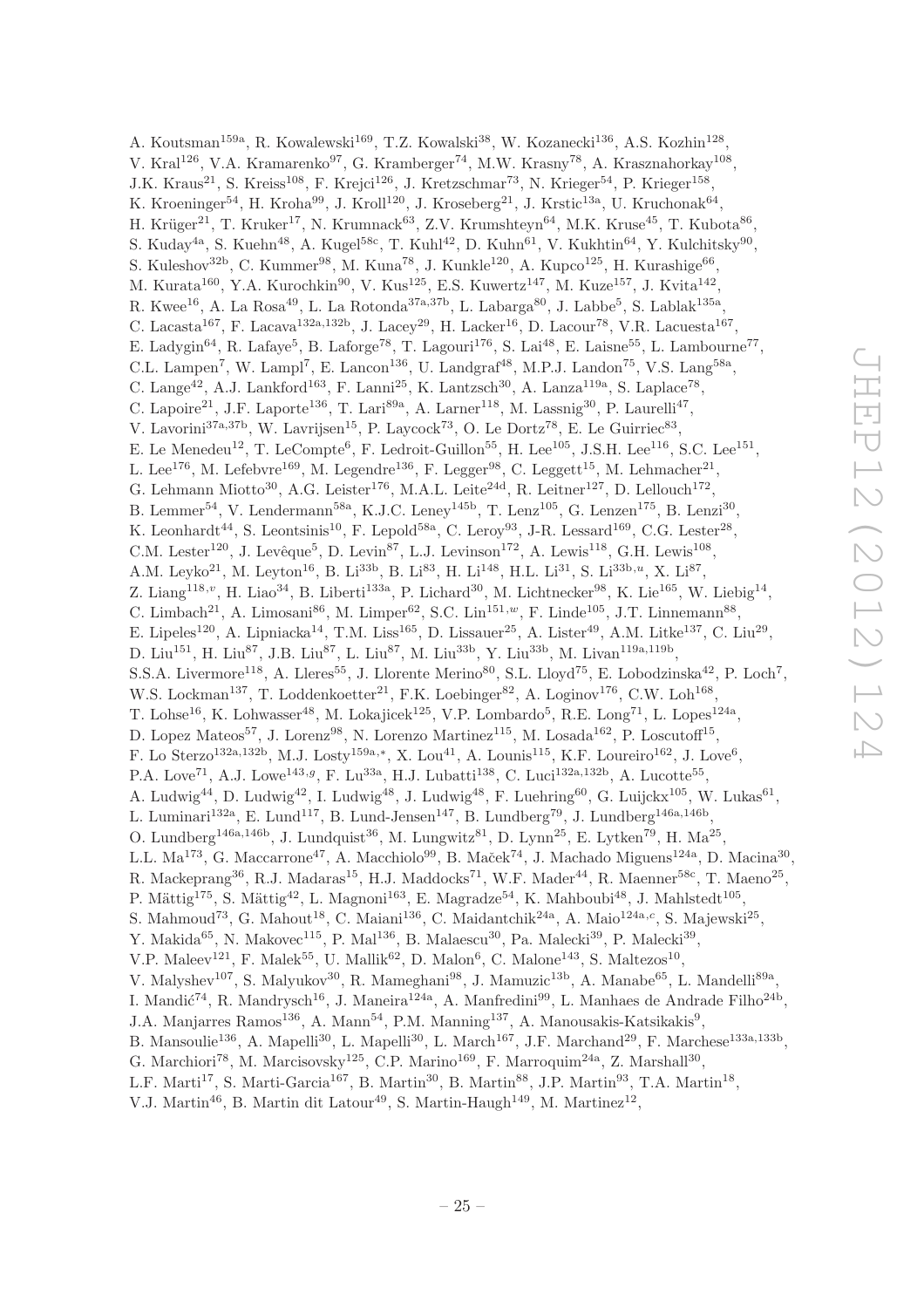V. Martinez Outschoorn<sup>57</sup>, A.C. Martyniuk<sup>169</sup>, M. Marx<sup>82</sup>, F. Marzano<sup>132a</sup>, A. Marzin<sup>111</sup>, L. Masetti<sup>81</sup>, T. Mashimo<sup>155</sup>, R. Mashinistov<sup>94</sup>, J. Masik<sup>82</sup>, A.L. Maslennikov<sup>107</sup>, I. Massa<sup>20a,20b</sup>, G. Massaro<sup>105</sup>, N. Massol<sup>5</sup>, P. Mastrandrea<sup>148</sup>, A. Mastroberardino<sup>37a,37b</sup>, T. Masubuchi<sup>155</sup>, P. Matricon<sup>115</sup>, H. Matsunaga<sup>155</sup>, T. Matsushita<sup>66</sup>, C. Mattravers<sup>118,d</sup>, J. Maurer<sup>83</sup>, S.J. Maxfield<sup>73</sup>, D.A. Maximov<sup>107,h</sup>, A. Mayne<sup>139</sup>, R. Mazini<sup>151</sup>, M. Mazur<sup>21</sup>, L. Mazzaferro<sup>133a,133b</sup>, M. Mazzanti<sup>89a</sup>, J. Mc Donald<sup>85</sup>, S.P. Mc Kee<sup>87</sup>, A. McCarn<sup>165</sup>, R.L. McCarthy<sup>148</sup>, T.G. McCarthy<sup>29</sup>, N.A. McCubbin<sup>129</sup>, K.W. McFarlane<sup>56,\*</sup>, J.A. Mcfayden<sup>139</sup>, G. Mchedlidze<sup>51b</sup>, T. Mclaughlan<sup>18</sup>, S.J. McMahon<sup>129</sup>, R.A. McPherson<sup>169,*l*</sup>, A. Meade<sup>84</sup>, J. Mechnich<sup>105</sup>, M. Mechtel<sup>175</sup>, M. Medinnis<sup>42</sup>, S. Meehan<sup>31</sup>, R. Meera-Lebbai<sup>111</sup>, T. Meguro<sup>116</sup>, S. Mehlhase<sup>36</sup>, A. Mehta<sup>73</sup>, K. Meier<sup>58a</sup>, B. Meirose<sup>79</sup>, C. Melachrinos<sup>31</sup>, B.R. Mellado Garcia<sup>173</sup>, F. Meloni<sup>89a,89b</sup>, L. Mendoza Navas<sup>162</sup>, Z. Meng<sup>151,x</sup>, A. Mengarelli<sup>20a,20b</sup>, S. Menke<sup>99</sup>, E. Meoni<sup>161</sup>, K.M. Mercurio<sup>57</sup>, P. Mermod<sup>49</sup>, L. Merola<sup>102a,102b</sup>, C. Meroni<sup>89a</sup>, F.S. Merritt<sup>31</sup>, H. Merritt<sup>109</sup>, A. Messina<sup>30, y</sup>, J. Metcalfe<sup>25</sup>, A.S. Mete<sup>163</sup>, C. Meyer<sup>81</sup>, C. Meyer<sup>31</sup>, J-P. Meyer<sup>136</sup>, J. Meyer<sup>174</sup>, J. Meyer<sup>54</sup>, S. Michal<sup>30</sup>, L. Micu<sup>26a</sup>, R.P. Middleton<sup>129</sup>, S. Migas<sup>73</sup>, L. Mijović<sup>136</sup>, G. Mikenberg<sup>172</sup>, M. Mikestikova<sup>125</sup>, M. Mikuž<sup>74</sup>, D.W. Miller<sup>31</sup>, R.J. Miller<sup>88</sup>, W.J. Mills<sup>168</sup>, C. Mills<sup>57</sup>, A. Milov<sup>172</sup>, D.A. Milstead<sup>146a,146b</sup>, D. Milstein<sup>172</sup>, A.A. Minaenko<sup>128</sup>, M. Miñano Moya<sup>167</sup>, I.A. Minashvili<sup>64</sup>, A.I. Mincer<sup>108</sup>, B. Mindur<sup>38</sup>, M. Mineev<sup>64</sup>, Y. Ming<sup>173</sup>, L.M. Mir<sup>12</sup>, G. Mirabelli<sup>132a</sup>, J. Mitrevski<sup>137</sup>, V.A. Mitsou<sup>167</sup>, S. Mitsui<sup>65</sup>, P.S. Miyagawa<sup>139</sup>, J.U. Mjörnmark<sup>79</sup>, T. Moa<sup>146a,146b</sup>, V. Moeller<sup>28</sup>, K. Mönig<sup>42</sup>, N. Möser<sup>21</sup>, S. Mohapatra<sup>148</sup>, W. Mohr<sup>48</sup>, R. Moles-Valls<sup>167</sup>, A. Molfetas<sup>30</sup>, J. Monk<sup>77</sup>, E. Monnier<sup>83</sup>, J. Montejo Berlingen<sup>12</sup>, F. Monticelli<sup>70</sup>, S. Monzani<sup>20a, 20b</sup>, R.W. Moore<sup>3</sup>, G.F. Moorhead<sup>86</sup>, C. Mora Herrera<sup>49</sup>, A. Moraes<sup>53</sup>, N. Morange<sup>136</sup>, J. Morel<sup>54</sup>, G. Morello<sup>37a,37b</sup>, D. Moreno<sup>81</sup>, M. Moreno Llácer<sup>167</sup>, P. Morettini<sup>50a</sup>, M. Morgenstern<sup>44</sup>, M. Morii<sup>57</sup>, A.K. Morley<sup>30</sup>, G. Mornacchi<sup>30</sup>, J.D. Morris<sup>75</sup>, L. Morvaj<sup>101</sup>, H.G. Moser<sup>99</sup>, M. Mosidze<sup>51b</sup>, J. Moss<sup>109</sup>, R. Mount<sup>143</sup>, E. Mountricha<sup>10,2</sup>, S.V. Mouraviev<sup>94,\*</sup>, E.J.W. Moyse<sup>84</sup>, F. Mueller<sup>58a</sup>, J. Mueller<sup>123</sup>, K. Mueller<sup>21</sup>, T.A. Müller<sup>98</sup>, T. Mueller<sup>81</sup>, D. Muenstermann<sup>30</sup>, Y. Munwes<sup>153</sup>, W.J. Murray<sup>129</sup>, I. Mussche<sup>105</sup>, E. Musto<sup>152</sup>, A.G. Myagkov<sup>128</sup>, M. Myska<sup>125</sup>, O. Nackenhorst<sup>54</sup>, J. Nadal<sup>12</sup>, K. Nagai<sup>160</sup>, R. Nagai<sup>157</sup>, K. Nagano<sup>65</sup>, A. Nagarkar<sup>109</sup>, Y. Nagasaka<sup>59</sup>, M. Nagel<sup>99</sup>, A.M. Nairz<sup>30</sup>, Y. Nakahama<sup>30</sup>, K. Nakamura<sup>155</sup>, T. Nakamura<sup>155</sup>, I. Nakano<sup>110</sup>, G. Nanava<sup>21</sup>, A. Napier<sup>161</sup>, R. Narayan<sup>58b</sup>, M. Nash<sup>77,d</sup>, T. Nattermann<sup>21</sup>, T. Naumann<sup>42</sup>, G. Navarro<sup>162</sup>, H.A. Neal<sup>87</sup>, P.Yu. Nechaeva<sup>94</sup>, T.J. Neep<sup>82</sup>, A. Negri<sup>119a,119b</sup>, G. Negri<sup>30</sup>, M. Negrini<sup>20a</sup>, S. Nektarijevic<sup>49</sup>, A. Nelson<sup>163</sup>, T.K. Nelson<sup>143</sup>, S. Nemecek<sup>125</sup>, P. Nemethy<sup>108</sup>, A.A. Nepomuceno<sup>24a</sup>, M. Nessi<sup>30,aa</sup>, M.S. Neubauer<sup>165</sup>, M. Neumann<sup>175</sup>, A. Neusiedl<sup>81</sup>, R.M. Neves<sup>108</sup>, P. Nevski<sup>25</sup>, F.M. Newcomer<sup>120</sup>, P.R. Newman<sup>18</sup>, V. Nguyen Thi Hong<sup>136</sup>, R.B. Nickerson<sup>118</sup>, R. Nicolaidou<sup>136</sup>, B. Nicquevert<sup>30</sup>, F. Niedercorn<sup>115</sup>, J. Nielsen<sup>137</sup>, N. Nikiforou<sup>35</sup>, A. Nikiforov<sup>16</sup>, V. Nikolaenko<sup>128</sup>, I. Nikolic-Audit<sup>78</sup>, K. Nikolics<sup>49</sup>, K. Nikolopoulos<sup>18</sup>, H. Nilsen<sup>48</sup>, P. Nilsson<sup>8</sup>, Y. Ninomiya<sup>155</sup>, A. Nisati<sup>132a</sup>, R. Nisius<sup>99</sup>, T. Nobe<sup>157</sup>, L. Nodulman<sup>6</sup>, M. Nomachi<sup>116</sup>, I. Nomidis<sup>154</sup>, S. Norberg<sup>111</sup>, M. Nordberg<sup>30</sup>, P.R. Norton<sup>129</sup>, J. Novakova<sup>127</sup>, M. Nozaki<sup>65</sup>, L. Nozka<sup>113</sup>, I.M. Nugent<sup>159a</sup>, A.-E. Nuncio-Quiroz<sup>21</sup>, G. Nunes Hanninger<sup>86</sup>, T. Nunnemann<sup>98</sup>, E. Nurse<sup>77</sup>, B.J. O'Brien<sup>46</sup>, D.C. O'Neil<sup>142</sup>, V. O'Shea<sup>53</sup>, L.B. Oakes<sup>98</sup>, F.G. Oakham<sup>29,f</sup>, H. Oberlack<sup>99</sup>, J. Ocariz<sup>78</sup>, A. Ochi<sup>66</sup>, S. Oda<sup>69</sup>, S. Odaka<sup>65</sup>, J. Odier<sup>83</sup>, H. Ogren<sup>60</sup>, A. Oh<sup>82</sup>, S.H. Oh<sup>45</sup>, C.C. Ohm<sup>30</sup>, T. Ohshima<sup>101</sup>, W. Okamura<sup>116</sup>, H. Okawa<sup>25</sup>, Y. Okumura<sup>31</sup>, T. Okuyama<sup>155</sup>, A. Olariu<sup>26a</sup>, A.G. Olchevski<sup>64</sup>, S.A. Olivares Pino<sup>32a</sup>, M. Oliveira<sup>124a,*i*</sup>, D. Oliveira Damazio<sup>25</sup>, E. Oliver Garcia<sup>167</sup>, D. Olivito<sup>120</sup>, A. Olszewski<sup>39</sup>, J. Olszowska<sup>39</sup>, A. Onofre<sup>124a,ab</sup>, P.U.E. Onyisi<sup>31</sup>, C.J. Oram<sup>159a</sup>, M.J. Oreglia<sup>31</sup>, Y. Oren<sup>153</sup>, D. Orestano<sup>134a,134b</sup>, N. Orlando<sup>72a,72b</sup>, I. Orlov<sup>107</sup>, C. Oropeza Barrera<sup>53</sup>, R.S. Orr<sup>158</sup>, B. Osculati<sup>50a,50b</sup>, R. Ospanov<sup>120</sup>, C. Osuna<sup>12</sup>, G. Otero y Garzon<sup>27</sup>, J.P. Ottersbach<sup>105</sup>,

M. Ouchrif<sup>135d</sup>, E.A. Ouellette<sup>169</sup>, F. Ould-Saada<sup>117</sup>, A. Ouraou<sup>136</sup>, Q. Ouyang<sup>33a</sup>,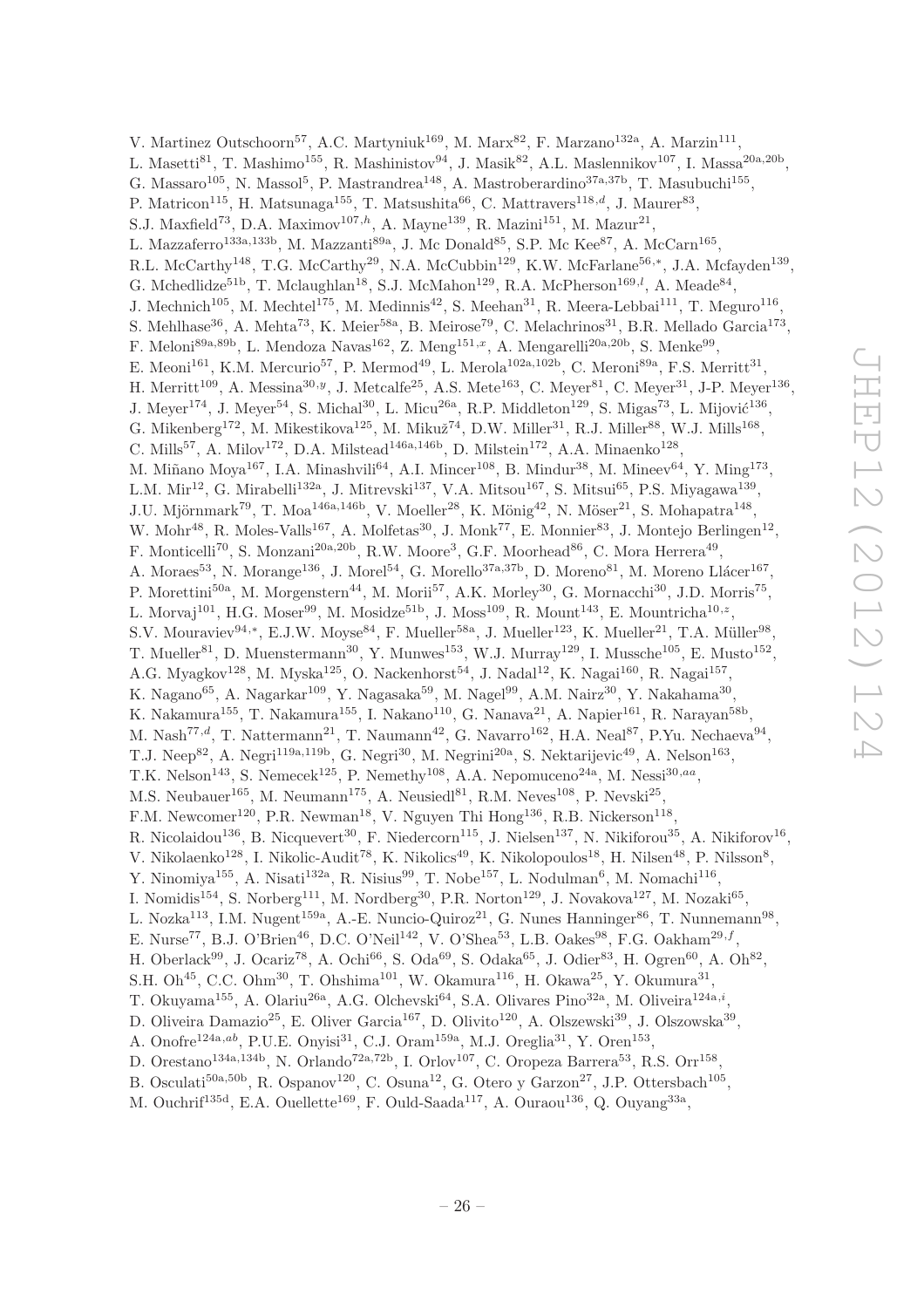A. Ovcharova<sup>15</sup>, M. Owen<sup>82</sup>, S. Owen<sup>139</sup>, V.E. Ozcan<sup>19a</sup>, N. Ozturk<sup>8</sup>, A. Pacheco Pages<sup>12</sup>, C. Padilla Aranda<sup>12</sup>, S. Pagan Griso<sup>15</sup>, E. Paganis<sup>139</sup>, C. Pahl<sup>99</sup>, F. Paige<sup>25</sup>, P. Pais<sup>84</sup>, K. Pajchel<sup>117</sup>, G. Palacino<sup>159b</sup>, C.P. Paleari<sup>7</sup>, S. Palestini<sup>30</sup>, D. Pallin<sup>34</sup>, A. Palma<sup>124a</sup>, J.D. Palmer<sup>18</sup>, Y.B. Pan<sup>173</sup>, E. Panagiotopoulou<sup>10</sup>, J.G. Panduro Vazquez<sup>76</sup>, P. Pani<sup>105</sup>, N. Panikashvili<sup>87</sup>, S. Panitkin<sup>25</sup>, D. Pantea<sup>26a</sup>, A. Papadelis<sup>146a</sup>, Th.D. Papadopoulou<sup>10</sup>, A. Paramonov<sup>6</sup>, D. Paredes Hernandez<sup>34</sup>, W. Park<sup>25,ac</sup>, M.A. Parker<sup>28</sup>, F. Parodi<sup>50a,50b</sup>, J.A. Parsons<sup>35</sup>, U. Parzefall<sup>48</sup>, S. Pashapour<sup>54</sup>, E. Pasqualucci<sup>132a</sup>, S. Passaggio<sup>50a</sup>, A. Passeri<sup>134a</sup>, F. Pastore<sup>134a,134b,∗</sup>, Fr. Pastore<sup>76</sup>, G. Pásztor<sup>49,ad</sup>, S. Pataraia<sup>175</sup>, N. Patel<sup>150</sup>, J.R. Pater<sup>82</sup>, S. Patricelli<sup>102a,102b</sup>, T. Pauly<sup>30</sup>, M. Pecsy<sup>144a</sup>, S. Pedraza Lopez<sup>167</sup>, M.I. Pedraza Morales<sup>173</sup>, S.V. Peleganchuk<sup>107</sup>, D. Pelikan<sup>166</sup>, H. Peng<sup>33b</sup>, B. Penning<sup>31</sup>, A. Penson<sup>35</sup>, J. Penwell<sup>60</sup>, M. Perantoni<sup>24a</sup>, K. Perez<sup>35,ae</sup>, T. Perez Cavalcanti<sup>42</sup>, E. Perez Codina<sup>159a</sup>, M.T. Pérez García-Estañ<sup>167</sup>, V. Perez Reale<sup>35</sup>, L. Perini<sup>89a,89b</sup>, H. Pernegger<sup>30</sup>, R. Perrino<sup>72a</sup>, P. Perrodo<sup>5</sup>, V.D. Peshekhonov<sup>64</sup>, K. Peters<sup>30</sup>, B.A. Petersen<sup>30</sup>, J. Petersen<sup>30</sup>, T.C. Petersen<sup>36</sup>, E. Petit<sup>5</sup>, A. Petridis<sup>154</sup>, C. Petridou<sup>154</sup>, E. Petrolo<sup>132a</sup>, F. Petrucci<sup>134a,134b</sup>, D. Petschull<sup>42</sup>, M. Petteni<sup>142</sup>, R. Pezoa<sup>32b</sup>, A. Phan<sup>86</sup>, P.W. Phillips<sup>129</sup>, G. Piacquadio<sup>30</sup>, A. Picazio<sup>49</sup>, E. Piccaro<sup>75</sup>, M. Piccinini<sup>20a, 20b</sup>, S.M. Piec<sup>42</sup>, R. Piegaia<sup>27</sup>, D.T. Pignotti<sup>109</sup>, J.E. Pilcher<sup>31</sup>, A.D. Pilkington<sup>82</sup>, J. Pina<sup>124a,c</sup>, M. Pinamonti<sup>164a,164c</sup>, A. Pinder<sup>118</sup>, J.L. Pinfold<sup>3</sup>, B. Pinto<sup>124a</sup>, C. Pizio<sup>89a,89b</sup>, M. Plamondon<sup>169</sup>, M.-A. Pleier<sup>25</sup>, E. Plotnikova<sup>64</sup>, A. Poblaguev<sup>25</sup>, S. Poddar<sup>58a</sup>, F. Podlyski<sup>34</sup>, L. Poggioli<sup>115</sup>, D. Pohl<sup>21</sup>, M. Pohl<sup>49</sup>, G. Polesello<sup>119a</sup>, A. Policicchio<sup>37a,37b</sup>, A. Polini<sup>20a</sup>, J. Poll<sup>75</sup>, V. Polychronakos<sup>25</sup>, D. Pomeroy<sup>23</sup>, K. Pommès<sup>30</sup>, L. Pontecorvo<sup>132a</sup>, B.G. Pope<sup>88</sup>, G.A. Popeneciu<sup>26a</sup>, D.S. Popovic<sup>13a</sup>, A. Poppleton<sup>30</sup>, X. Portell Bueso<sup>30</sup>, G.E. Pospelov<sup>99</sup>, S. Pospisil<sup>126</sup>, I.N. Potrap<sup>99</sup>, C.J. Potter<sup>149</sup>, C.T. Potter<sup>114</sup>, G. Poulard<sup>30</sup>, J. Poveda<sup>60</sup>, V. Pozdnyakov<sup>64</sup>, R. Prabhu<sup>77</sup>, P. Pralavorio<sup>83</sup>, A. Pranko<sup>15</sup>, S. Prasad<sup>30</sup>, R. Pravahan<sup>25</sup>, S. Prell<sup>63</sup>, K. Pretzl<sup>17</sup>, D. Price<sup>60</sup>, J. Price<sup>73</sup>, L.E. Price<sup>6</sup>, D. Prieur<sup>123</sup>, M. Primavera<sup>72a</sup>, K. Prokofiev<sup>108</sup>, F. Prokoshin<sup>32b</sup>, S. Protopopescu<sup>25</sup>, J. Proudfoot<sup>6</sup>, X. Prudent<sup>44</sup>, M. Przybycien<sup>38</sup>, H. Przysiezniak<sup>5</sup>, S. Psoroulas<sup>21</sup>, E. Ptacek<sup>114</sup>, E. Pueschel<sup>84</sup>, J. Purdham<sup>87</sup>, M. Purohit<sup>25,ac</sup>, P. Puzo<sup>115</sup>, Y. Pylypchenko<sup>62</sup>, J. Qian<sup>87</sup>, A. Quadt<sup>54</sup>, D.R. Quarrie<sup>15</sup>, W.B. Quayle<sup>173</sup>, F. Quinonez<sup>32a</sup>, M. Raas<sup>104</sup>, V. Radeka<sup>25</sup>, V. Radescu<sup>42</sup>, P. Radloff<sup>114</sup>, F. Ragusa<sup>89a,89b</sup>, G. Rahal<sup>178</sup>, A.M. Rahimi<sup>109</sup>, D. Rahm<sup>25</sup>, S. Rajagopalan<sup>25</sup>, M. Rammensee<sup>48</sup>, M. Rammes<sup>141</sup>, A.S. Randle-Conde<sup>40</sup>, K. Randrianarivony<sup>29</sup>, F. Rauscher<sup>98</sup>, T.C. Rave<sup>48</sup>, M. Raymond<sup>30</sup>, A.L. Read<sup>117</sup>, D.M. Rebuzzi<sup>119a,119b</sup>, A. Redelbach<sup>174</sup>, G. Redlinger<sup>25</sup>, R. Reece<sup>120</sup>, K. Reeves<sup>41</sup>, A. Reinsch<sup>114</sup>, I. Reisinger<sup>43</sup>, C. Rembser<sup>30</sup>, Z.L. Ren<sup>151</sup>, A. Renaud<sup>115</sup>, M. Rescigno<sup>132a</sup>, S. Resconi<sup>89a</sup>, B. Resende<sup>136</sup>, P. Reznicek<sup>98</sup>, R. Rezvani<sup>158</sup>, R. Richter<sup>99</sup>, E. Richter-Was<sup>5,af</sup>, M. Ridel<sup>78</sup>, M. Rijpstra<sup>105</sup>, M. Rijssenbeek<sup>148</sup>, A. Rimoldi<sup>119a,119b</sup>, L. Rinaldi<sup>20a</sup>, R.R. Rios<sup>40</sup>, I. Riu<sup>12</sup>, G. Rivoltella<sup>89a,89b</sup>, F. Rizatdinova<sup>112</sup>, E. Rizvi<sup>75</sup>, S.H. Robertson<sup>85,*l*</sup>, A. Robichaud-Veronneau<sup>118</sup>, D. Robinson<sup>28</sup>, J.E.M. Robinson<sup>82</sup>, A. Robson<sup>53</sup>, J.G. Rocha de Lima<sup>106</sup>, C. Roda<sup>122a,122b</sup>, D. Roda Dos Santos<sup>30</sup>, A. Roe<sup>54</sup>, S. Roe<sup>30</sup>, O. Røhne<sup>117</sup>, S. Rolli<sup>161</sup>, A. Romaniouk<sup>96</sup>, M. Romano<sup>20a, 20b</sup>, G. Romeo<sup>27</sup>, E. Romero Adam<sup>167</sup>, N. Rompotis<sup>138</sup>, L. Roos<sup>78</sup>, E. Ros<sup>167</sup>, S. Rosati<sup>132a</sup>, K. Rosbach<sup>49</sup>, A. Rose<sup>149</sup>, M. Rose<sup>76</sup>, G.A. Rosenbaum<sup>158</sup>, E.I. Rosenberg<sup>63</sup>, P.L. Rosendahl<sup>14</sup>, O. Rosenthal<sup>141</sup>, L. Rosselet<sup>49</sup>, V. Rossetti<sup>12</sup>, E. Rossi<sup>132a,132b</sup>, L.P. Rossi<sup>50a</sup>, M. Rotaru<sup>26a</sup>, I. Roth<sup>172</sup>, J. Rothberg<sup>138</sup>, D. Rousseau<sup>115</sup>, C.R. Royon<sup>136</sup>, A. Rozanov<sup>83</sup>, Y. Rozen<sup>152</sup>, X. Ruan<sup>33a,ag</sup>, F. Rubbo<sup>12</sup>, I. Rubinskiy<sup>42</sup>, N. Ruckstuhl<sup>105</sup>, V.I. Rud<sup>97</sup>, C. Rudolph<sup>44</sup>, G. Rudolph<sup>61</sup>, F. Rühr<sup>7</sup>, A. Ruiz-Martinez<sup>63</sup>, L. Rumyantsev<sup>64</sup>, Z. Rurikova<sup>48</sup>, N.A. Rusakovich<sup>64</sup>, A. Ruschke<sup>98</sup>, J.P. Rutherfoord<sup>7</sup>, P. Ruzicka<sup>125</sup>, Y.F. Ryabov<sup>121</sup>, M. Rybar<sup>127</sup>, G. Rybkin<sup>115</sup>, N.C. Ryder<sup>118</sup>, A.F. Saavedra<sup>150</sup>, I. Sadeh<sup>153</sup>, H.F-W. Sadrozinski<sup>137</sup>, R. Sadykov<sup>64</sup>, F. Safai Tehrani<sup>132a</sup>, H. Sakamoto<sup>155</sup>, G. Salamanna<sup>75</sup>, A. Salamon<sup>133a</sup>, M. Saleem<sup>111</sup>, D. Salek<sup>30</sup>, D. Salihagic<sup>99</sup>,

A. Salnikov<sup>143</sup>, J. Salt<sup>167</sup>, B.M. Salvachua Ferrando<sup>6</sup>, D. Salvatore<sup>37a,37b</sup>, F. Salvatore<sup>149</sup>,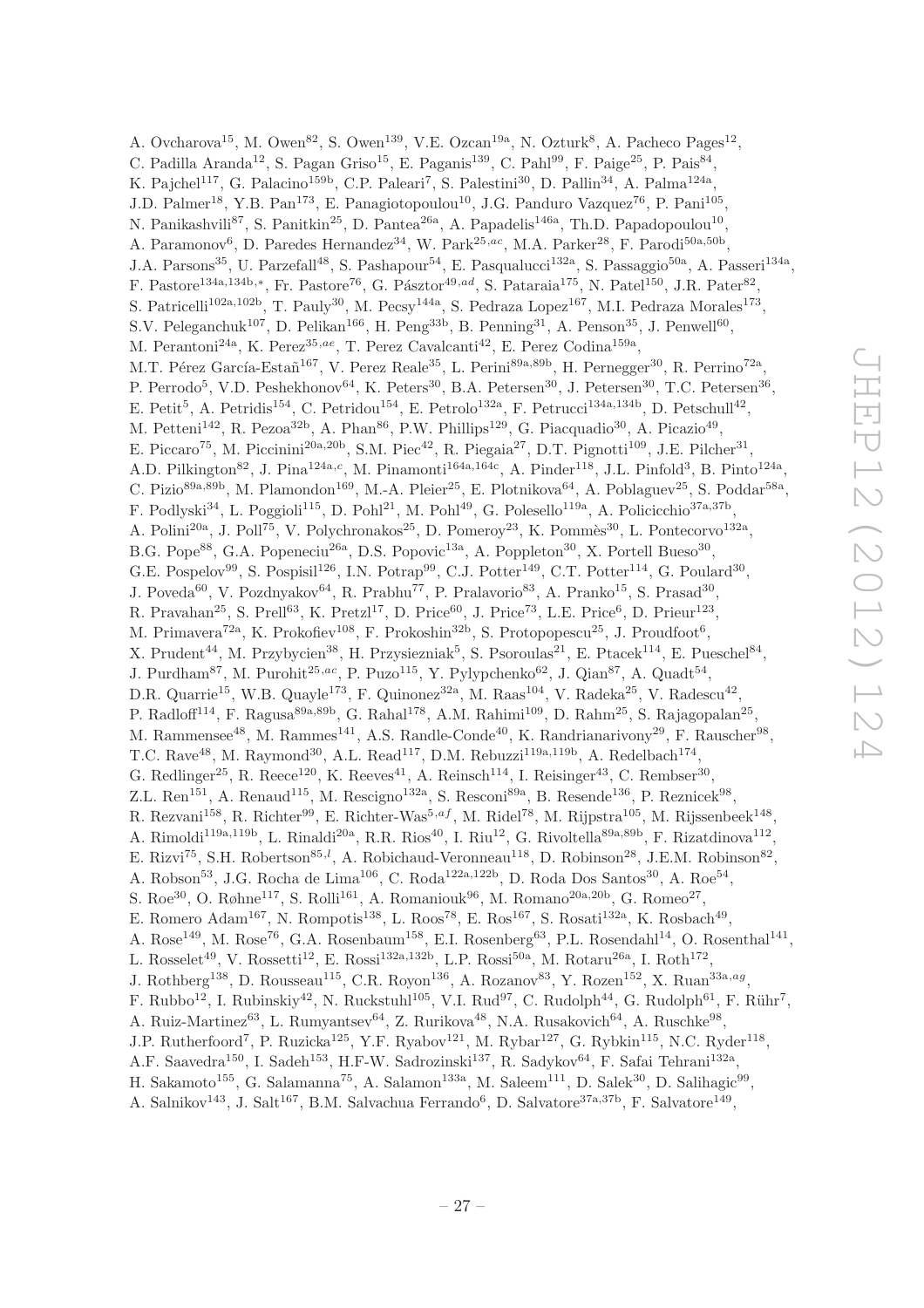A. Salvucci<sup>104</sup>, A. Salzburger<sup>30</sup>, D. Sampsonidis<sup>154</sup>, B.H. Samset<sup>117</sup>, A. Sanchez<sup>102a,102b</sup>, V. Sanchez Martinez<sup>167</sup>, H. Sandaker<sup>14</sup>, H.G. Sander<sup>81</sup>, M.P. Sanders<sup>98</sup>, M. Sandhoff<sup>175</sup>, T. Sandoval<sup>28</sup>, C. Sandoval<sup>162</sup>, R. Sandstroem<sup>99</sup>, D.P.C. Sankey<sup>129</sup>, A. Sansoni<sup>47</sup>, C. Santamarina Rios<sup>85</sup>, C. Santoni<sup>34</sup>, R. Santonico<sup>133a,133b</sup>, H. Santos<sup>124a</sup>, I. Santoyo Castillo<sup>149</sup>, J.G. Saraiva<sup>124a</sup>, T. Sarangi<sup>173</sup>, E. Sarkisyan-Grinbaum<sup>8</sup>, B. Sarrazin<sup>21</sup>, F. Sarri<sup>122a,122b</sup>, G. Sartisohn<sup>175</sup>, O. Sasaki<sup>65</sup>, Y. Sasaki<sup>155</sup>, N. Sasao<sup>67</sup>, I. Satsounkevitch<sup>90</sup>, G. Sauvage<sup>5,\*</sup>, E. Sauvan<sup>5</sup>, J.B. Sauvan<sup>115</sup>, P. Savard<sup>158,f</sup>, V. Savinov<sup>123</sup>, D.O. Savu<sup>30</sup>, L. Sawyer<sup>25,n</sup>, D.H. Saxon<sup>53</sup>, J. Saxon<sup>120</sup>, C. Sbarra<sup>20a</sup>, A. Sbrizzi<sup>20a,20b</sup>, D.A. Scannicchio<sup>163</sup>, M. Scarcella<sup>150</sup>, J. Schaarschmidt<sup>115</sup>, P. Schacht<sup>99</sup>, D. Schaefer<sup>120</sup>, U. Schäfer<sup>81</sup>, A. Schaelicke<sup>46</sup>, S. Schaepe<sup>21</sup>, S. Schaetzel<sup>58b</sup>, A.C. Schaffer<sup>115</sup>, D. Schaile<sup>98</sup>, R.D. Schamberger<sup>148</sup>, A.G. Schamov<sup>107</sup>, V. Scharf<sup>58a</sup>, V.A. Schegelsky<sup>121</sup>, D. Scheirich<sup>87</sup>, M. Schernau<sup>163</sup>, M.I. Scherzer<sup>35</sup>, C. Schiavi<sup>50a,50b</sup>, J. Schieck<sup>98</sup>, M. Schioppa<sup>37a,37b</sup>, S. Schlenker<sup>30</sup>, E. Schmidt<sup>48</sup>, K. Schmieden<sup>21</sup>, C. Schmitt<sup>81</sup>, S. Schmitt<sup>58b</sup>, B. Schneider<sup>17</sup>, U. Schnoor<sup>44</sup>, L. Schoeffel<sup>136</sup>, A. Schoening<sup>58b</sup>, A.L.S. Schorlemmer<sup>54</sup>, M. Schott<sup>30</sup>, D. Schouten<sup>159a</sup>, J. Schovancova<sup>125</sup>, M. Schram<sup>85</sup>, C. Schroeder<sup>81</sup>, N. Schroer<sup>58c</sup>, M.J. Schultens<sup>21</sup>, J. Schultes<sup>175</sup>, H.-C. Schultz-Coulon<sup>58a</sup>, H. Schulz<sup>16</sup>, M. Schumacher<sup>48</sup>, B.A. Schumm<sup>137</sup>, Ph. Schune<sup>136</sup>, C. Schwanenberger<sup>82</sup>, A. Schwartzman<sup>143</sup>, Ph. Schwegler<sup>99</sup>, Ph. Schwemling<sup>78</sup>, R. Schwienhorst<sup>88</sup>, R. Schwierz<sup>44</sup>, J. Schwindling<sup>136</sup>, T. Schwindt<sup>21</sup>, M. Schwoerer<sup>5</sup>, F.G. Sciacca<sup>17</sup>, G. Sciolla<sup>23</sup>, W.G. Scott<sup>129</sup>, J. Searcy<sup>114</sup>, G. Sedov<sup>42</sup>, E. Sedykh<sup>121</sup>, S.C. Seidel<sup>103</sup>, A. Seiden<sup>137</sup>, F. Seifert<sup>44</sup>, J.M. Seixas<sup>24a</sup>, G. Sekhniaidze<sup>102a</sup>, S.J. Sekula<sup>40</sup>, K.E. Selbach<sup>46</sup>, D.M. Seliverstov<sup>121</sup>, B. Sellden<sup>146a</sup>, G. Sellers<sup>73</sup>, M. Seman<sup>144b</sup>, N. Semprini-Cesari<sup>20a,20b</sup>, C. Serfon<sup>98</sup>, L. Serin<sup>115</sup>, L. Serkin<sup>54</sup>, R. Seuster<sup>159a</sup>, H. Severini<sup>111</sup>, A. Sfyrla<sup>30</sup>, E. Shabalina<sup>54</sup>, M. Shamim<sup>114</sup>, L.Y. Shan<sup>33a</sup>, J.T. Shank<sup>22</sup>, Q.T. Shao<sup>86</sup>, M. Shapiro<sup>15</sup>, P.B. Shatalov<sup>95</sup>, K. Shaw<sup>164a,164c</sup>, D. Sherman<sup>176</sup>, P. Sherwood<sup>77</sup>, S. Shimizu<sup>101</sup>, M. Shimojima<sup>100</sup>, T. Shin<sup>56</sup>, M. Shiyakova<sup>64</sup>, A. Shmeleva<sup>94</sup>, M.J. Shochet<sup>31</sup>, D. Short<sup>118</sup>, S. Shrestha<sup>63</sup>, E. Shulga<sup>96</sup>, M.A. Shupe<sup>7</sup>, P. Sicho<sup>125</sup>, A. Sidoti<sup>132a</sup>, F. Siegert<sup>48</sup>, Dj. Sijacki<sup>13a</sup>, O. Silbert<sup>172</sup>, J. Silva<sup>124a</sup>, Y. Silver<sup>153</sup>, D. Silverstein<sup>143</sup>, S.B. Silverstein<sup>146a</sup>, V. Simak<sup>126</sup>, O. Simard<sup>136</sup>, Lj. Simic<sup>13a</sup>, S. Simion<sup>115</sup>, E. Simioni<sup>81</sup>, B. Simmons<sup>77</sup>, R. Simoniello<sup>89a, 89b</sup>, M. Simonyan<sup>36</sup>, P. Sinervo<sup>158</sup>, N.B. Sinev<sup>114</sup>, V. Sipica<sup>141</sup>, G. Siragusa<sup>174</sup>, A. Sircar<sup>25</sup>, A.N. Sisakyan<sup>64,\*</sup>, S.Yu. Sivoklokov<sup>97</sup>, J. Sjölin<sup>146a,146b</sup>, T.B. Sjursen<sup>14</sup>, L.A. Skinnari<sup>15</sup>, H.P. Skottowe<sup>57</sup>, K. Skovpen<sup>107</sup>, P. Skubic<sup>111</sup>, M. Slater<sup>18</sup>, T. Slavicek<sup>126</sup>, K. Sliwa<sup>161</sup>, V. Smakhtin<sup>172</sup>, B.H. Smart<sup>46</sup>, L. Smestad<sup>117</sup>, S.Yu. Smirnov<sup>96</sup>, Y. Smirnov<sup>96</sup>, L.N. Smirnova<sup>97</sup>, O. Smirnova<sup>79</sup>, B.C. Smith<sup>57</sup>, D. Smith<sup>143</sup>, K.M. Smith<sup>53</sup>, M. Smizanska<sup>71</sup>, K. Smolek<sup>126</sup>, A.A. Snesarev<sup>94</sup>, S.W. Snow<sup>82</sup>, J. Snow<sup>111</sup>, S. Snyder<sup>25</sup>, R. Sobie<sup>169,*l*</sup>, J. Sodomka<sup>126</sup>, A. Soffer<sup>153</sup>, C.A. Solans<sup>167</sup>, M. Solar<sup>126</sup>, J. Solc<sup>126</sup>, E.Yu. Soldatov<sup>96</sup>, U. Soldevila<sup>167</sup>, E. Solfaroli Camillocci<sup>132a,132b</sup>, A.A. Solodkov<sup>128</sup>, O.V. Solovyanov<sup>128</sup>, V. Solovyev<sup>121</sup>, N. Soni<sup>1</sup>, A. Sood<sup>15</sup>, V. Sopko<sup>126</sup>, B. Sopko<sup>126</sup>, M. Sosebee<sup>8</sup>, R. Soualah<sup>164a,164c</sup>, A. Soukharev<sup>107</sup>, S. Spagnolo<sup>72a,72b</sup>, F. Spanò<sup>76</sup>, R. Spighi<sup>20a</sup>, G. Spigo<sup>30</sup>, R. Spiwoks<sup>30</sup>, M. Spousta<sup>127,ah</sup>, T. Spreitzer<sup>158</sup>, B. Spurlock<sup>8</sup>, R.D. St. Denis<sup>53</sup>, J. Stahlman<sup>120</sup>, R. Stamen<sup>58a</sup>, E. Stanecka<sup>39</sup>, R.W. Stanek<sup>6</sup>, C. Stanescu<sup>134a</sup>, M. Stanescu-Bellu<sup>42</sup>, M.M. Stanitzki<sup>42</sup>, S. Stapnes<sup>117</sup>, E.A. Starchenko<sup>128</sup>, J. Stark<sup>55</sup>, P. Staroba<sup>125</sup>, P. Starovoitov<sup>42</sup>, R. Staszewski<sup>39</sup>, A. Staude<sup>98</sup>, P. Stavina<sup>144a,\*</sup>, G. Steele<sup>53</sup>, P. Steinbach<sup>44</sup>, P. Steinberg<sup>25</sup>, I. Stekl<sup>126</sup>, B. Stelzer<sup>142</sup>, H.J. Stelzer<sup>88</sup>, O. Stelzer-Chilton<sup>159a</sup>, H. Stenzel<sup>52</sup>, S. Stern<sup>99</sup>, G.A. Stewart<sup>30</sup>, J.A. Stillings<sup>21</sup>, M.C. Stockton<sup>85</sup>, K. Stoerig<sup>48</sup>, G. Stoicea<sup>26a</sup>, S. Stonjek<sup>99</sup>, P. Strachota<sup>127</sup>, A.R. Stradling<sup>8</sup>, A. Straessner<sup>44</sup>, J. Strandberg<sup>147</sup>, S. Strandberg<sup>146a,146b</sup>, A. Strandlie<sup>117</sup>, M. Strang<sup>109</sup>, E. Strauss<sup>143</sup>, M. Strauss<sup>111</sup>, P. Strizenec<sup>144b</sup>, R. Ströhmer<sup>174</sup>, D.M. Strom<sup>114</sup>, J.A. Strong<sup>76,\*</sup>, R. Stroynowski<sup>40</sup>, B. Stugu<sup>14</sup>, I. Stumer<sup>25,\*</sup>, J. Stupak<sup>148</sup>, P. Sturm<sup>175</sup>, N.A. Styles<sup>42</sup>, D.A. Soh<sup>151,</sup><sup>v</sup>, D. Su<sup>143</sup>, HS. Subramania<sup>3</sup>, R. Subramaniam<sup>25</sup>,

A. Succurro<sup>12</sup>, Y. Sugaya<sup>116</sup>, C. Suhr<sup>106</sup>, M. Suk<sup>127</sup>, V.V. Sulin<sup>94</sup>, S. Sultansoy<sup>4d</sup>, T. Sumida<sup>67</sup>,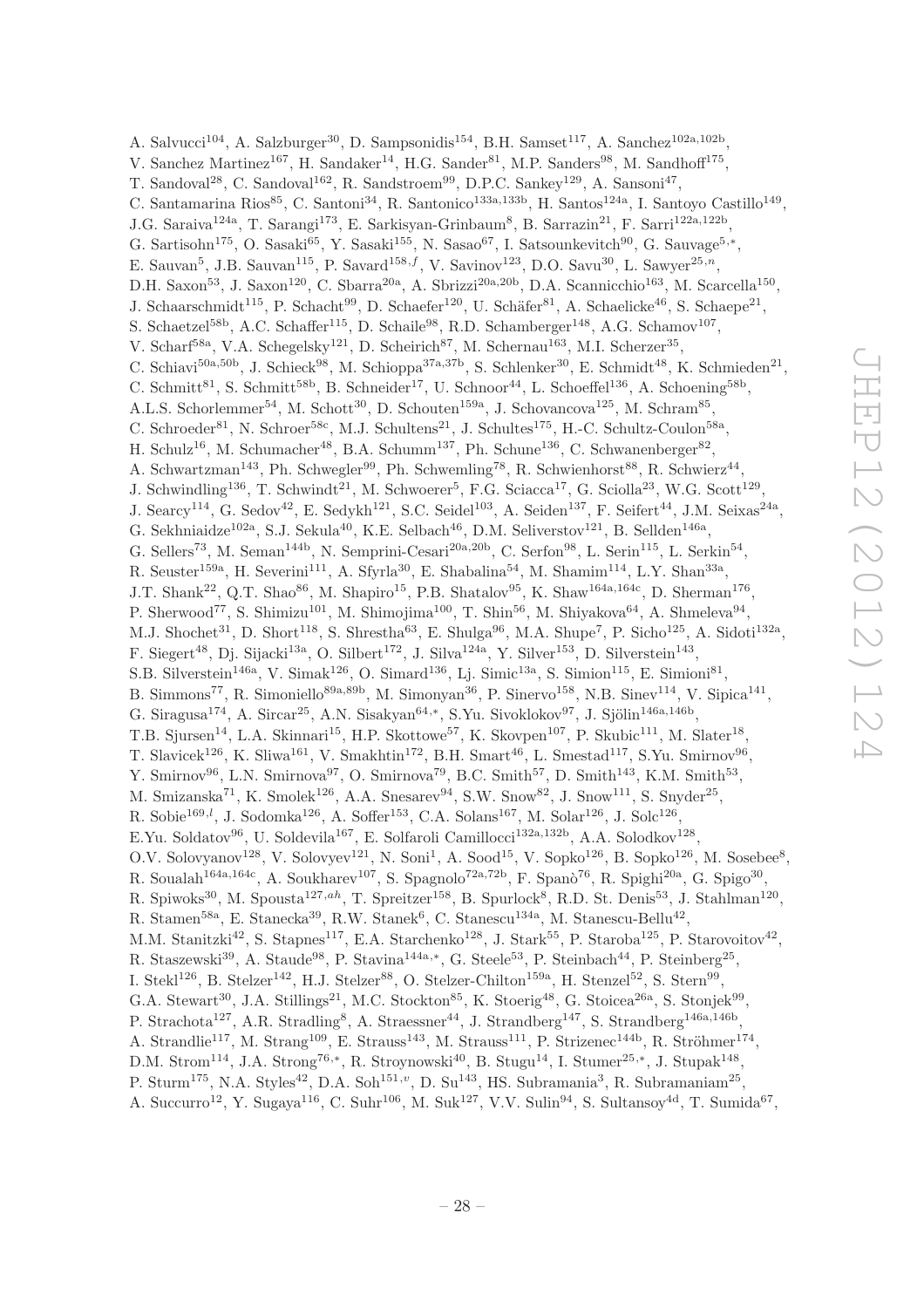X. Sun<sup>55</sup>, J.E. Sundermann<sup>48</sup>, K. Suruliz<sup>139</sup>, G. Susinno<sup>37a,37b</sup>, M.R. Sutton<sup>149</sup>, Y. Suzuki<sup>65</sup>, Y. Suzuki<sup>66</sup>, M. Svatos<sup>125</sup>, S. Swedish<sup>168</sup>, I. Sykora<sup>144a</sup>, T. Sykora<sup>127</sup>, J. Sánchez<sup>167</sup>, D. Ta<sup>105</sup>, K. Tackmann<sup>42</sup>, A. Taffard<sup>163</sup>, R. Tafirout<sup>159a</sup>, N. Taiblum<sup>153</sup>, Y. Takahashi<sup>101</sup>, H. Takai<sup>25</sup>, R. Takashima<sup>68</sup>, H. Takeda<sup>66</sup>, T. Takeshita<sup>140</sup>, Y. Takubo<sup>65</sup>, M. Talby<sup>83</sup>, A. Talyshev<sup>107,h</sup>, M.C. Tamsett<sup>25</sup>, K.G. Tan<sup>86</sup>, J. Tanaka<sup>155</sup>, R. Tanaka<sup>115</sup>, S. Tanaka<sup>131</sup>, S. Tanaka<sup>65</sup>, A.J. Tanasijczuk<sup>142</sup>, K. Tani<sup>66</sup>, N. Tannoury<sup>83</sup>, S. Tapprogge<sup>81</sup>, D. Tardif<sup>158</sup>, S. Tarem<sup>152</sup>, F. Tarrade<sup>29</sup>, G.F. Tartarelli<sup>89a</sup>, P. Tas<sup>127</sup>, M. Tasevsky<sup>125</sup>, E. Tassi<sup>37a,37b</sup>, Y. Tayalati<sup>135d</sup>, C. Taylor<sup>77</sup>, F.E. Taylor<sup>92</sup>, G.N. Taylor<sup>86</sup>, W. Taylor<sup>159b</sup>, M. Teinturier<sup>115</sup>, F.A. Teischinger<sup>30</sup>, M. Teixeira Dias Castanheira<sup>75</sup>, P. Teixeira-Dias<sup>76</sup>, K.K. Temming<sup>48</sup>, H. Ten Kate<sup>30</sup>, P.K. Teng<sup>151</sup>, S. Terada<sup>65</sup>, K. Terashi<sup>155</sup>, J. Terron<sup>80</sup>, M. Testa<sup>47</sup>, R.J. Teuscher<sup>158,*l*</sup>, J. Therhaag<sup>21</sup>, T. Theveneaux-Pelzer<sup>78</sup>, S. Thoma<sup>48</sup>, J.P. Thomas<sup>18</sup>, E.N. Thompson<sup>35</sup>, P.D. Thompson<sup>18</sup>, P.D. Thompson<sup>158</sup>, A.S. Thompson<sup>53</sup>, L.A. Thomsen<sup>36</sup>, E. Thomson<sup>120</sup>, M. Thomson<sup>28</sup>, W.M. Thong<sup>86</sup>, R.P. Thun<sup>87</sup>, F. Tian<sup>35</sup>, M.J. Tibbetts<sup>15</sup>, T. Tic<sup>125</sup>, V.O. Tikhomirov<sup>94</sup>, Y.A. Tikhonov<sup>107, $h$ </sup>, S. Timoshenko<sup>96</sup>, E. Tiouchichine<sup>83</sup>, P. Tipton<sup>176</sup>, S. Tisserant<sup>83</sup>, T. Todorov<sup>5</sup>, S. Todorova-Nova<sup>161</sup>, B. Toggerson<sup>163</sup>, J. Tojo<sup>69</sup>, S. Tokár<sup>144a</sup>, K. Tokushuku<sup>65</sup>, K. Tollefson<sup>88</sup>, M. Tomoto<sup>101</sup>, L. Tompkins<sup>31</sup>, K. Toms<sup>103</sup>, A. Tonoyan<sup>14</sup>, C. Topfel<sup>17</sup>, N.D. Topilin<sup>64</sup>, E. Torrence<sup>114</sup>, H. Torres<sup>78</sup>, E. Torró Pastor<sup>167</sup>, J. Toth<sup>83,ad</sup>, F. Touchard<sup>83</sup>, D.R. Tovey<sup>139</sup>, T. Trefzger<sup>174</sup>, L. Tremblet<sup>30</sup>, A. Tricoli<sup>30</sup>, I.M. Trigger<sup>159a</sup>, S. Trincaz-Duvoid<sup>78</sup>, M.F. Tripiana<sup>70</sup>, N. Triplett<sup>25</sup>, W. Trischuk<sup>158</sup>, B. Trocmé<sup>55</sup>, C. Troncon<sup>89a</sup>, M. Trottier-McDonald<sup>142</sup>, P. True<sup>88</sup>, M. Trzebinski<sup>39</sup>, A. Trzupek<sup>39</sup>, C. Tsarouchas<sup>30</sup>, J.C-L. Tseng<sup>118</sup>, M. Tsiakiris<sup>105</sup>, P.V. Tsiareshka<sup>90</sup>, D. Tsionou<sup>5,ai</sup>, G. Tsipolitis<sup>10</sup>, S. Tsiskaridze<sup>12</sup>, V. Tsiskaridze<sup>48</sup>, E.G. Tskhadadze<sup>51a</sup>, I.I. Tsukerman<sup>95</sup>, V. Tsulaia<sup>15</sup>, J.-W. Tsung<sup>21</sup>, S. Tsuno<sup>65</sup>, D. Tsybychev<sup>148</sup>, A. Tua<sup>139</sup>, A. Tudorache<sup>26a</sup>, V. Tudorache<sup>26a</sup>, J.M. Tuggle<sup>31</sup>, M. Turala<sup>39</sup>, D. Turecek<sup>126</sup>, I. Turk Cakir<sup>4e</sup>, E. Turlay<sup>105</sup>, R. Turra<sup>89a,89b</sup>, P.M. Tuts<sup>35</sup>, A. Tykhonov<sup>74</sup>, M. Tylmad<sup>146a,146b</sup>, M. Tyndel<sup>129</sup>, G. Tzanakos<sup>9</sup>, K. Uchida<sup>21</sup>, I. Ueda<sup>155</sup>, R. Ueno<sup>29</sup>, M. Ugland<sup>14</sup>, M. Uhlenbrock<sup>21</sup>, M. Uhrmacher<sup>54</sup>, F. Ukegawa<sup>160</sup>, G. Unal<sup>30</sup>, A. Undrus<sup>25</sup>, G. Unel<sup>163</sup>, Y. Unno<sup>65</sup>, D. Urbaniec<sup>35</sup>, P. Urquijo<sup>21</sup>, G. Usai<sup>8</sup>, M. Uslenghi<sup>119a,119b</sup>, L. Vacavant<sup>83</sup>, V. Vacek<sup>126</sup>, B. Vachon<sup>85</sup>, S. Vahsen<sup>15</sup>, J. Valenta<sup>125</sup>, S. Valentinetti<sup>20a, 20b</sup>, A. Valero<sup>167</sup>, S. Valkar<sup>127</sup>, E. Valladolid Gallego<sup>167</sup>, S. Vallecorsa<sup>152</sup>, J.A. Valls Ferrer<sup>167</sup>, R. Van Berg<sup>120</sup>, P.C. Van Der Deijl<sup>105</sup>, R. van der Geer<sup>105</sup>, H. van der Graaf<sup>105</sup>, R. Van Der Leeuw<sup>105</sup>, E. van der Poel<sup>105</sup>, D. van der Ster<sup>30</sup>, N. van Eldik<sup>30</sup>, P. van Gemmeren<sup>6</sup>, I. van Vulpen<sup>105</sup>, M. Vanadia<sup>99</sup>, W. Vandelli<sup>30</sup>, A. Vaniachine<sup>6</sup>, P. Vankov<sup>42</sup>, F. Vannucci<sup>78</sup>, R. Vari<sup>132a</sup>, E.W. Varnes<sup>7</sup>, T. Varol<sup>84</sup>, D. Varouchas<sup>15</sup>, A. Vartapetian<sup>8</sup>, K.E. Varvell<sup>150</sup>, V.I. Vassilakopoulos<sup>56</sup>, F. Vazeille<sup>34</sup>, T. Vazquez Schroeder<sup>54</sup>, G. Vegni<sup>89a,89b</sup>, J.J. Veillet<sup>115</sup>, F. Veloso<sup>124a</sup>, R. Veness<sup>30</sup>, S. Veneziano<sup>132a</sup>, A. Ventura<sup>72a,72b</sup>, D. Ventura<sup>84</sup>, M. Venturi<sup>48</sup>, N. Venturi<sup>158</sup>, V. Vercesi<sup>119a</sup>, M. Verducci<sup>138</sup>, W. Verkerke<sup>105</sup>, J.C. Vermeulen<sup>105</sup>, A. Vest<sup>44</sup>, M.C. Vetterli<sup>142,f</sup>, I. Vichou<sup>165</sup>, T. Vickey<sup>145b,aj</sup>, O.E. Vickey Boeriu<sup>145b</sup>, G.H.A. Viehhauser<sup>118</sup>, S. Viel<sup>168</sup>, M. Villa<sup>20a,20b</sup>, M. Villaplana Perez<sup>167</sup>, E. Vilucchi<sup>47</sup>, M.G. Vincter<sup>29</sup>, E. Vinek<sup>30</sup>, V.B. Vinogradov<sup>64</sup>, M. Virchaux<sup>136,\*</sup>, J. Virzi<sup>15</sup>, O. Vitells<sup>172</sup>, M. Viti<sup>42</sup>, I. Vivarelli<sup>48</sup>, F. Vives Vaque<sup>3</sup>, S. Vlachos<sup>10</sup>, D. Vladoiu<sup>98</sup>, M. Vlasak<sup>126</sup>, A. Vogel<sup>21</sup>, P. Vokac<sup>126</sup>, G. Volpi<sup>47</sup>, M. Volpi<sup>86</sup>, G. Volpini<sup>89a</sup>, H. von der Schmitt<sup>99</sup>, H. von Radziewski<sup>48</sup>, E. von Toerne<sup>21</sup>, V. Vorobel<sup>127</sup>, V. Vorwerk<sup>12</sup>, M. Vos<sup>167</sup>, R. Voss<sup>30</sup>, J.H. Vossebeld<sup>73</sup>, N. Vranjes<sup>136</sup>, M. Vranjes Milosavljevic<sup>105</sup>, V. Vrba<sup>125</sup>, M. Vreeswijk<sup>105</sup>, T. Vu Anh<sup>48</sup>, R. Vuillermet<sup>30</sup>, I. Vukotic<sup>31</sup>, W. Wagner<sup>175</sup>, P. Wagner<sup>120</sup>, H. Wahlen<sup>175</sup>, S. Wahrmund<sup>44</sup>, J. Wakabayashi<sup>101</sup>, S. Walch<sup>87</sup>, J. Walder<sup>71</sup>, R. Walker<sup>98</sup>, W. Walkowiak<sup>141</sup>, R. Wall<sup>176</sup>, P. Waller<sup>73</sup>, B. Walsh<sup>176</sup>, C. Wang<sup>45</sup>, H. Wang<sup>173</sup>, H. Wang<sup>40</sup>, J. Wang<sup>151</sup>, J. Wang<sup>33a</sup>, R. Wang<sup>103</sup>, S.M. Wang<sup>151</sup>, T. Wang<sup>21</sup>, A. Warburton<sup>85</sup>, C.P. Ward<sup>28</sup>, D.R. Wardrope<sup>77</sup>,

M. Warsinsky<sup>48</sup>, A. Washbrook<sup>46</sup>, C. Wasicki<sup>42</sup>, I. Watanabe<sup>66</sup>, P.M. Watkins<sup>18</sup>, A.T. Watson<sup>18</sup>,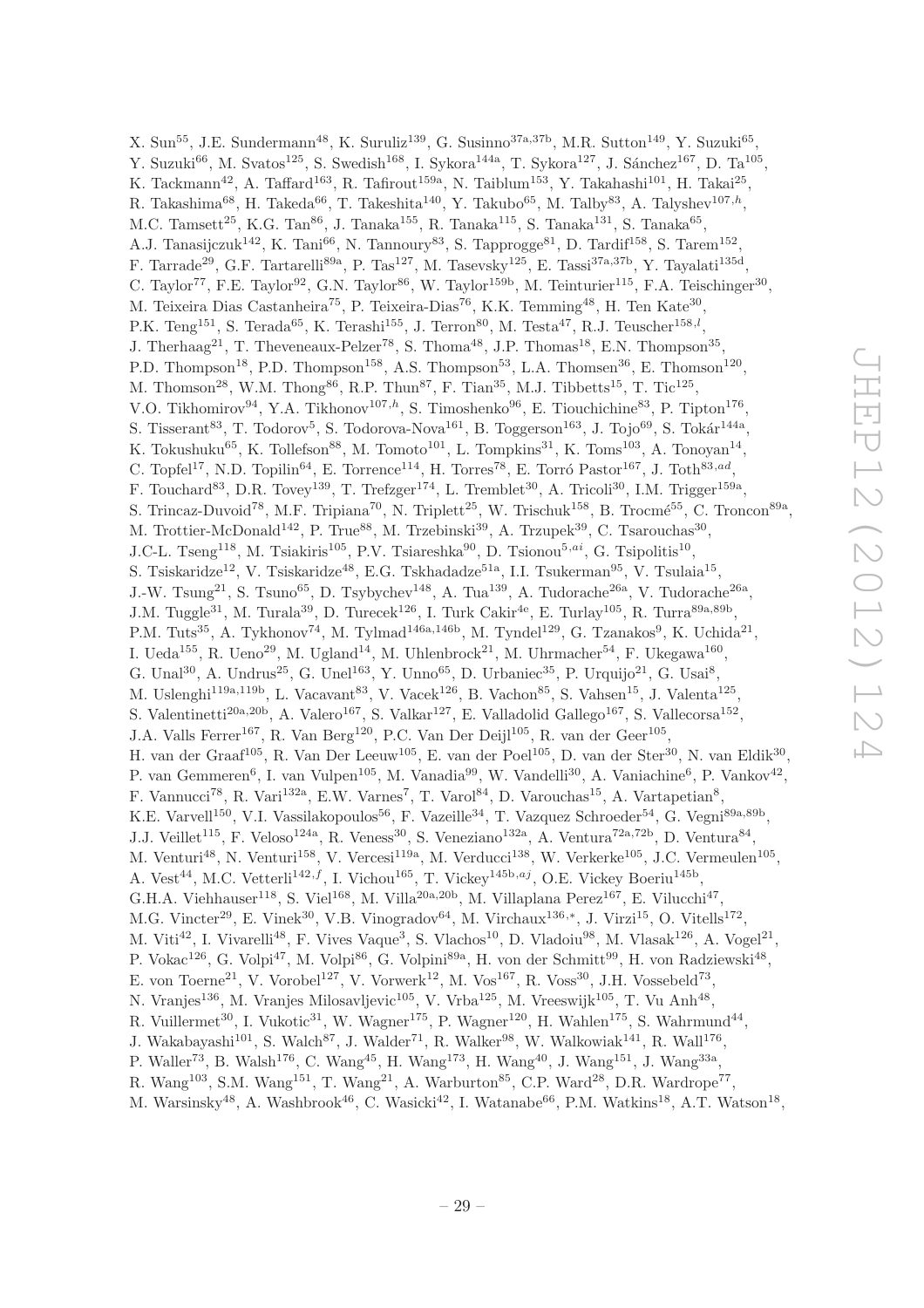I.J. Watson<sup>150</sup>, M.F. Watson<sup>18</sup>, G. Watts<sup>138</sup>, S. Watts<sup>82</sup>, A.T. Waugh<sup>150</sup>, B.M. Waugh<sup>77</sup>,

M.S. Weber<sup>17</sup>, J.S. Webster<sup>31</sup>, A.R. Weidberg<sup>118</sup>, P. Weigell<sup>99</sup>, J. Weingarten<sup>54</sup>, C. Weiser<sup>48</sup>,

P.S. Wells<sup>30</sup>, T. Wenaus<sup>25</sup>, D. Wendland<sup>16</sup>, Z. Weng<sup>151,*v*</sup>, T. Wengler<sup>30</sup>, S. Wenig<sup>30</sup>, N. Wermes<sup>21</sup>,

M. Werner<sup>48</sup>, P. Werner<sup>30</sup>, M. Werth<sup>163</sup>, M. Wessels<sup>58a</sup>, J. Wetter<sup>161</sup>, C. Weydert<sup>55</sup>, K. Whalen<sup>29</sup>,

A. White<sup>8</sup>, M.J. White<sup>86</sup>, S. White<sup>122a,122b</sup>, S.R. Whitehead<sup>118</sup>, D. Whiteson<sup>163</sup>,

D. Whittington<sup>60</sup>, F. Wicek<sup>115</sup>, D. Wicke<sup>175</sup>, F.J. Wickens<sup>129</sup>, W. Wiedenmann<sup>173</sup>, M. Wielers<sup>129</sup>,

P. Wienemann<sup>21</sup>, C. Wiglesworth<sup>75</sup>, L.A.M. Wiik-Fuchs<sup>21</sup>, P.A. Wijeratne<sup>77</sup>, A. Wildauer<sup>99</sup>,

M.A. Wildt<sup>42,s</sup>, I. Wilhelm<sup>127</sup>, H.G. Wilkens<sup>30</sup>, J.Z. Will<sup>98</sup>, E. Williams<sup>35</sup>, H.H. Williams<sup>120</sup>,

- W. Willis<sup>35</sup>, S. Willocq<sup>84</sup>, J.A. Wilson<sup>18</sup>, M.G. Wilson<sup>143</sup>, A. Wilson<sup>87</sup>, I. Wingerter-Seez<sup>5</sup>,
- S. Winkelmann<sup>48</sup>, F. Winklmeier<sup>30</sup>, M. Wittgen<sup>143</sup>, S.J. Wollstadt<sup>81</sup>, M.W. Wolter<sup>39</sup>,
- H. Wolters<sup>124a,i</sup>, W.C. Wong<sup>41</sup>, G. Wooden<sup>87</sup>, B.K. Wosiek<sup>39</sup>, J. Wotschack<sup>30</sup>, M.J. Woudstra<sup>82</sup>,
- K.W. Wozniak<sup>39</sup>, K. Wraight<sup>53</sup>, M. Wright<sup>53</sup>, B. Wrona<sup>73</sup>, S.L. Wu<sup>173</sup>, X. Wu<sup>49</sup>, Y. Wu<sup>33b,ak</sup>,

E. Wulf<sup>35</sup>, B.M. Wynne<sup>46</sup>, S. Xella<sup>36</sup>, M. Xiao<sup>136</sup>, S. Xie<sup>48</sup>, C. Xu<sup>33b, z</sup>, D. Xu<sup>139</sup>, L. Xu<sup>33b</sup>,

B. Yabsley<sup>150</sup>, S. Yacoob<sup>145a,al</sup>, M. Yamada<sup>65</sup>, H. Yamaguchi<sup>155</sup>, A. Yamamoto<sup>65</sup>,

K. Yamamoto<sup>63</sup>, S. Yamamoto<sup>155</sup>, T. Yamamura<sup>155</sup>, T. Yamanaka<sup>155</sup>, T. Yamazaki<sup>155</sup>,

Y. Yamazaki<sup>66</sup>, Z. Yan<sup>22</sup>, H. Yang<sup>87</sup>, U.K. Yang<sup>82</sup>, Y. Yang<sup>109</sup>, Z. Yang<sup>146a,146b</sup>, S. Yanush<sup>91</sup>,

L. Yao<sup>33a</sup>, Y. Yao<sup>15</sup>, Y. Yasu<sup>65</sup>, G.V. Ybeles Smit<sup>130</sup>, J. Ye<sup>40</sup>, S. Ye<sup>25</sup>, M. Yilmaz<sup>4c</sup>,

R. Yoosoofmiya<sup>123</sup>, K. Yorita<sup>171</sup>, R. Yoshida<sup>6</sup>, K. Yoshihara<sup>155</sup>, C. Young<sup>143</sup>, C.J. Young<sup>118</sup>,

S. Youssef<sup>22</sup>, D. Yu<sup>25</sup>, D.R. Yu<sup>15</sup>, J. Yu<sup>8</sup>, J. Yu<sup>112</sup>, L. Yuan<sup>66</sup>, A. Yurkewicz<sup>106</sup>, B. Zabinski<sup>39</sup>,

R. Zaidan<sup>62</sup>, A.M. Zaitsev<sup>128</sup>, Z. Zajacova<sup>30</sup>, L. Zanello<sup>132a,132b</sup>, D. Zanzi<sup>99</sup>, A. Zaytsev<sup>25</sup>,

C. Zeitnitz<sup>175</sup>, M. Zeman<sup>126</sup>, A. Zemla<sup>39</sup>, C. Zendler<sup>21</sup>, O. Zenin<sup>128</sup>, T. Ženiš<sup>144a</sup>,

Z. Zinonos<sup>122a,122b</sup>, D. Zerwas<sup>115</sup>, G. Zevi della Porta<sup>57</sup>, D. Zhang<sup>33b,am</sup>, H. Zhang<sup>88</sup>, J. Zhang<sup>6</sup>,

X. Zhang<sup>33d</sup>, Z. Zhang<sup>115</sup>, L. Zhao<sup>108</sup>, Z. Zhao<sup>33b</sup>, A. Zhemchugov<sup>64</sup>, J. Zhong<sup>118</sup>, B. Zhou<sup>87</sup>,

N. Zhou<sup>163</sup>, Y. Zhou<sup>151</sup>, C.G. Zhu<sup>33d</sup>, H. Zhu<sup>42</sup>, J. Zhu<sup>87</sup>, Y. Zhu<sup>33b</sup>, X. Zhuang<sup>98</sup>,

V. Zhuravlov<sup>99</sup>, A. Zibell<sup>98</sup>, D. Zieminska<sup>60</sup>, N.I. Zimin<sup>64</sup>, R. Zimmermann<sup>21</sup>, S. Zimmermann<sup>21</sup>,

S. Zimmermann<sup>48</sup>, M. Ziolkowski<sup>141</sup>, R. Zitoun<sup>5</sup>, L. Živković<sup>35</sup>, V.V. Zmouchko<sup>128,\*</sup>,

G. Zobernig<sup>173</sup>, A. Zoccoli<sup>20a, 20b</sup>, M. zur Nedden<sup>16</sup>, V. Zutshi<sup>106</sup>, L. Zwalinski<sup>30</sup>.

 $1$  School of Chemistry and Physics, University of Adelaide, Adelaide, Australia

<sup>2</sup> Physics Department, SUNY Albany, Albany NY, United States of America

- <sup>3</sup> Department of Physics, University of Alberta, Edmonton AB, Canada
- $^{4-(a)}$  Department of Physics, Ankara University, Ankara;  $^{(b)}$  Department of Physics, Dumlupinar University, Kutahya; <sup>(c)</sup> Department of Physics, Gazi University, Ankara; <sup>(d)</sup> Division of Physics, TOBB University of Economics and Technology, Ankara; (e) Turkish Atomic Energy Authority, Ankara, Turkey

 $5$  LAPP, CNRS/IN2P3 and Université de Savoie, Annecy-le-Vieux, France

- <sup>6</sup> High Energy Physics Division, Argonne National Laboratory, Argonne IL, United States of America
- <sup>7</sup> Department of Physics, University of Arizona, Tucson AZ, United States of America
- <sup>8</sup> Department of Physics, The University of Texas at Arlington, Arlington TX, United States of America
- <sup>9</sup> Physics Department, University of Athens, Athens, Greece
- <sup>10</sup> Physics Department, National Technical University of Athens, Zografou, Greece
- <sup>11</sup> Institute of Physics, Azerbaijan Academy of Sciences, Baku, Azerbaijan
- $12$  Institut de Física d'Altes Energies and Departament de Física de la Universitat Autònoma de Barcelona and ICREA, Barcelona, Spain
- <sup>13</sup> <sup>(a)</sup> Institute of Physics, University of Belgrade, Belgrade; <sup>(b)</sup> Vinca Institute of Nuclear Sciences, University of Belgrade, Belgrade, Serbia
- <sup>14</sup> Department for Physics and Technology, University of Bergen, Bergen, Norway
- <sup>15</sup> Physics Division, Lawrence Berkeley National Laboratory and University of California, Berkeley CA, United States of America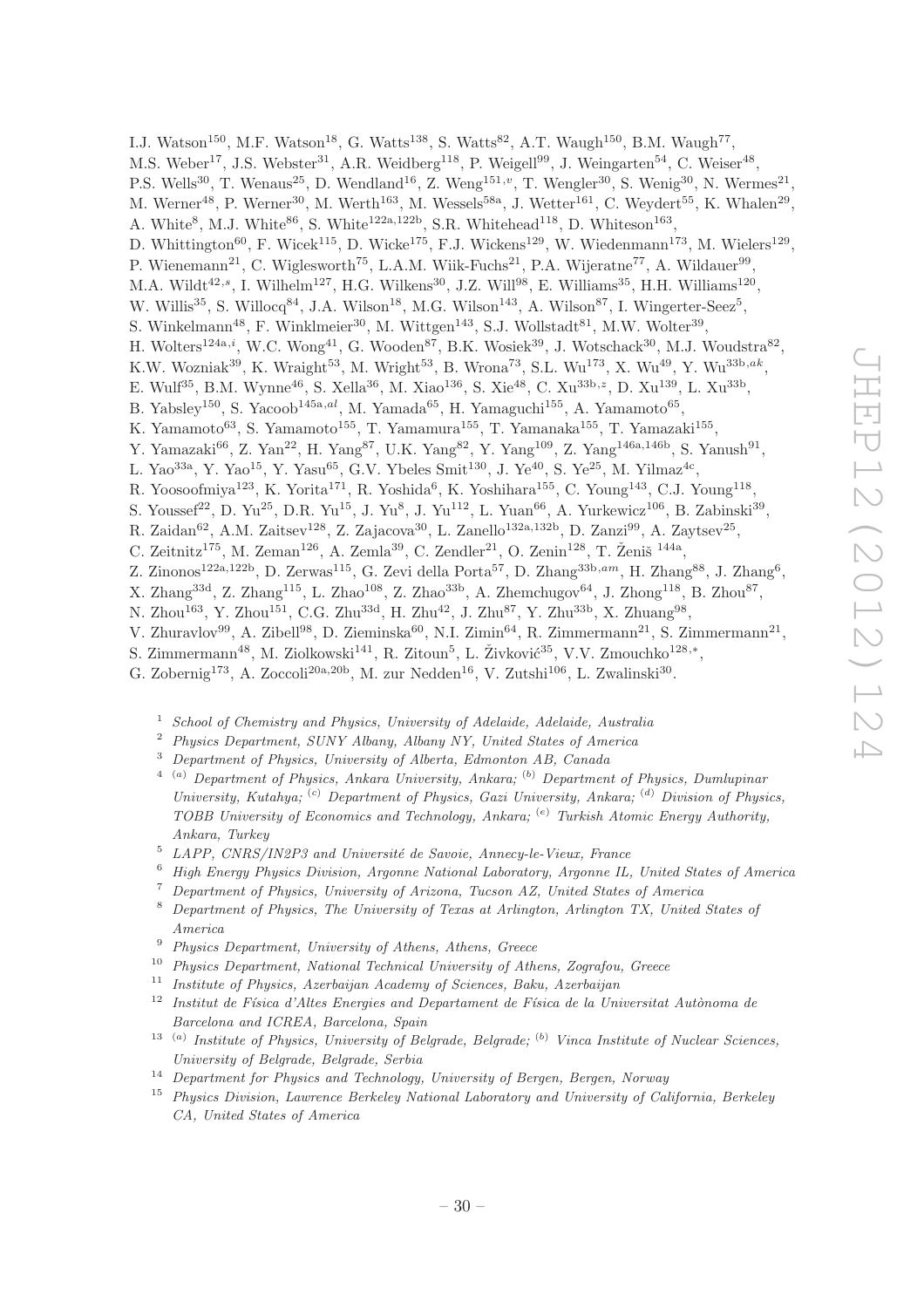- <sup>16</sup> Department of Physics, Humboldt University, Berlin, Germany<br><sup>17</sup> Albert Einstein Center for Europeantal Physics and Lebenter
- <sup>17</sup> Albert Einstein Center for Fundamental Physics and Laboratory for High Energy Physics, University of Bern, Bern, Switzerland
- <sup>18</sup> School of Physics and Astronomy, University of Birmingham, Birmingham, United Kingdom
- 19 (a) Department of Physics, Bogazici University, Istanbul; (b) Division of Physics, Dogus University, Istanbul; <sup>(c)</sup> Department of Physics Engineering, Gaziantep University, Gaziantep; <sup>(d)</sup> Department of Physics, Istanbul Technical University, Istanbul, Turkey
- <sup>20 (a)</sup> INFN Sezione di Bologna; <sup>(b)</sup> Dipartimento di Fisica, Università di Bologna, Bologna, Italy
- $21$  Physikalisches Institut, University of Bonn, Bonn, Germany
- <sup>22</sup> Department of Physics, Boston University, Boston MA, United States of America
- <sup>23</sup> Department of Physics, Brandeis University, Waltham MA, United States of America
- $^{24}$  (a) Universidade Federal do Rio De Janeiro COPPE/EE/IF, Rio de Janeiro; (b) Federal University of Juiz de Fora (UFJF), Juiz de Fora; (c) Federal University of Sao Joao del Rei (UFSJ), Sao Joao del Rei; (d) Instituto de Fisica, Universidade de Sao Paulo, Sao Paulo, Brazil
- <sup>25</sup> Physics Department, Brookhaven National Laboratory, Upton NY, United States of America<br><sup>26</sup> (a) National Institute of Physics and Nuclear Engineering, Puchameti, <sup>(b)</sup> University Politabra
- $(a)$  National Institute of Physics and Nuclear Engineering, Bucharest;  $(b)$  University Politehnica Bucharest, Bucharest; (c) West University in Timisoara, Timisoara, Romania
- <sup>27</sup> Departamento de Física, Universidad de Buenos Aires, Buenos Aires, Argentina
- <sup>28</sup> Cavendish Laboratory, University of Cambridge, Cambridge, United Kingdom
- <sup>29</sup> Department of Physics, Carleton University, Ottawa ON, Canada
- <sup>30</sup> CERN, Geneva, Switzerland
- $31$  Enrico Fermi Institute, University of Chicago, Chicago IL, United States of America
- $32$ <sup>(a)</sup> Departamento de Física, Pontificia Universidad Católica de Chile, Santiago; <sup>(b)</sup> Departamento de Física, Universidad Técnica Federico Santa María, Valparaíso, Chile
- $33$ <sup>(a)</sup> Institute of High Energy Physics, Chinese Academy of Sciences, Beijing; <sup>(b)</sup> Department of Modern Physics, University of Science and Technology of China, Anhui; <sup>(c)</sup> Department of Physics, Nanjing University, Jiangsu; (d) School of Physics, Shandong University, Shandong; (e) Physics Department, Shanghai Jiao Tong University, Shanghai, China
- $34$  Laboratoire de Physique Corpusculaire, Clermont Université and Université Blaise Pascal and CNRS/IN2P3, Clermont-Ferrand, France
- <sup>35</sup> Nevis Laboratory, Columbia University, Irvington NY, United States of America
- <sup>36</sup> Niels Bohr Institute, University of Copenhagen, Kobenhavn, Denmark
- $37$ <sup>(a)</sup> INFN Gruppo Collegato di Cosenza; <sup>(b)</sup> Dipartimento di Fisica, Università della Calabria, Arcavata di Rende, Italy
- <sup>38</sup> AGH University of Science and Technology, Faculty of Physics and Applied Computer Science, Krakow, Poland
- <sup>39</sup> The Henryk Niewodniczanski Institute of Nuclear Physics, Polish Academy of Sciences, Krakow, Poland
- <sup>40</sup> Physics Department, Southern Methodist University, Dallas TX, United States of America
- <sup>41</sup> Physics Department, University of Texas at Dallas, Richardson TX, United States of America<br><sup>42</sup> DESV Hamburg and Zeuthen Germany
- <sup>42</sup> DESY, Hamburg and Zeuthen, Germany<br><sup>43</sup> Institut für Examinantelle Physik IV, T.
- $^{43}$  Institut für Experimentelle Physik IV, Technische Universität Dortmund, Dortmund, Germany
- $$
- <sup>45</sup> Department of Physics, Duke University, Durham NC, United States of America
- <sup>46</sup> SUPA School of Physics and Astronomy, University of Edinburgh, Edinburgh, United Kingdom
- <sup>47</sup> INFN Laboratori Nazionali di Frascati, Frascati, Italy
- $48$  Fakultät für Mathematik und Physik, Albert-Ludwigs-Universität, Freiburg, Germany
- $49$  Section de Physique, Université de Genève, Geneva, Switzerland
- <sup>50 (a)</sup> INFN Sezione di Genova; <sup>(b)</sup> Dipartimento di Fisica, Università di Genova, Genova, Italy
- $51$ <sup>(a)</sup> E. Andronikashvili Institute of Physics, Iv. Javakhishvili Tbilisi State University, Tbilisi; (b) High Energy Physics Institute, Tbilisi State University, Tbilisi, Georgia
- $52$  II Physikalisches Institut, Justus-Liebig-Universität Giessen, Giessen, Germany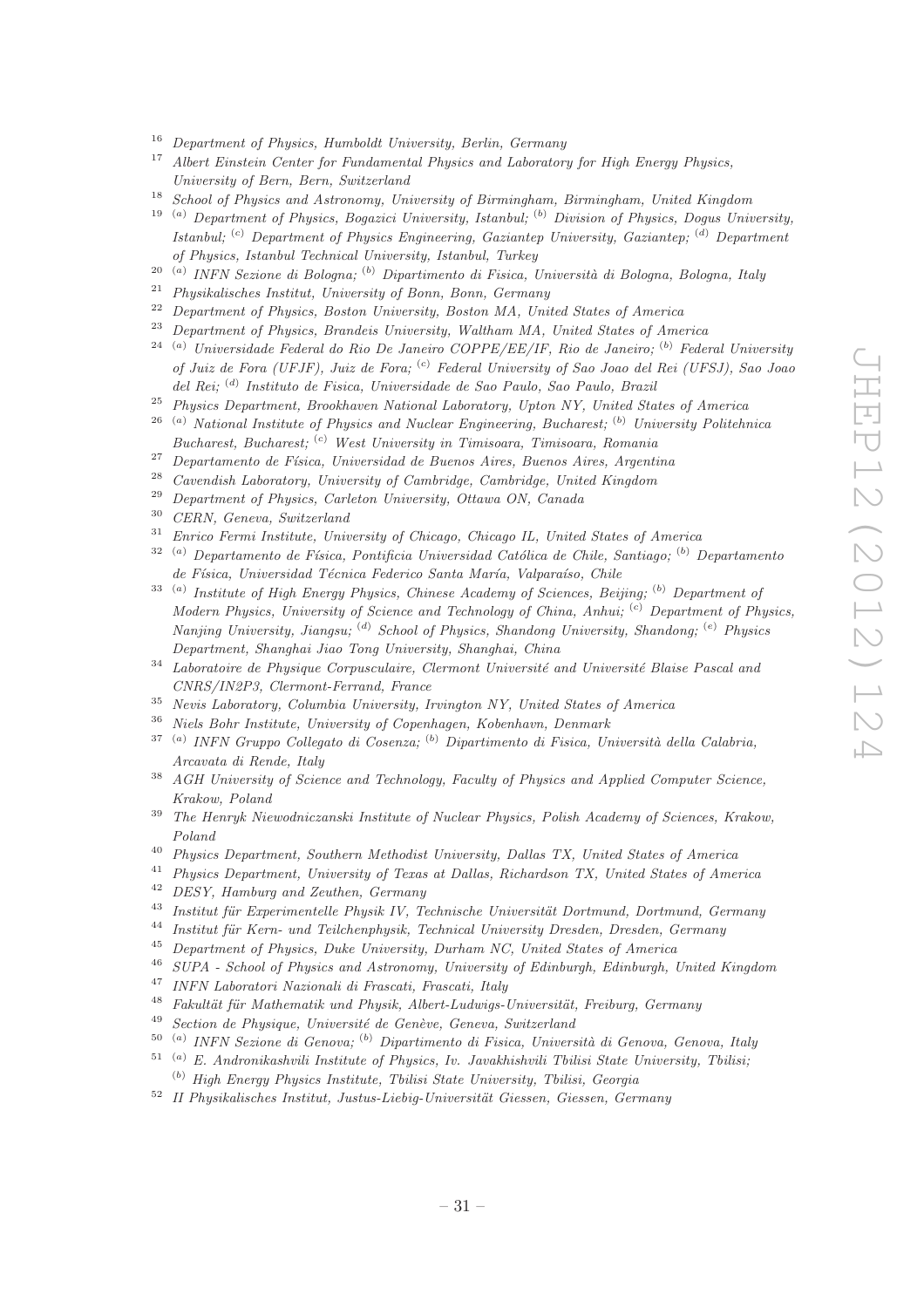- <sup>53</sup> SUPA School of Physics and Astronomy, University of Glasgow, Glasgow, United Kingdom
- $^{54}$  II Physikalisches Institut, Georg-August-Universität, Göttingen, Germany<br> $^{55}$  Laboratoire de Physicus Sybatomique et de Coemologie Université Losenh
- <sup>55</sup> Laboratoire de Physique Subatomique et de Cosmologie, Universit´e Joseph Fourier and CNRS/IN2P3 and Institut National Polytechnique de Grenoble, Grenoble, France
- <sup>56</sup> Department of Physics, Hampton University, Hampton VA, United States of America
- <sup>57</sup> Laboratory for Particle Physics and Cosmology, Harvard University, Cambridge MA, United States of America
- $^{58-(a)}$  Kirchhoff-Institut für Physik, Ruprecht-Karls-Universität Heidelberg, Heidelberg;  $<sup>(b)</sup>$  Physikalisches Institut, Ruprecht-Karls-Universität Heidelberg, Heidelberg;  $<sup>(c)</sup> ZITI$  Institut für</sup></sup> technische Informatik, Ruprecht-Karls-Universität Heidelberg, Mannheim, Germany
- $^{59}$  Faculty of Applied Information Science, Hiroshima Institute of Technology, Hiroshima, Japan<br> $^{60}$  Department of Physics, Indiana University, Plasmington IN United States of America
- <sup>60</sup> Department of Physics, Indiana University, Bloomington IN, United States of America
- $61$  Institut für Astro- und Teilchenphysik, Leopold-Franzens-Universität, Innsbruck, Austria
- <sup>62</sup> University of Iowa, Iowa City IA, United States of America<br><sup>63</sup> Department of Physics and Astronomy, Iowa State University
- $^{63}$  Department of Physics and Astronomy, Iowa State University, Ames IA, United States of America<br> $^{64}$  Jaint Institute for Nuclear Besserek, IND Dukas, Dukas, Puscis
- $^{64}$  Joint Institute for Nuclear Research, JINR Dubna, Dubna, Russia<br> $^{65}$  KEK, High France Assetunting Bernsel Quantities Turbule 1
- <sup>65</sup> KEK, High Energy Accelerator Research Organization, Tsukuba, Japan<br><sup>66</sup> Curricular School of Science Kehr Huisensity Kehr Japan
- <sup>66</sup> Graduate School of Science, Kobe University, Kobe, Japan  $\frac{67}{6}$  Example of Science, Karta University, Kosta, Japan
- <sup>67</sup> Faculty of Science, Kyoto University, Kyoto, Japan
- <sup>68</sup> Kyoto University of Education, Kyoto, Japan
- <sup>69</sup> Department of Physics, Kyushu University, Fukuoka, Japan
- <sup>70</sup> Instituto de F´ısica La Plata, Universidad Nacional de La Plata and CONICET, La Plata, Argentina
- <sup>71</sup> Physics Department, Lancaster University, Lancaster, United Kingdom
- <sup>72 (a)</sup> INFN Sezione di Lecce; <sup>(b)</sup> Dipartimento di Matematica e Fisica, Università del Salento, Lecce, Italy
- <sup>73</sup> Oliver Lodge Laboratory, University of Liverpool, Liverpool, United Kingdom
- <sup>74</sup> Department of Physics, Jožef Stefan Institute and University of Ljubljana, Ljubljana, Slovenia<br><sup>75</sup> Sebeck of Physics and Actronomy, Oyean Many University of Landen, Landen, United Kingdom
- <sup>75</sup> School of Physics and Astronomy, Queen Mary University of London, London, United Kingdom<br><sup>76</sup> Department of Physics, Boyal Helloway University of London, Summy United Kingdom
- <sup>76</sup> Department of Physics, Royal Holloway University of London, Surrey, United Kingdom
- <sup>77</sup> Department of Physics and Astronomy, University College London, London, United Kingdom
- $78$  Laboratoire de Physique Nucléaire et de Hautes Energies, UPMC and Université Paris-Diderot and CNRS/IN2P3, Paris, France
- <sup>79</sup> Fysiska institutionen, Lunds universitet, Lund, Sweden
- <sup>80</sup> Departamento de Fisica Teorica C-15, Universidad Autonoma de Madrid, Madrid, Spain
- $81$  Institut für Physik, Universität Mainz, Mainz, Germany
- $82$  School of Physics and Astronomy, University of Manchester, Manchester, United Kingdom
- $83$  CPPM, Aix-Marseille Université and CNRS/IN2P3, Marseille, France
- <sup>84</sup> Department of Physics, University of Massachusetts, Amherst MA, United States of America
- <sup>85</sup> Department of Physics, McGill University, Montreal QC, Canada
- $86$  School of Physics, University of Melbourne, Victoria, Australia<br> $87$  Department of Physics, The University of Michigan, Ann Arbo
- <sup>87</sup> Department of Physics, The University of Michigan, Ann Arbor MI, United States of America<br><sup>88</sup> Department of Physics and Astronomy, Michigan State University, East Langing MI, United St
- <sup>88</sup> Department of Physics and Astronomy, Michigan State University, East Lansing MI, United States of America
- <sup>89 (a)</sup> INFN Sezione di Milano; <sup>(b)</sup> Dipartimento di Fisica, Università di Milano, Milano, Italy
- <sup>90</sup> B.I. Stepanov Institute of Physics, National Academy of Sciences of Belarus, Minsk, Republic of Belarus
- <sup>91</sup> National Scientific and Educational Centre for Particle and High Energy Physics, Minsk, Republic of Belarus
- $92$  Department of Physics, Massachusetts Institute of Technology, Cambridge MA, United States of America
- 93 Group of Particle Physics, University of Montreal, Montreal QC, Canada
- <sup>94</sup> P.N. Lebedev Institute of Physics, Academy of Sciences, Moscow, Russia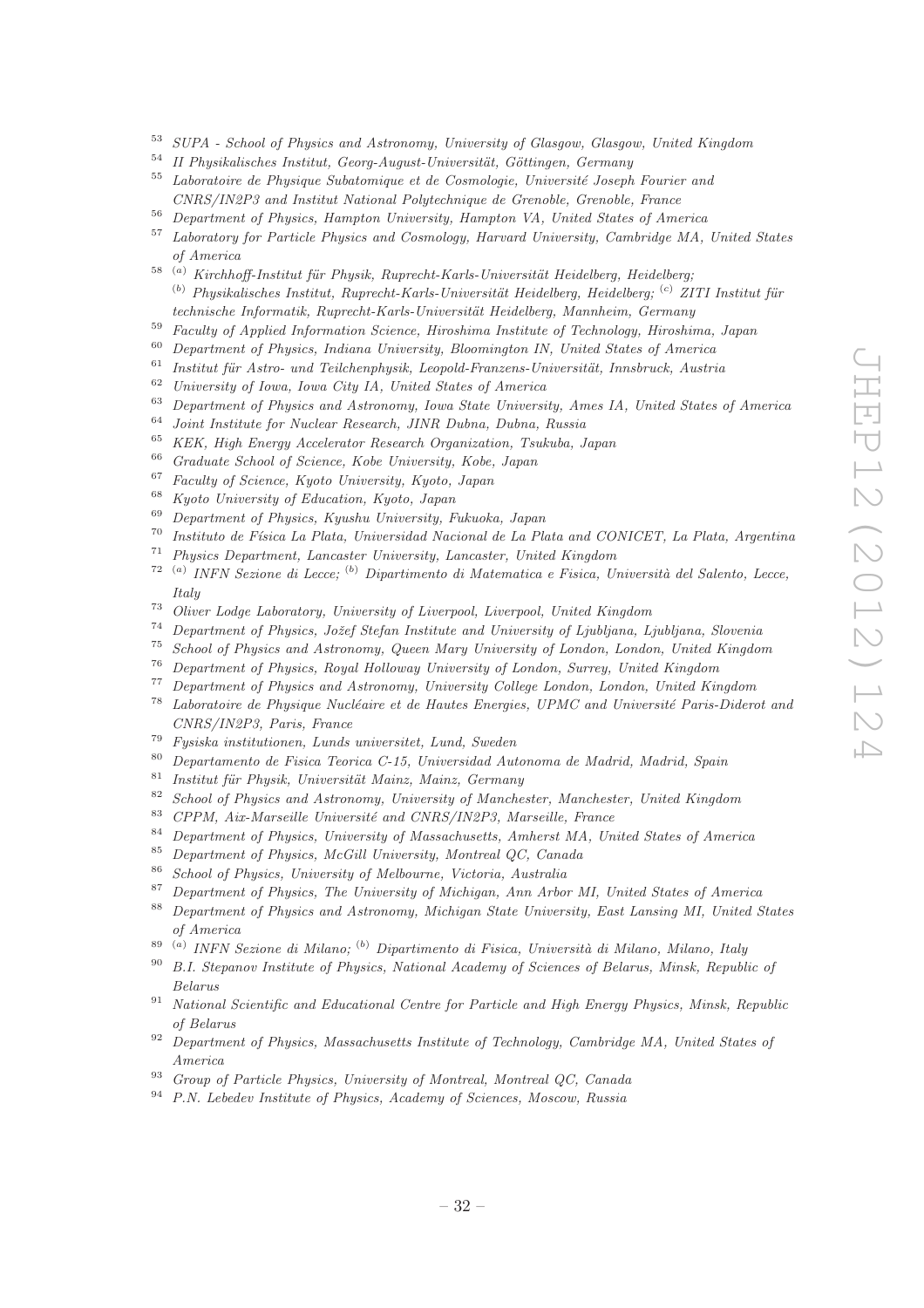- <sup>95</sup> Institute for Theoretical and Experimental Physics (ITEP), Moscow, Russia<br><sup>96</sup> Marshall Fracincescine and Physics Institute (MEPhI), Moscow, Puesia
- <sup>96</sup> Moscow Engineering and Physics Institute (MEPhI), Moscow, Russia<br><sup>97</sup> Shebeltawn Institute of Nuglear Physics, Lamanaeau Massau, State Uni
- <sup>97</sup> Skobeltsyn Institute of Nuclear Physics, Lomonosov Moscow State University, Moscow, Russia<br><sup>98</sup> Echultät für Physik Ludwig Magimilians Universität Münghen, Münghen Cermany
- <sup>98</sup> Fakultät für Physik, Ludwig-Maximilians-Universität München, München, Germany
- <sup>99</sup> Max-Planck-Institut für Physik (Werner-Heisenberg-Institut), München, Germany
- <sup>100</sup> Nagasaki Institute of Applied Science, Nagasaki, Japan<br><sup>101</sup> Craduate School of Science and Kehayashi Mashaya In
- <sup>101</sup> Graduate School of Science and Kobayashi-Maskawa Institute, Nagoya University, Nagoya, Japan
- <sup>102 (a)</sup> INFN Sezione di Napoli; <sup>(b)</sup> Dipartimento di Scienze Fisiche, Università di Napoli, Napoli, Italy
- <sup>103</sup> Department of Physics and Astronomy, University of New Mexico, Albuquerque NM, United States of America
- <sup>104</sup> Institute for Mathematics, Astrophysics and Particle Physics, Radboud University Nijmegen/Nikhef, Nijmegen, Netherlands
- <sup>105</sup> Nikhef National Institute for Subatomic Physics and University of Amsterdam, Amsterdam, Netherlands
- <sup>106</sup> Department of Physics, Northern Illinois University, DeKalb IL, United States of America<br><sup>107</sup> Pueblace Institute of Nuclear Physics, SP PAS, Neugalianh, Puesia
- <sup>107</sup> Budker Institute of Nuclear Physics, SB RAS, Novosibirsk, Russia<br><sup>108</sup> David van La Rhysics, New York History in New York NY Heit
- <sup>108</sup> Department of Physics, New York University, New York NY, United States of America
- <sup>109</sup> Ohio State University, Columbus OH, United States of America<br><sup>110</sup> Earthweat States of Okument University Okument January
- <sup>110</sup> Faculty of Science, Okayama University, Okayama, Japan
- <sup>111</sup> Homer L. Dodge Department of Physics and Astronomy, University of Oklahoma, Norman OK, United States of America
- <sup>112</sup> Department of Physics, Oklahoma State University, Stillwater OK, United States of America
- $113$  Palacký University, RCPTM, Olomouc, Czech Republic
- <sup>114</sup> Center for High Energy Physics, University of Oregon, Eugene OR, United States of America<br><sup>115</sup> LAL University Perio Sud and CNDS (INOP) Oregon, Energy
- LAL, Université Paris-Sud and CNRS/IN2P3, Orsay, France
- <sup>116</sup> Graduate School of Science, Osaka University, Osaka, Japan
- <sup>117</sup> Department of Physics, University of Oslo, Oslo, Norway<br><sup>118</sup> Department of Physics, Orford University, Orford United
- <sup>118</sup> Department of Physics, Oxford University, Oxford, United Kingdom<br><sup>119</sup> (a) IMEN Series di Paris: <sup>(b)</sup> Directiments di Fisice, University de
- <sup>119 (a)</sup> INFN Sezione di Pavia; <sup>(b)</sup> Dipartimento di Fisica, Università di Pavia, Pavia, Italy
- <sup>120</sup> Department of Physics, University of Pennsylvania, Philadelphia PA, United States of America
- <sup>121</sup> Petersburg Nuclear Physics Institute, Gatchina, Russia
- <sup>122 (a)</sup> INFN Sezione di Pisa; <sup>(b)</sup> Dipartimento di Fisica E. Fermi, Università di Pisa, Pisa, Italy
- <sup>123</sup> Department of Physics and Astronomy, University of Pittsburgh, Pittsburgh PA, United States of America
- 124 (a) Laboratorio de Instrumentacao e Fisica Experimental de Particulas LIP, Lisboa;  $<sup>(b)</sup>$  Departamento de Fisica Teorica y del Cosmos and CAFPE, Universidad de Granada, Granada,</sup> Spain
- <sup>125</sup> Institute of Physics, Academy of Sciences of the Czech Republic, Praha, Czech Republic
- <sup>126</sup> Czech Technical University in Prague, Praha, Czech Republic
- <sup>127</sup> Faculty of Mathematics and Physics, Charles University in Prague, Praha, Czech Republic<br><sup>128</sup> State Research Center Institute for High Energy Physics, Protying, Russia
- <sup>128</sup> State Research Center Institute for High Energy Physics, Protvino, Russia<br><sup>129</sup> Pertials Physics Department, Rutherford Appletan Lehanteny, Didact Uni
- <sup>129</sup> Particle Physics Department, Rutherford Appleton Laboratory, Didcot, United Kingdom<br><sup>130</sup> Physics Department, University of Berica, Berica (K. Charola
- <sup>130</sup> Physics Department, University of Regina, Regina SK, Canada<br><sup>131</sup> Pitaumaikan University Kuastay Shias, Japan
- <sup>131</sup> Ritsumeikan University, Kusatsu, Shiga, Japan
- <sup>132 (a)</sup> INFN Sezione di Roma I; <sup>(b)</sup> Dipartimento di Fisica, Università La Sapienza, Roma, Italy
- <sup>133 (a</sup>) INFN Sezione di Roma Tor Vergata; <sup>(b)</sup> Dipartimento di Fisica, Università di Roma Tor Vergata, Roma, Italy
- <sup>134 (a</sup>) INFN Sezione di Roma Tre; <sup>(b</sup>) Dipartimento di Fisica, Università Roma Tre, Roma, Italy
- $135$ <sup>(a)</sup> Faculté des Sciences Ain Chock, Réseau Universitaire de Physique des Hautes Energies -Université Hassan II, Casablanca; <sup>(b)</sup> Centre National de l'Energie des Sciences Techniques  $Nucleaires, Rabat; {c) Faculté des Sciences Semlalia, Université Cadi Ayyad, LPHEA-Marrakech;$ (d) Faculté des Sciences, Université Mohamed Premier and LPTPM, Oujda;  $(e)$  Faculté des sciences, Université Mohammed V-Agdal, Rabat, Morocco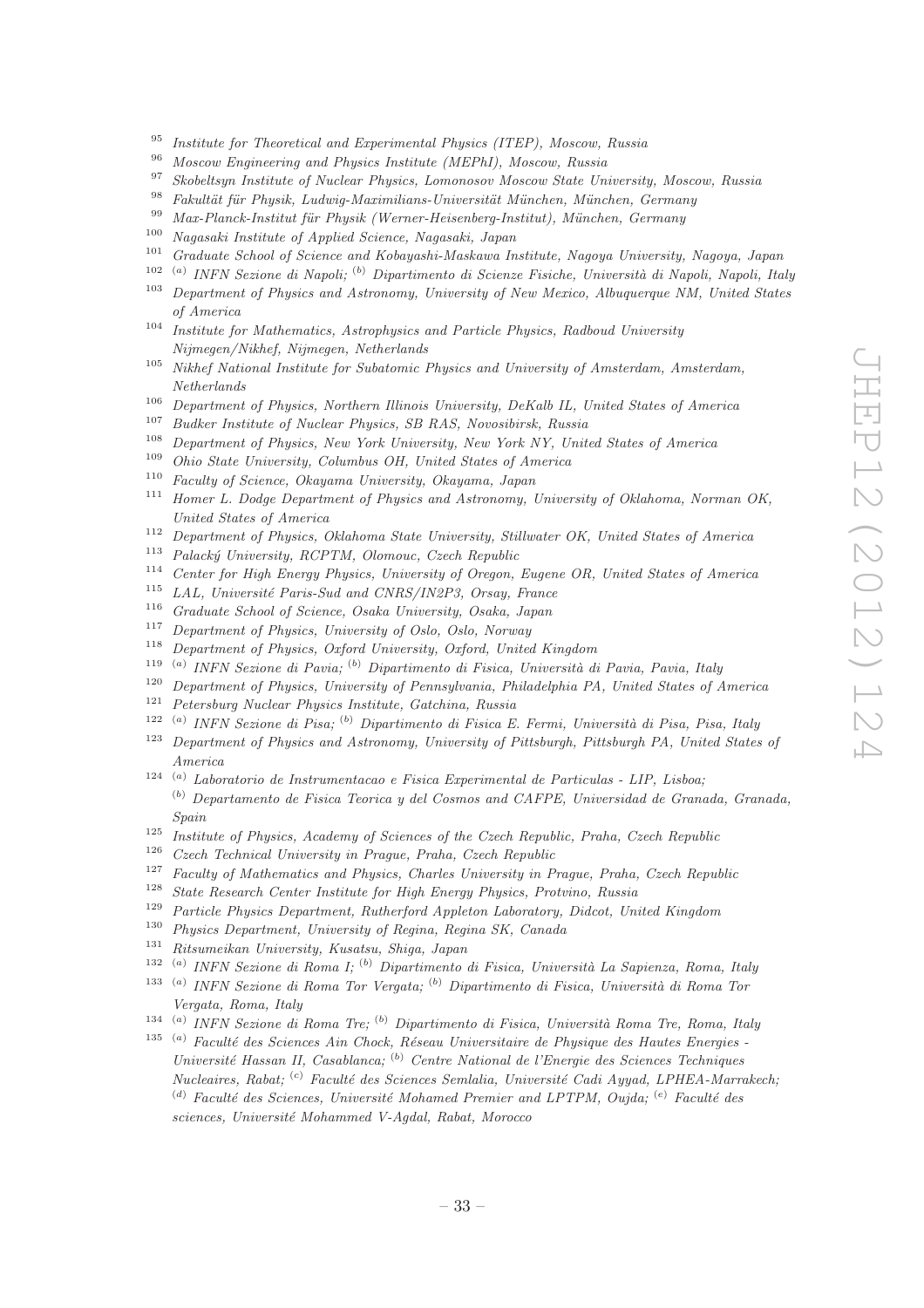- <sup>136</sup> DSM/IRFU (Institut de Recherches sur les Lois Fondamentales de l'Univers), CEA Saclay (Commissariat `a l'Energie Atomique et aux Energies Alternatives), Gif-sur-Yvette, France
- <sup>137</sup> Santa Cruz Institute for Particle Physics, University of California Santa Cruz, Santa Cruz CA, United States of America
- <sup>138</sup> Department of Physics, University of Washington, Seattle WA, United States of America<br><sup>139</sup> Department of Physics and Action and University of Chaffeld State of Haited Kingdom
- <sup>139</sup> Department of Physics and Astronomy, University of Sheffield, Sheffield, United Kingdom<br><sup>140</sup> Department of Physics Shinghy University Nessna, Japan
- <sup>140</sup> Department of Physics, Shinshu University, Nagano, Japan
- $141$  Fachbereich Physik, Universität Siegen, Siegen, Germany
- <sup>142</sup> Department of Physics, Simon Fraser University, Burnaby BC, Canada
- <sup>143</sup> SLAC National Accelerator Laboratory, Stanford CA, United States of America
- <sup>144</sup> <sup>(a)</sup> Faculty of Mathematics, Physics & Informatics, Comenius University, Bratislava;  $<sup>(b)</sup>$  Department of Subnuclear Physics, Institute of Experimental Physics of the Slovak Academy of</sup> Sciences, Kosice, Slovak Republic
- <sup>145</sup> (a) Department of Physics, University of Johannesburg, Johannesburg; <sup>(b)</sup> School of Physics, University of the Witwatersrand, Johannesburg, South Africa
- <sup>146</sup> <sup>(a)</sup> Department of Physics, Stockholm University; <sup>(b)</sup> The Oskar Klein Centre, Stockholm, Sweden<br><sup>147</sup> Physics Department, Based Institute of Technology Stockholm, Sweden
- <sup>147</sup> Physics Department, Royal Institute of Technology, Stockholm, Sweden<br><sup>148</sup> Department of Physics & Astronomy and Chamistan Strang Paraly Uni
- <sup>148</sup> Departments of Physics & Astronomy and Chemistry, Stony Brook University, Stony Brook NY, United States of America
- <sup>149</sup> Department of Physics and Astronomy, University of Sussex, Brighton, United Kingdom
- <sup>150</sup> School of Physics, University of Sydney, Sydney, Australia
- <sup>151</sup> Institute of Physics, Academia Sinica, Taipei, Taiwan
- <sup>152</sup> Department of Physics, Technion: Israel Institute of Technology, Haifa, Israel
- <sup>153</sup> Raymond and Beverly Sackler School of Physics and Astronomy, Tel Aviv University, Tel Aviv, Israel
- <sup>154</sup> Department of Physics, Aristotle University of Thessaloniki, Thessaloniki, Greece
- <sup>155</sup> International Center for Elementary Particle Physics and Department of Physics, The University of Tokyo, Tokyo, Japan
- <sup>156</sup> Graduate School of Science and Technology, Tokyo Metropolitan University, Tokyo, Japan
- <sup>157</sup> Department of Physics, Tokyo Institute of Technology, Tokyo, Japan<br><sup>158</sup> Department of Physics, University of Tenente Tenents ON Canada
- Department of Physics, University of Toronto, Toronto ON, Canada
- 159 (a) TRIUMF, Vancouver BC; (b) Department of Physics and Astronomy, York University, Toronto ON, Canada
- <sup>160</sup> Faculty of Pure and Applied Sciences, University of Tsukuba, Tsukuba, Japan
- <sup>161</sup> Department of Physics and Astronomy, Tufts University, Medford MA, United States of America
- <sup>162</sup> Centro de Investigaciones, Universidad Antonio Narino, Bogota, Colombia
- <sup>163</sup> Department of Physics and Astronomy, University of California Irvine, Irvine CA, United States of America
- <sup>164 (a)</sup> INFN Gruppo Collegato di Udine; <sup>(b)</sup> ICTP, Trieste; <sup>(c)</sup> Dipartimento di Chimica, Fisica e Ambiente, Università di Udine, Udine, Italy
- <sup>165</sup> Department of Physics, University of Illinois, Urbana IL, United States of America<br><sup>166</sup> Department of Physics and Astronomy, University of Unpeals, Unpeals, Syndem
- <sup>166</sup> Department of Physics and Astronomy, University of Uppsala, Uppsala, Sweden<br><sup>167</sup> Lutter de E<sup>t</sup>ine Commercian (UEC) and Department de Etine Attinises M
- Instituto de Física Corpuscular (IFIC) and Departamento de Física Atómica, Molecular y Nuclear and Departamento de Ingeniería Electrónica and Instituto de Microelectrónica de Barcelona (IMB-CNM), University of Valencia and CSIC, Valencia, Spain
- <sup>168</sup> Department of Physics, University of British Columbia, Vancouver BC, Canada
- <sup>169</sup> Department of Physics and Astronomy, University of Victoria, Victoria BC, Canada
- <sup>170</sup> Department of Physics, University of Warwick, Coventry, United Kingdom
- <sup>171</sup> Waseda University, Tokyo, Japan
- <sup>172</sup> Department of Particle Physics, The Weizmann Institute of Science, Rehovot, Israel
- <sup>173</sup> Department of Physics, University of Wisconsin, Madison WI, United States of America
- $174$  Fakultät für Physik und Astronomie, Julius-Maximilians-Universität, Würzburg, Germany